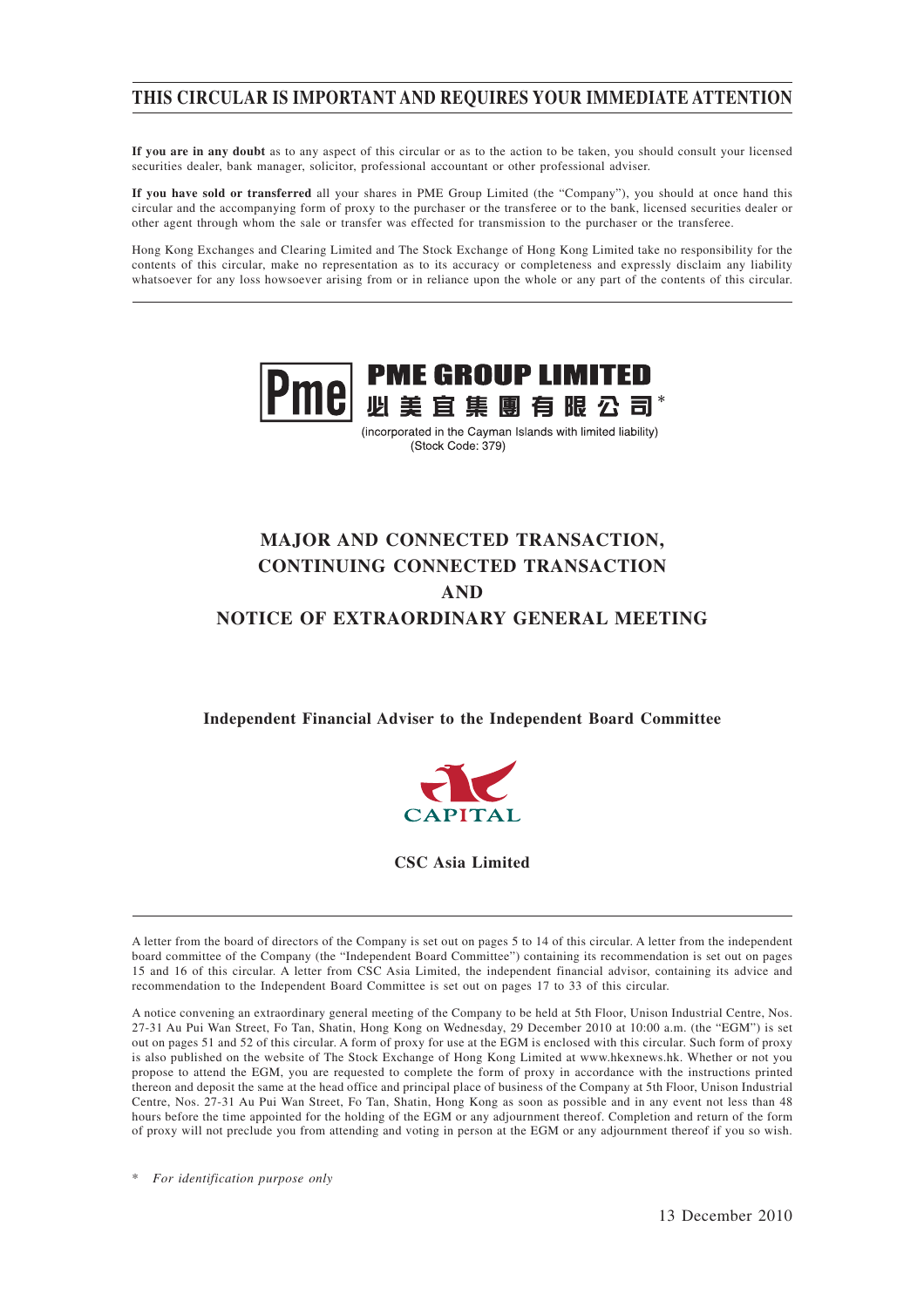# **CONTENTS**

# *Page*

|                                                                          | 5  |
|--------------------------------------------------------------------------|----|
|                                                                          | 15 |
|                                                                          | 17 |
| Appendix I – Financial Information of the Group                          | 34 |
| Appendix II - Valuation Report on the Property Interests<br>of the Group | 36 |
|                                                                          | 43 |
|                                                                          | 51 |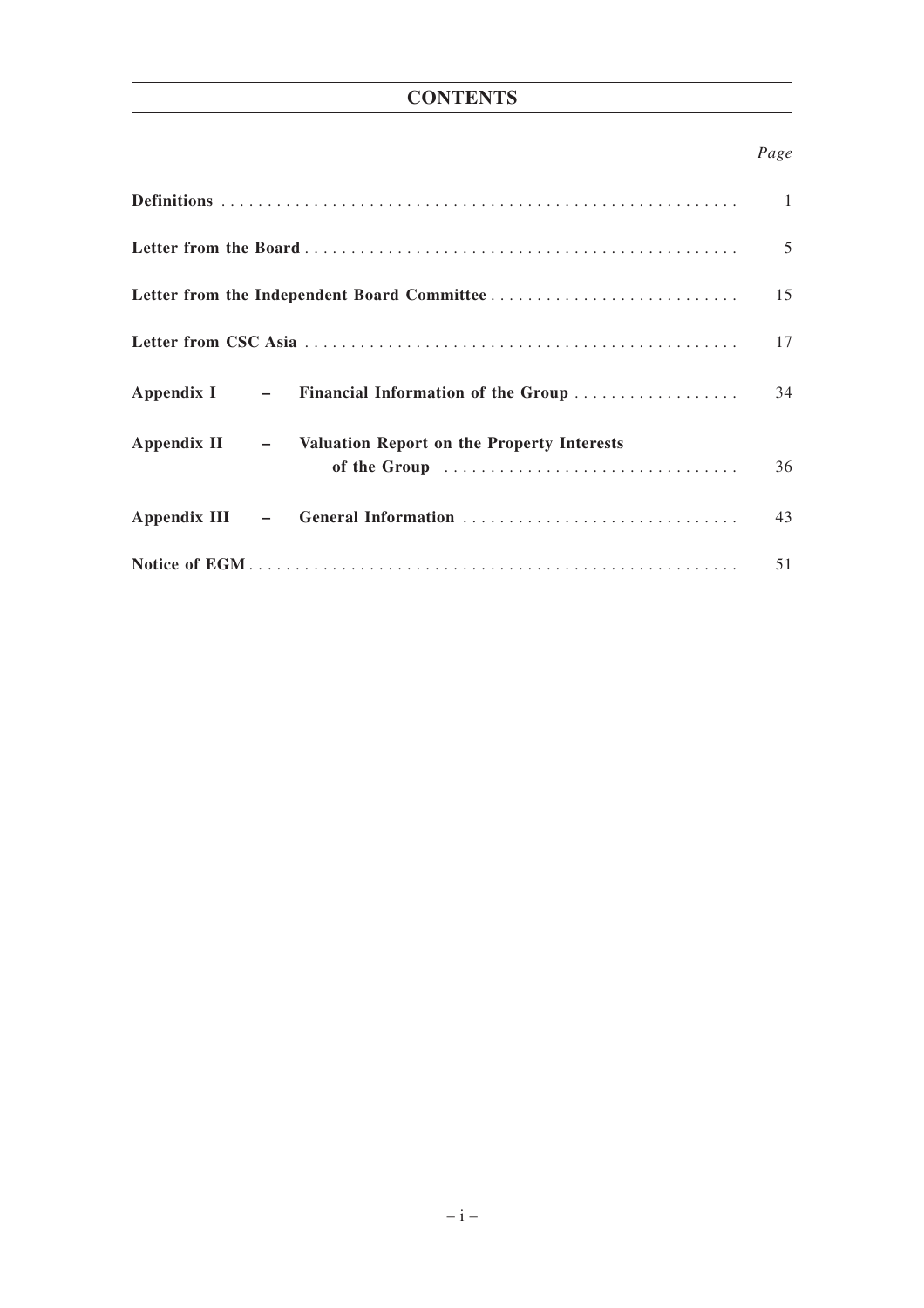*Unless the context otherwise requires, terms or expressions used in this circular shall have the meanings ascribed to them below:*

| "Agreement"                           | the conditional sale and purchase agreement dated 25<br>November 2009 (as amended by four supplemental<br>agreements dated 9 April 2010, 28 April 2010, 3 August<br>2010 and 1 November 2010) entered into among the<br>Purchaser and the Vendors in relation to the Disposal                                                                                                  |
|---------------------------------------|--------------------------------------------------------------------------------------------------------------------------------------------------------------------------------------------------------------------------------------------------------------------------------------------------------------------------------------------------------------------------------|
| "Annual Caps"                         | as defined in the section headed "Annual Caps" in this<br>circular                                                                                                                                                                                                                                                                                                             |
| "Best Chief" or "Supplier"            | Best Chief Ventures Limited, a company incorporated in<br>the British Virgin Islands with limited liability and a<br>wholly-owned subsidiary of the Company                                                                                                                                                                                                                    |
| "Board"                               | the board of Directors from time to time                                                                                                                                                                                                                                                                                                                                       |
| "Business Day"                        | a day (other than a Saturday) on which licensed banks are<br>generally open for business in Hong Kong throughout<br>their normal business hours                                                                                                                                                                                                                                |
| "Company"                             | PME Group Limited, a company incorporated in the<br>Cayman Islands with limited liability and the issued<br>Shares of which are listed on the main board of the Stock<br>Exchange                                                                                                                                                                                              |
| "Completion"                          | completion of the sale and purchase of the Sale Shares<br>and the Sale Loans in accordance with the Agreement                                                                                                                                                                                                                                                                  |
| "Consideration"                       | the aggregate consideration as defined in the section<br>headed "Consideration" in this circular for the Disposal                                                                                                                                                                                                                                                              |
| "Continuing Connected<br>Transaction" | the processing of the Materials by the Processor with<br>Annual Caps pursuant to the Master Processing<br>Agreement                                                                                                                                                                                                                                                            |
| "CSC Asia"                            | CSC Asia Limited, a corporation licensed under the SFO<br>to carry out Type 6 (advising on corporate finance)<br>regulated activity and the independent financial adviser<br>appointed to advise the Independent Board Committee in<br>respect of the Agreement, the Disposal, the Master<br>Processing Agreement, the Continuing Connected<br>Transaction and the Annual Caps |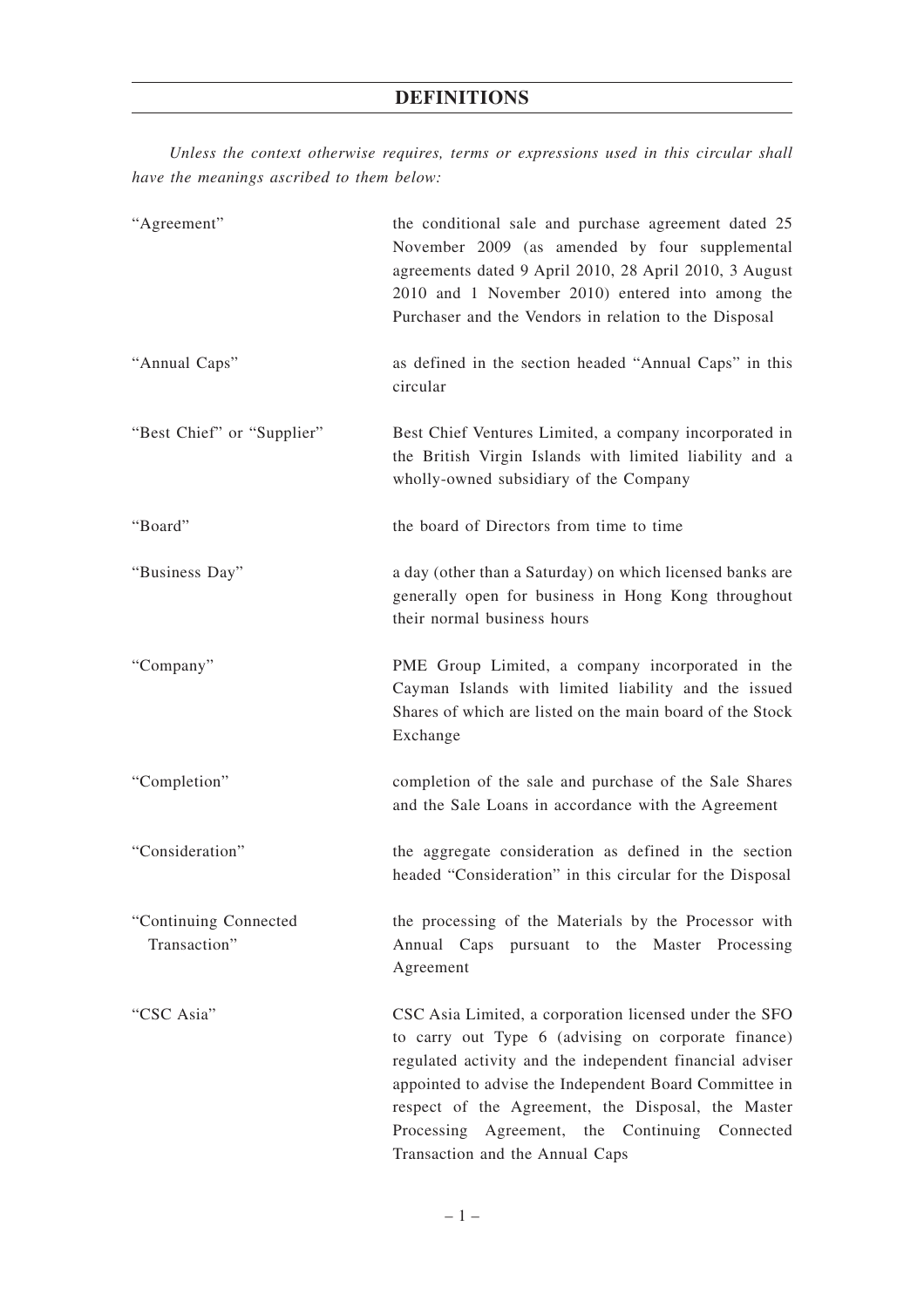| "Directors"                   | directors of the Company                                                                                                                                                                                                                                                                                                                                                   |
|-------------------------------|----------------------------------------------------------------------------------------------------------------------------------------------------------------------------------------------------------------------------------------------------------------------------------------------------------------------------------------------------------------------------|
| "Disposal"                    | the disposal of the Sale Shares and the Sale Loans at the<br>Consideration pursuant to the Agreement                                                                                                                                                                                                                                                                       |
| "Dongguan PME"                | Dongguan PME Polishing Materials & Equipment Co.,<br>Ltd. (東莞必美宜抛光材料器材有限公司), a company<br>established in the PRC and a wholly-owned subsidiary of<br>the Company                                                                                                                                                                                                           |
| "EGM"                         | the extraordinary general meeting of the Company to be<br>held and convened on 29 December 2010 for the<br>Shareholders to consider and, if thought fit, approve the<br>Agreement, the Master Processing Agreement and the<br>respective transactions contemplated thereunder                                                                                              |
| "Group"                       | the Company and its subsidiaries                                                                                                                                                                                                                                                                                                                                           |
| "Hong Kong"                   | the Hong Kong Special Administrative Region of the<br>PRC                                                                                                                                                                                                                                                                                                                  |
| "Independent Board Committee" | an independent committee of the Board, comprising the<br>independent non-executive Directors Mr. Leung Yuen<br>Wing, Mr. Soong Kok Meng and Mr. Chow Fu Kit<br>Edward, is established to advise the Independent<br>Shareholders in respect of the Agreement, the Disposal,<br>the Master Processing Agreement, the Continuing<br>Connected Transaction and the Annual Caps |
| "Independent Shareholders"    | Shareholders other than PME Investments (BVI) Co.,<br>Limited, Mr. Cheng Kwok Woo, Mr. Cheng Kwong<br>Cheong, Ms. Cheng Wai Ying and their associates                                                                                                                                                                                                                      |
| "Latest Practicable Date"     | 10 December 2010, being the latest practicable date prior<br>to the printing of this circular for ascertaining certain<br>information contained herein                                                                                                                                                                                                                     |
| "Listing Rules"               | the Rules Governing the Listing of Securities on the<br><b>Stock Exchange</b>                                                                                                                                                                                                                                                                                              |
| "Magic Horizon"               | Horizon Investment Limited, a company<br>Magic<br>incorporated in the British Virgin Islands with limited<br>liability and a wholly-owned subsidiary of the Company                                                                                                                                                                                                        |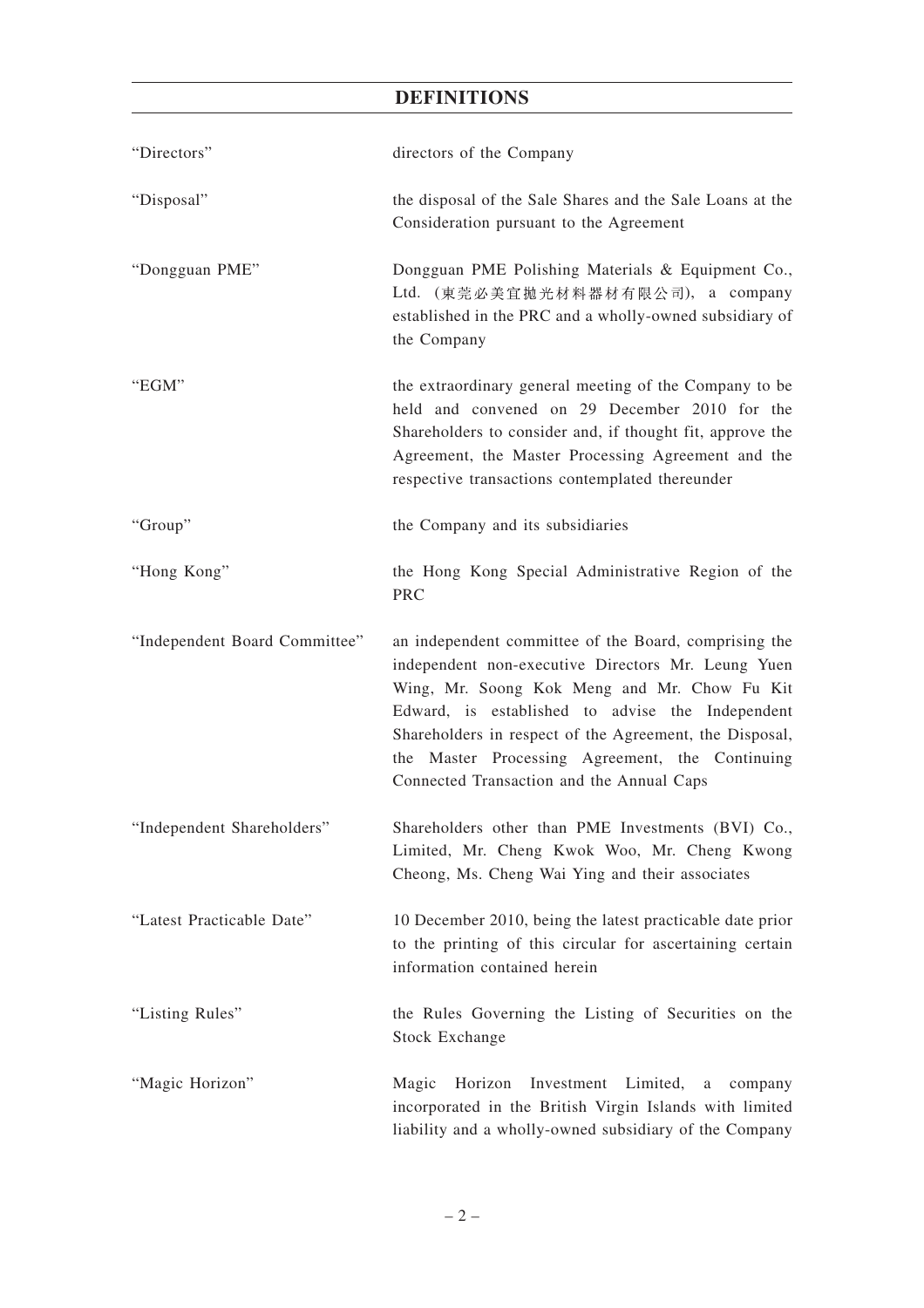| "Magic Horizon Group"         | Magic Horizon and its subsidiaries, including PMESC<br>and Dongguan PME                                                                                                                                                                                |
|-------------------------------|--------------------------------------------------------------------------------------------------------------------------------------------------------------------------------------------------------------------------------------------------------|
| "Master Processing Agreement" | the conditional master processing agreement dated 25<br>November 2009 (as amended by a supplemental<br>agreement dated 22 November 2010) entered into<br>between the Processor and the Supplier in relation to the<br>Continuing Connected Transaction |
| "Materials"                   | the raw materials supplied by the Supplier to the<br>Processor for processing pursuant to the Master<br>Processing Agreement                                                                                                                           |
| "PMEI"                        | PME International Company Limited, a company<br>incorporated in Hong Kong with limited liability and a<br>wholly-owned subsidiary of the Company                                                                                                       |
| "PMEI Sale Loan"              | the amount due from Dongguan PME to PMEI at<br>Completion                                                                                                                                                                                              |
| "PMESC"                       | PME International Investment (South China) Limited, a<br>company incorporated in Hong Kong with limited<br>liability and a wholly-owned subsidiary of the Company                                                                                      |
| "PRC"                         | the People's Republic of China                                                                                                                                                                                                                         |
| "Purchaser" or "Processor"    | Billionlink Holdings Limited, a company incorporated in<br>the British Virgin Islands with limited liability                                                                                                                                           |
| "Remaining Group"             | the Group immediately after completion of the Disposal                                                                                                                                                                                                 |
| "Sale Loans"                  | the TG Sale Loan and the PMEI Sale Loan                                                                                                                                                                                                                |
| "Sale Shares"                 | 1,000 shares of US\$1.00 each in the issued share capital<br>of Magic Horizon, representing 100% equity interest in<br>Magic Horizon as at the date of the Agreement                                                                                   |
| "SFO"                         | the Securities and Futures Ordinance (Chapter 571 of the<br>Laws of Hong Kong)                                                                                                                                                                         |
| "Shareholders"                | holders of the Shares                                                                                                                                                                                                                                  |
| "Shares"                      | ordinary shares of HK\$0.01 each in the capital of the<br>Company                                                                                                                                                                                      |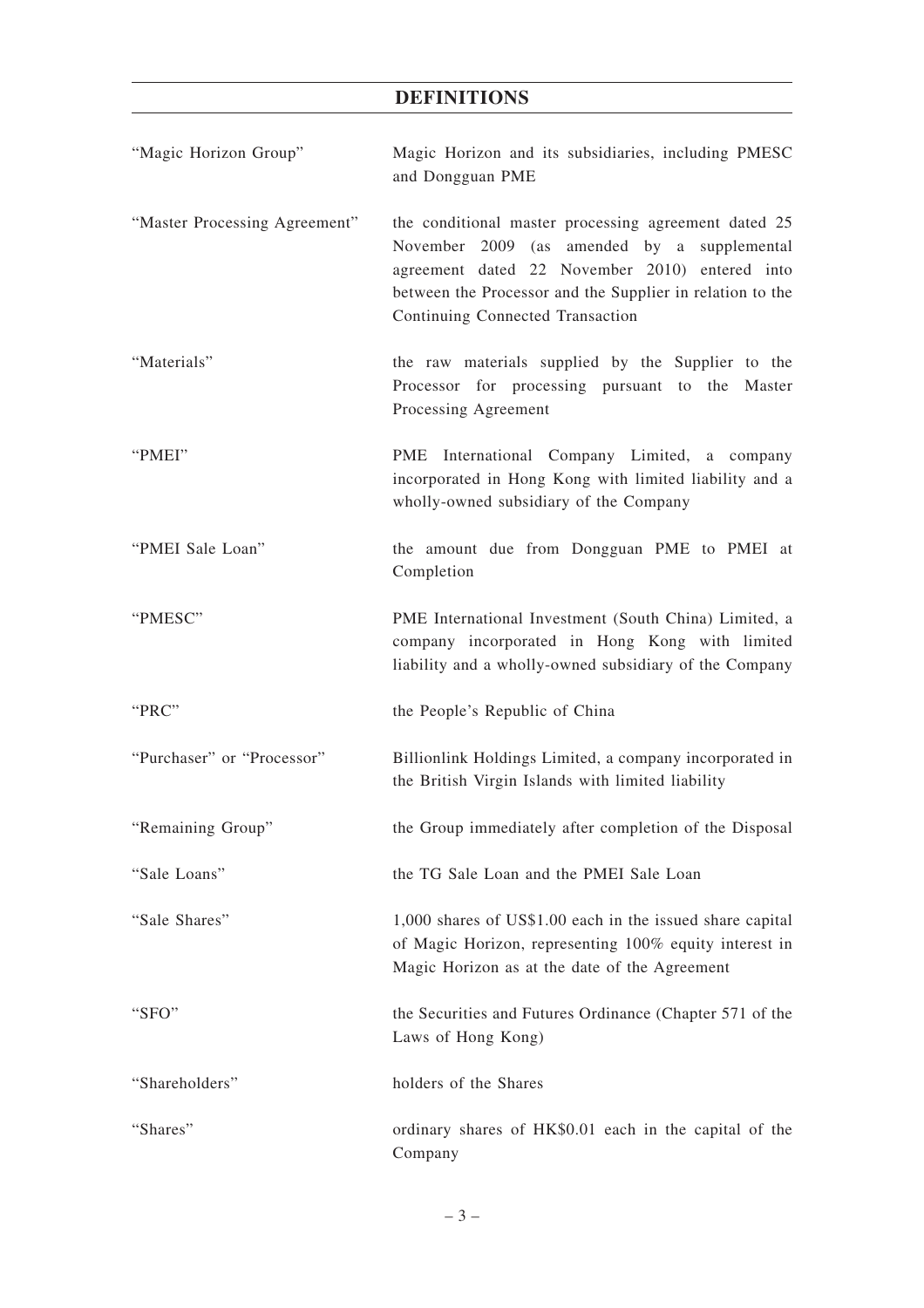| "Stock Exchange" | The Stock Exchange of Hong Kong Limited                                                                                                                |
|------------------|--------------------------------------------------------------------------------------------------------------------------------------------------------|
| "Teamcom"        | Teamcom Group Limited, a company incorporated in the<br>British Virgin Islands with limited liability and a wholly-<br>owned subsidiary of the Company |
| "TG Sale Loan"   | the amount due from PMESC to Teamcom at Completion                                                                                                     |
| "Vendors"        | Best Chief, Teamcom and PMEI                                                                                                                           |
| "HK\$"           | Hong Kong dollars, the lawful currency of Hong Kong                                                                                                    |
| "RMB"            | Renminbi, the lawful currency of the PRC                                                                                                               |
| $\lq\lq q_0$ "   | per cent.                                                                                                                                              |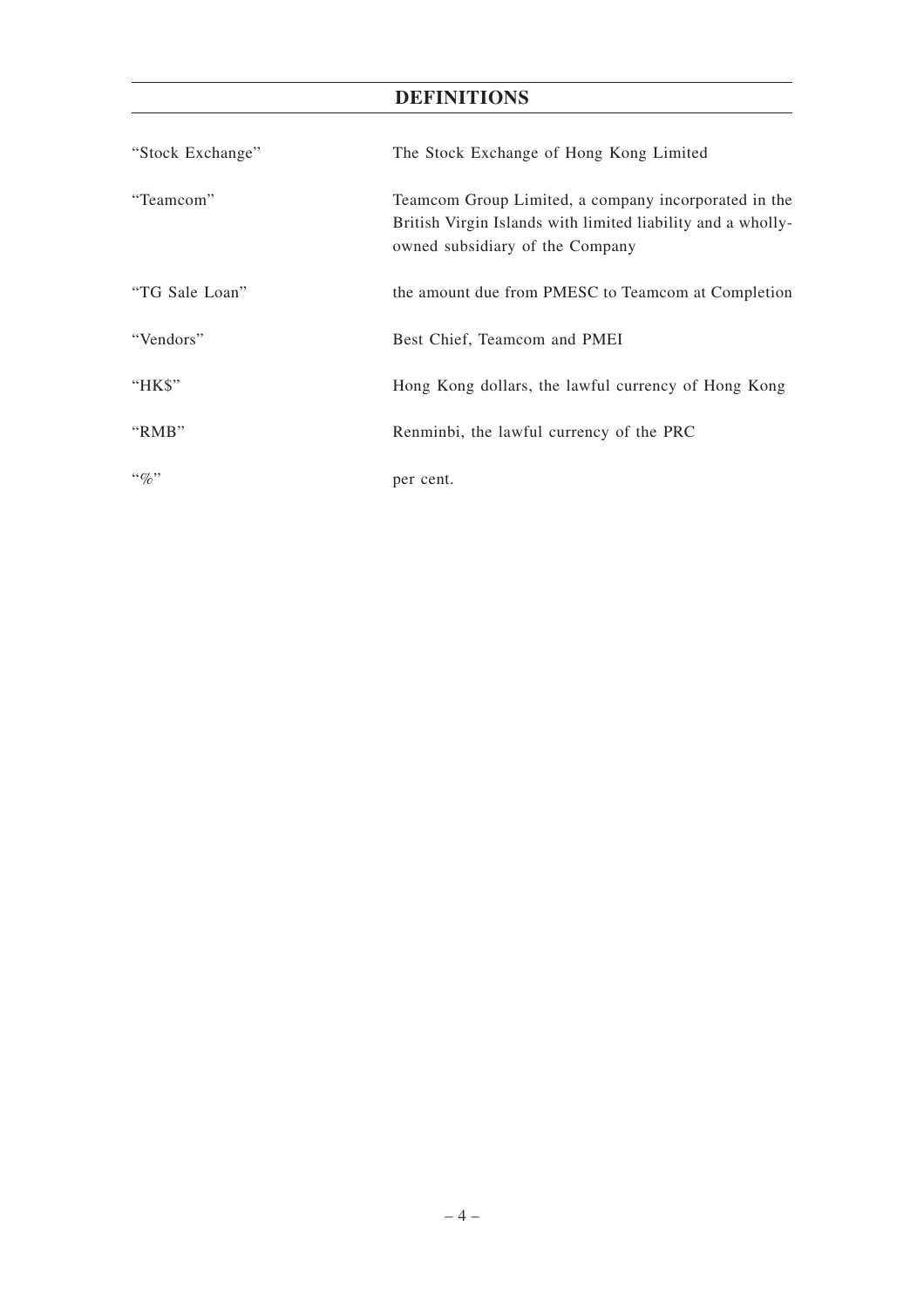

(incorporated in the Cayman Islands with limited liability) (Stock Code: 379)

*Executive Directors:* Mr. Cheng Kwok Woo *(Chairman)* Mr. Cheng Kwong Cheong *(Vice-Chairman)* Ms. Yeung Sau Han Agnes *(Chief Executive Officer)* Ms. Chan Shui Sheung Ivy Mr. Tin Ka Pak

*Independent Non-executive Directors:* Mr. Leung Yuen Wing Mr. Soong Kok Meng Mr. Chow Fu Kit Edward

*Registered office:* Cricket Square Hutchins Drive P.O. Box 2681 Grand Cayman KY1-1111 Cayman Islands

*Head office and principal place of business:* 5th Floor, Unison Industrial Centre Nos. 27-31 Au Pui Wan Street Fo Tan, Shatin Hong Kong

13 December 2010

*To the Shareholders*

Dear Sir or Madam,

# **MAJOR AND CONNECTED TRANSACTION, CONTINUING CONNECTED TRANSACTION AND NOTICE OF EXTRAORDINARY GENERAL MEETING**

#### **INTRODUCTION**

Reference is made to the announcements of the Company dated 9 December 2009, 12 April 2010, 30 April 2010, 3 August 2010, 1 November 2010 and 22 November 2010 in relation to the Disposal and the Continuing Connected Transaction.

On 25 November 2009, the Vendors entered into the Agreement with the Purchaser to which the Vendors conditionally agreed to sell and the Purchaser conditionally agreed to purchase the Sale Shares and the Sale Loans at a Consideration. The Sale Shares represent 100% equity interest in Magic Horizon which, in turn, possesses 100% equity interest in Dongguan PME through PMESC. The Sale Loans represent (i) the amount due from Dongguan PME to PMEI at Completion; and (ii) the amount due from PMESC to Teamcom at Completion. On completion, Magic Horizon Group will cease to be subsidiaries of the Company and the Group will not have any interest in Magic Horizon Group.

\* *For identification purpose only*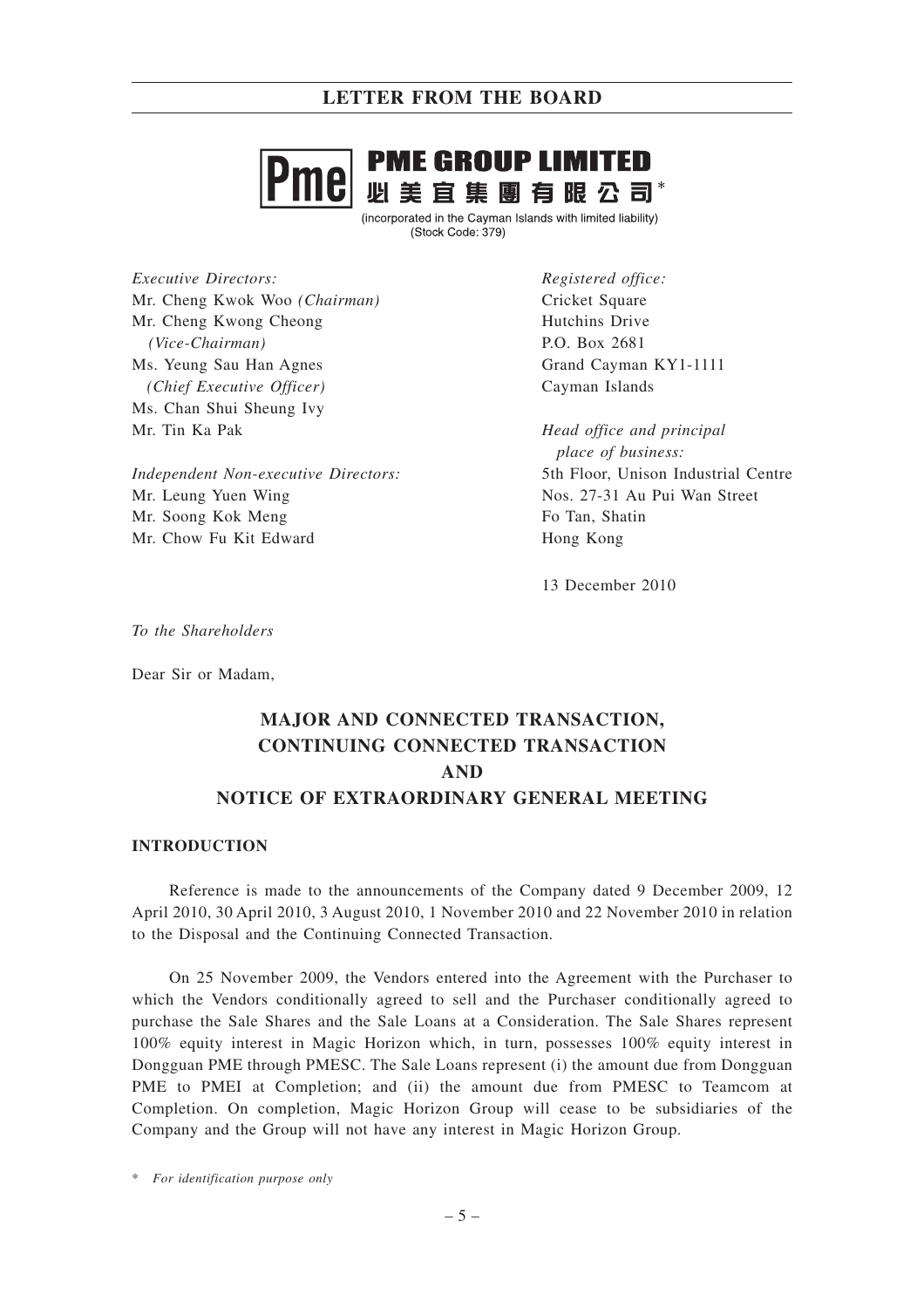On 25 November 2009, the Supplier, a wholly-owned subsidiary of the Company, entered into the Master Processing Agreement with the Processor pursuant to which the Supplier and/or its subsidiaries and nominees conditionally agreed to supply the Materials each year to the Processor and/or subsidiaries or nominees for further processing, for a term of three years commencing from the date of Completion. Pursuant to the Master Processing Agreement, the charges to be paid by the Supplier to the Processor for processing the Materials shall not exceed the Annual Caps of HK\$14,000,000 for each of the three years commencing from the date of Completion.

The Disposal constitutes a major transaction for the Company under Rule 14.06 of the Listing Rules. As the Purchaser is beneficially owned as to one-third by each of Mr. Cheng Kwok Woo, Mr. Cheng Kwong Cheong (both are executive Directors and substantial Shareholders) and Ms. Cheng Wai Ying (a then substantial Shareholder and a Shareholder at the Latest Practicable Date), the Disposal also constitutes a connected transaction for the Company under Chapter 14A of the Listing Rules. The Agreement and the transactions contemplated thereunder are therefore subject to reporting, announcement and Independent Shareholders' approval requirements under Rules 14A.45 to 14A.48 of the Listing Rules.

Taking into account the Processor is beneficially owned as to one-third by each of Mr. Cheng Kwok Woo, Mr. Cheng Kwong Cheong (both are executive Directors and substantial Shareholders) and Ms. Cheng Wai Ying (a then substantial Shareholder and a Shareholder at the Latest Practicable Date) and the Annual Caps, the transaction under the Master Processing Agreement constitutes a non-exempt continuing connected transaction for the Company under Rule 14A.35 of the Listing Rules and is subject to Independent Shareholders' approval at the EGM and be the subject of advice from the Independent Board Committee and the fairness opinion of an independent financial adviser.

The purpose of this circular is to provide with the Shareholders, among other matters, (i) further details of the Agreement and the transactions contemplated thereunder; (ii) further details of the Master Processing Agreement and the transactions contemplated thereunder; (iii) the recommendation from the Independent Board Committee of the Company in respect of the Agreement, the Disposal, the Master Processing Agreement, the Continuing Connected Transaction and the Annual Caps; and (iv) the advice from CSC Asia in respect of the Agreement, the Disposal, the Master Processing Agreement, the Continuing Connected Transaction and the Annual Caps; to enable Shareholders to make a properly informed decision on whether to vote for or against the relevant resolutions in the EGM.

# **I THE AGREEMENT**

Date: 25 November 2009 (after trading hours)

**Parties:**

- Vendors: (1) Best Chief Ventures Limited, a wholly-owned subsidiary of the Company
	- (2) Teamcom Group Limited, a wholly-owned subsidiary of the Company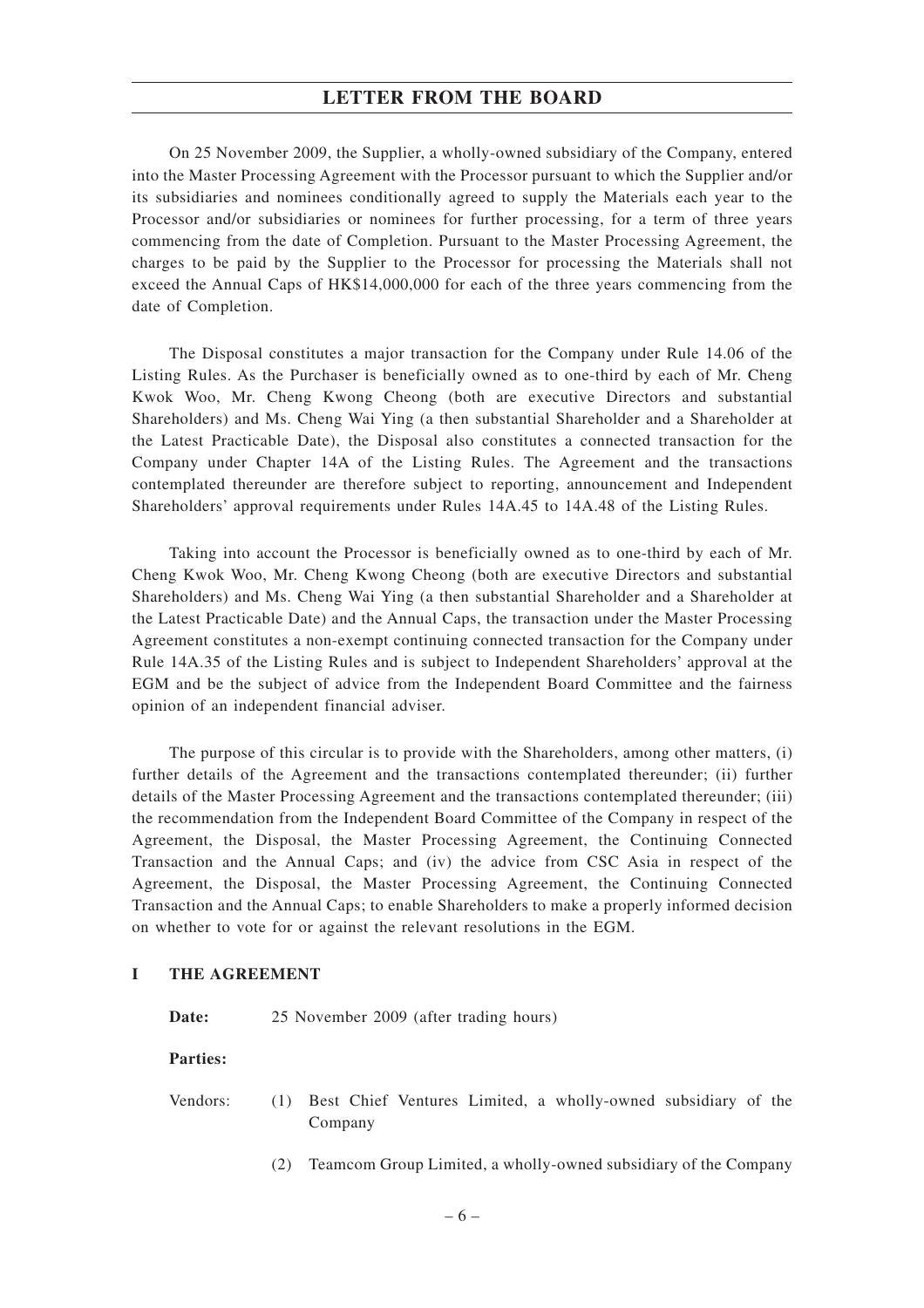(3) PME International Company Limited, a wholly-owned subsidiary of the Company

#### Purchaser: Billionlink Holdings Limited

The Purchaser is a company incorporated in the British Virgin Islands with limited liability and principally engaged in investment holding. The entire issued share capital of the Purchaser is beneficially owned as to one-third by each of Mr. Cheng Kwok Woo, Mr. Cheng Kwong Cheong (both are executive Directors and substantial Shareholders) and Ms. Cheng Wai Ying (a then substantial Shareholder and a Shareholder at the Latest Practicable Date).

#### **Assets to be disposed:**

Pursuant to the Agreement, the Vendors conditionally agreed to sell and the Purchaser agreed to purchase the Sale Shares and the Sale Loans at an aggregate consideration as defined in section headed "Consideration" below.

The Sale Shares represent 100% equity interest in Magic Horizon which, in turn, possesses 100% equity interest in Dongguan PME through PMESC. As at the date of the Agreement, Best Chief is the sole legal and beneficial owner of Magic Horizon.

The Sale Loans represent (i) the amount due from Dongguan PME to PMEI at Completion; and (ii) the amount due from PMESC to Teamcom at Completion.

#### **Consideration:**

The aggregate Consideration for the Sale Shares and the Sale Loans shall be calculated by using the following formula based on the consolidated management accounts of Magic Horizon as at the date of Completion:

Net asset value or net asset deficit + TG Sale Loan + PMEI Sale Loan + HK\$304,000

Where:

- (a) The consideration for the Sale Shares shall be HK\$10;
- (b) The consideration for the TG Sale Loan shall be calculated by using the following formula: TG Sale Loan/(TG Sale Loan + PMEI Sale Loan)  $\times$ (Consideration – HK\$10); and
- (c) The consideration for the PMEI Sale Loan shall be calculated by using the following formula: PMEI Sale Loan/(TG Sale Loan + PMEI Sale Loan)  $\times$ (Consideration – HK\$10).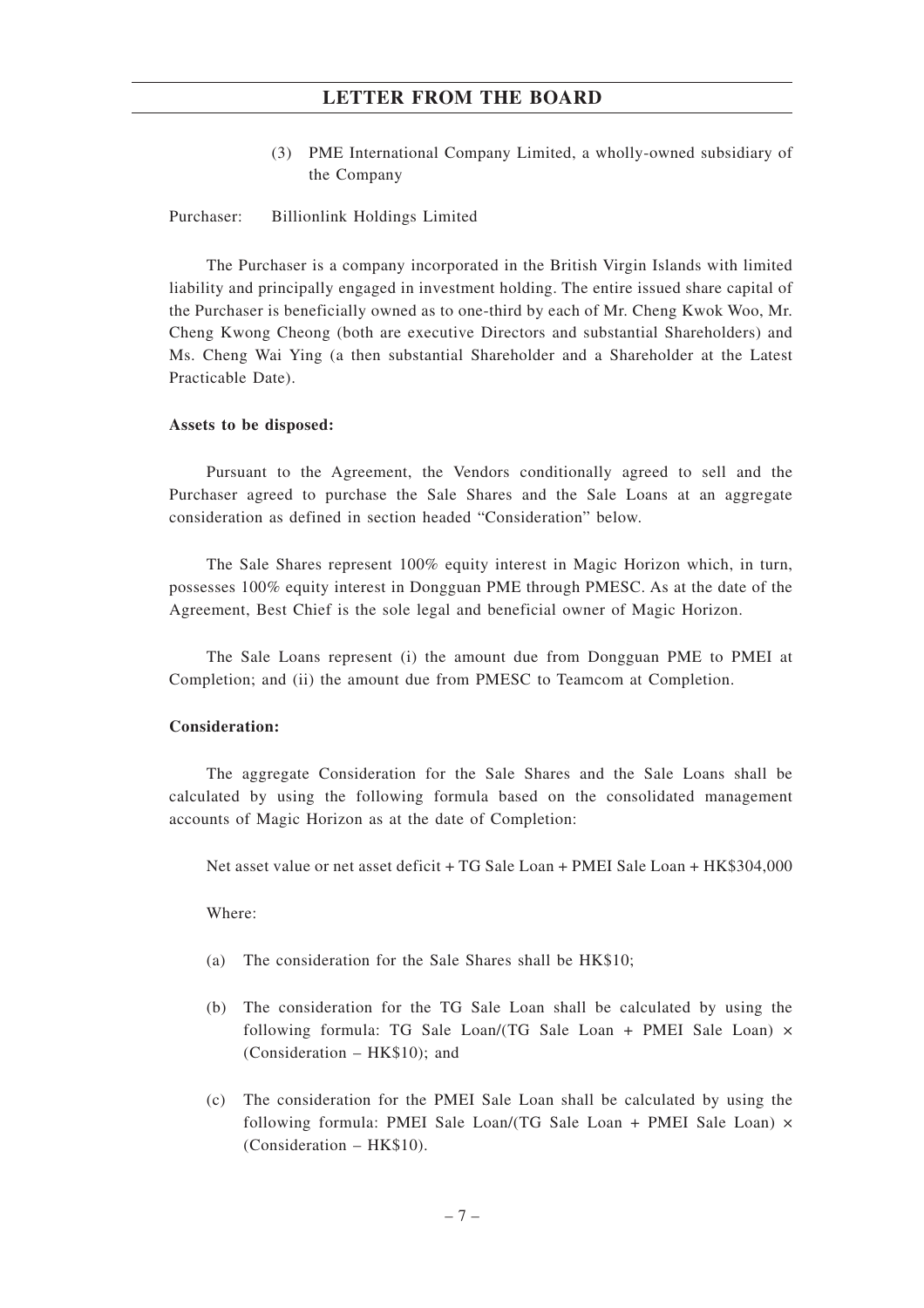According to the unaudited consolidated management accounts of Magic Horizon Group as at 30 June 2010, Magic Horizon Group recorded a net asset deficit of approximately HK\$35,674,000, and the TG Sale Loan and the PMEI Sale Loan were approximately HK\$44,442,000 and HK\$66,134,000 respectively. As such, the Consideration will be approximately HK\$75,206,000. The excess of the Consideration over the net book value of Magic Horizon Group and the Sale Loans is HK\$304,000.

The Consideration has been paid/shall be paid in cash to the relevant Vendors in the following manner:

- (a) HK\$6,600,001 shall be paid to the relevant Vendors within 30 calendar days after the execution of the Agreement (and which has been paid as at the date of this circular); and
- (b) the balance of the Consideration shall be paid to the relevant Vendors within fourteen (14) calendar days after Completion.

The Consideration was arrived at after arm's length negotiations between the Purchaser and the Vendors with reference to (i) the consolidated net assets or net liabilities of Magic Horizon Group; (ii) the TG Sale Loan; and (iii) the PMEI Sale Loan.

#### **Conditions precedent:**

Completion of the Disposal is conditional upon the satisfaction of the following:

- (a) the passing by the board of directors of the Purchaser and the Vendors in a board meeting of a resolution approving the Agreement and the implementation thereof;
- (b) the passing of all necessary resolutions of the shareholders of the Vendors and their holding companies (where applicable) to approve the terms of the Agreement to enable the Vendors to complete and implement the terms of the Agreement;
- (c) the Master Processing Agreement, to which the transaction(s) enshrined and/or contemplated therein are subject to, becoming unconditional; and
- (d) the results of a due diligence investigation on Magic Horizon Group to the reasonable satisfaction of the Purchaser.

The Purchaser may waive all or any of such conditions, except the conditions (a) to (c) set out above, at any time by notice in writing to the Vendors. If the conditions are not fulfilled (or waived by the Purchaser by notice in writing to the Vendors) within 90 Business Days of the execution of the Agreement (or such later date as may be agreed between the Vendors and the Purchaser), the Agreement and everything therein contained shall, subject to the liability of any party to the others in respect of any antecedent breaches of the terms thereof, be null and void and of no effect.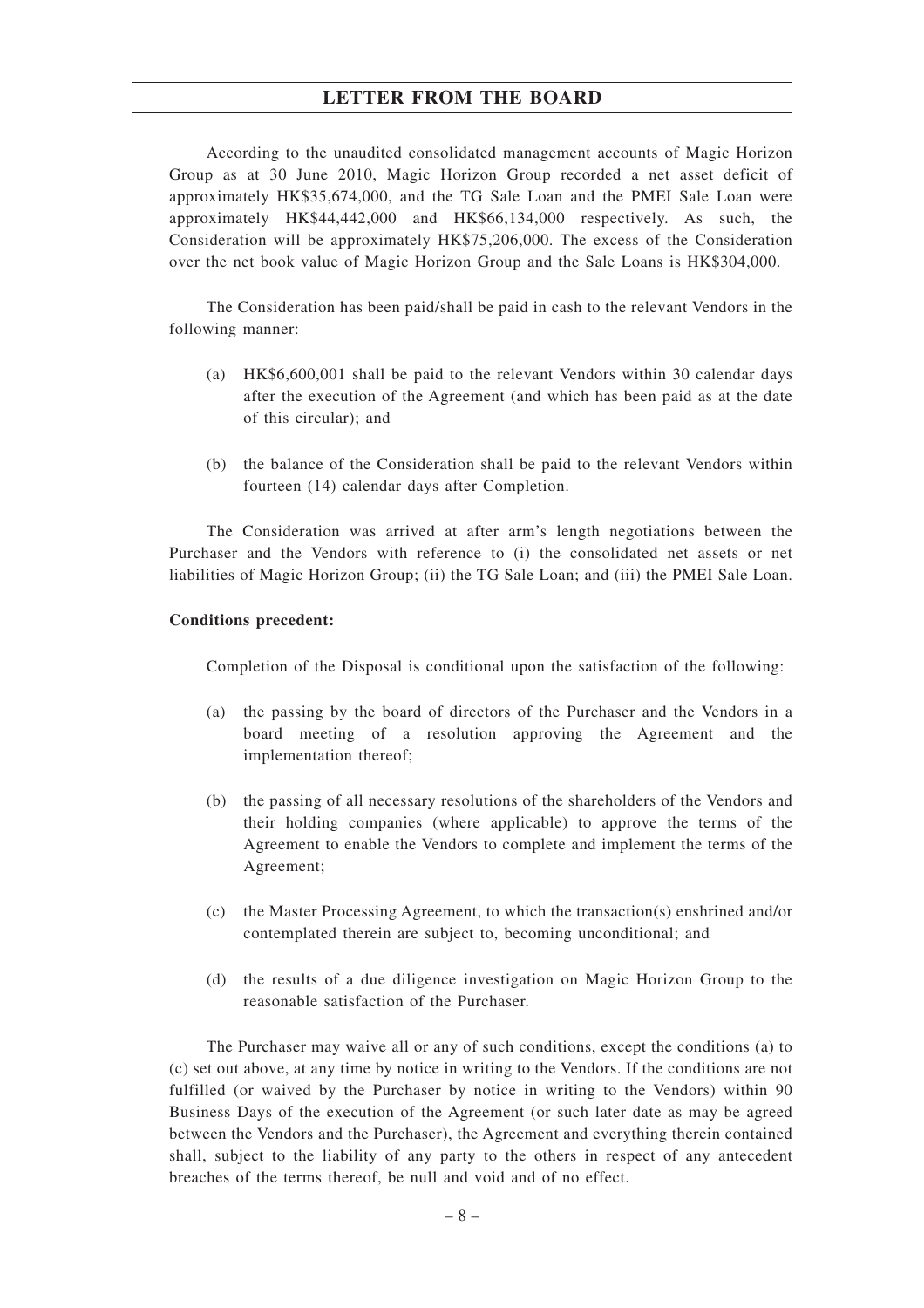#### **Completion:**

Completion is expected to take place on the 30th Business Day after the Agreement has become unconditional or such later date as the Vendor and the Purchaser may agree in writing.

Upon Completion, Magic Horizon Group will cease to be subsidiaries of the Company and the Group will not have any interest in Magic Horizon Group.

### **INFORMATION OF MAGIC HORIZON GROUP**

Magic Horizon is a company incorporated in the British Virgin Islands with limited liability. Magic Horizon Group is principally engaged in manufacturing and trading of polishing materials.

As stated in the consolidated management financial statements of Magic Horizon Group as at 30 June 2010, Magic Horizon Group had unaudited net liabilities of approximately HK\$35,674,000. The attributable loss before and after taxation of Magic Horizon Group for the year ended 31 December 2009 are both approximately HK\$27,582,000, including an impairment loss on buildings of HK\$20,107,000. The attributable loss before and after taxation of Magic Horizon Group for the year ended 31 December 2008 are both approximately HK\$7,067,000. Based on the property valuation report as set out in appendix II of this circular, it is expected that there will be a reversal of impairment loss on building of approximately HK\$1,300,000 for the year ending 31 December 2010. Save for the above, the Directors, having made all reasonable enquiries, confirm that there are no material changes to the financial position of Magic Horizon Group subsequent to 30 June 2010.

## **REASONS FOR AND BENEFITS OF THE DISPOSAL**

The Group is principally engaged in the manufacturing of abrasive products, polishing compounds and wheels, trading of polishing materials and polishing equipment, provision of technical consultancy service, and investments in trading equity securities and long-term strategic investment. Taking into account the continuing losses incurred by Magic Horizon Group in the last two years and the Consideration, the Disposal represents a good opportunity for the Company to realize its investment in Magic Horizon Group and to release its resources for development and investment in other potential business opportunities. The Group will cease to own manufacturing plant and will maintain its manufacturing business by outsourcing the manufacturing process to the Processor and other sub-contractors. The Directors are of the view that the terms and conditions of the Disposal are of normal commercial terms, fair and reasonable and in the interests of the Company and the Shareholders as a whole.

As the Magic Horizon Group is engaged in a very specialised industry (i.e. manufacturing and trading of polishing materials), the Company requires lengthy time to research for market comparables and the dispatch of this circular is delayed.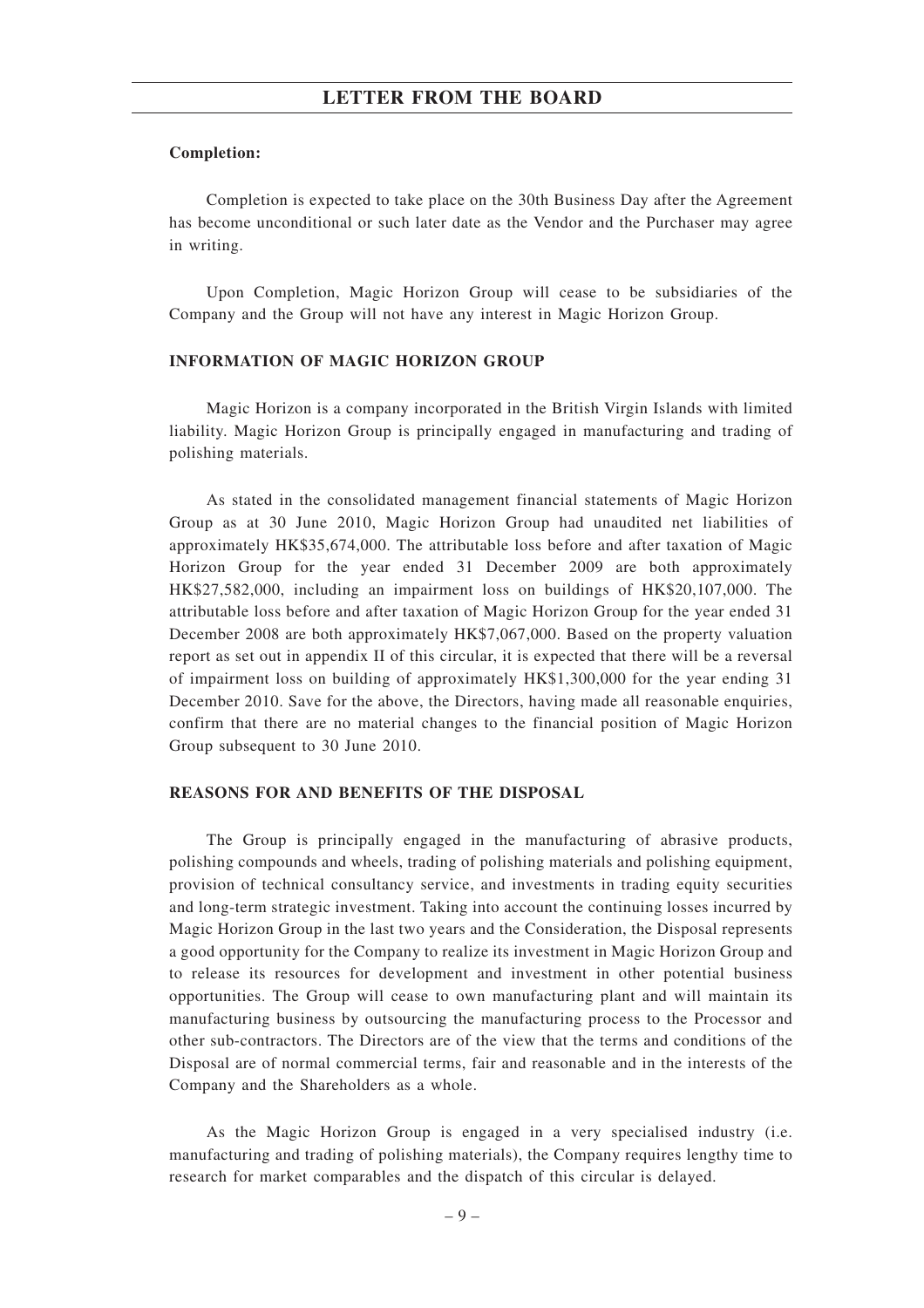The current business model of the Group can be categorised into three business segments which comprises (i) manufacturing of abrasive products, polishing compounds and wheels; (ii) trading of polishing materials and polishing equipment; and (iii) investments in trading equity securities and long term strategic investment.

Upon completion of the Disposal, the Group will maintain the operations of all the three existing business segments which include (i) manufacturing of abrasive products, polishing compounds and wheels (under the subcontracting arrangement pursuant to the Master Processing Agreement); (ii) trading of polishing materials and polishing equipment; and (iii) investments in trading equity securities and long term strategic investment.

The Group also has the flexibility to outsource the manufacturing process to other independent processors for lower processing prices. However, other independent processors who can be easily identified are generally smaller in scale with limited production capacity and can only process limited types of products as compared to that of Magic Horizon Group. Therefore, the Group can only outsource processing process of certain products to other independent processors who possess relevant skills and processing capacity.

Reference is made to the announcements of the Company dated 8 November 2010 and 8 December 2010 in relation to the acquisition (the "Acquisition") of 50% equity interest in 日照嵐山萬盛港業有限責任公司 (Rizhao Lanshan Wansheng Harbour Company Limited, "Rizhao Lanshan") which constitutes a very substantial acquisition of the Company. Upon completion of the Acquisition, the Group will maintain the operations of all the existing business segments and will expand its business scope and will concurrently be engaged in port operation in Lanshan Harbour, Rizhao Port, Shandong Province of the PRC. The Company currently does not deploy related expertise of port operation. It is the Company's intention to retain the existing management of Rizhao Lanshan for the daily management and operation of Rizhao Lanshan after the completion of the Acquisition.

#### **USE OF PROCEEDS**

The Company expects that the net proceeds from the Disposal will be used for general working capital of the Group and investment in future potential business opportunities including, but not limited to, the Acquisition.

#### **FINANCIAL EFFECT OF THE DISPOSAL**

Subject to audit, it is estimated that upon Completion, the Group will record a gain of approximately HK\$0.3 million calculated with reference to (i) the Consideration, (ii) the consolidated net assets or net liabilities of Magic Horizon Group as at Completion and (iii) the Sale Loans.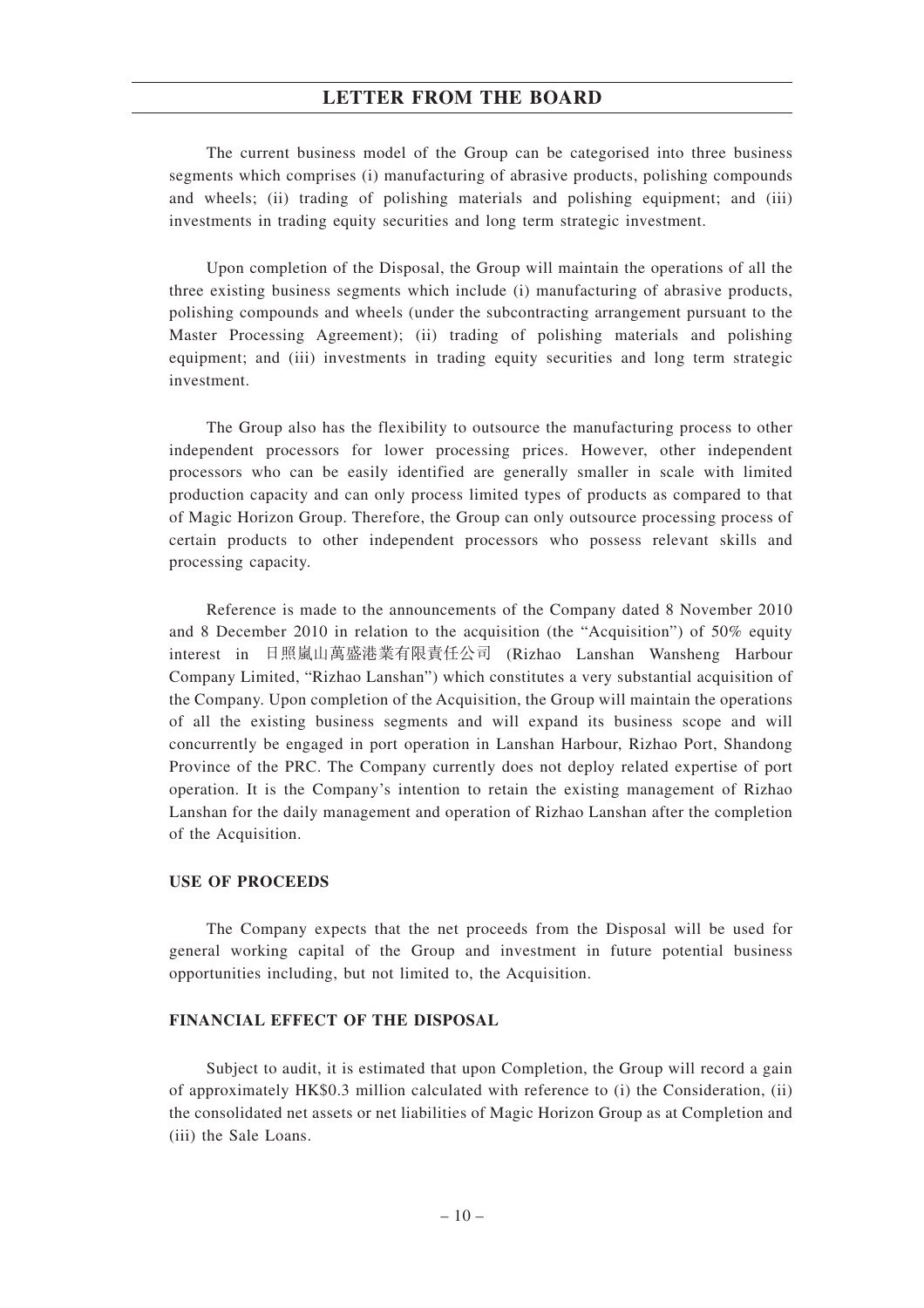#### **II THE MASTER PROCESSING AGREEMENT**

| 25 November 2009 (after trading hours)<br>Date: |                                                                          |  |
|-------------------------------------------------|--------------------------------------------------------------------------|--|
| <b>Parties:</b>                                 |                                                                          |  |
| Processor:                                      | <b>Billionlink Holdings Limited</b>                                      |  |
| Supplier:                                       | Best Chief Ventures Limited, a wholly-owned subsidiary of the<br>Company |  |

The Processor is a company incorporated in the British Virgin Islands with limited liability and principally engaged in investment holding. The entire issued share capital of the Processor is beneficially owned as to one-third by each of Mr. Cheng Kwok Woo, Mr. Cheng Kwong Cheong (both are executive Directors and substantial Shareholders) and Ms. Cheng Wai Ying (a then substantial Shareholder and a Shareholder at the Latest Practicable Date).

#### **Processing of Materials:**

Pursuant to the Master Processing Agreement, the Supplier and/or its subsidiaries and nominees conditionally agreed to supply the following Materials each year to the Processor and/or its subsidiaries or nominees for further processing, for a term of three years commencing from the date of Completion at the following consideration:

- (a) polishing compounds at HK\$2,913 per ton;
- (b) polishing wheels at HK\$34,244 per ton; and
- (c) polishing sand at HK\$6,725 per ton.

The charge to be paid by the Supplier and/or its subsidiaries and nominees to the Processor and/or its subsidiaries or nominees for processing the Materials shall be paid within thirty (30) calendar days upon the delivery of the processed Materials and presentation of the invoice/demand note to the Supplier and/or its subsidiaries or nominees by the Processor and/or its subsidiaries and nominees.

#### **Annual Caps:**

Pursuant to the Master Processing Agreement, the charges to be paid by the Supplier to the Processor for processing the Materials shall not exceed the Annual Caps of HK\$14,000,000 for each of three years commencing from the date of Completion.

The Annual Caps serve as a maximum cap to the annual processing cost of the Materials while the actual charges and quantity supplied shall be subject to the internal procurement policy of the Group. Final total charges and quantity supplied are yet to be agreed upon though in any event, it will not exceed the Annual Caps. The Annual Caps are determined by taking into account of (i) the historical volume of Materials processed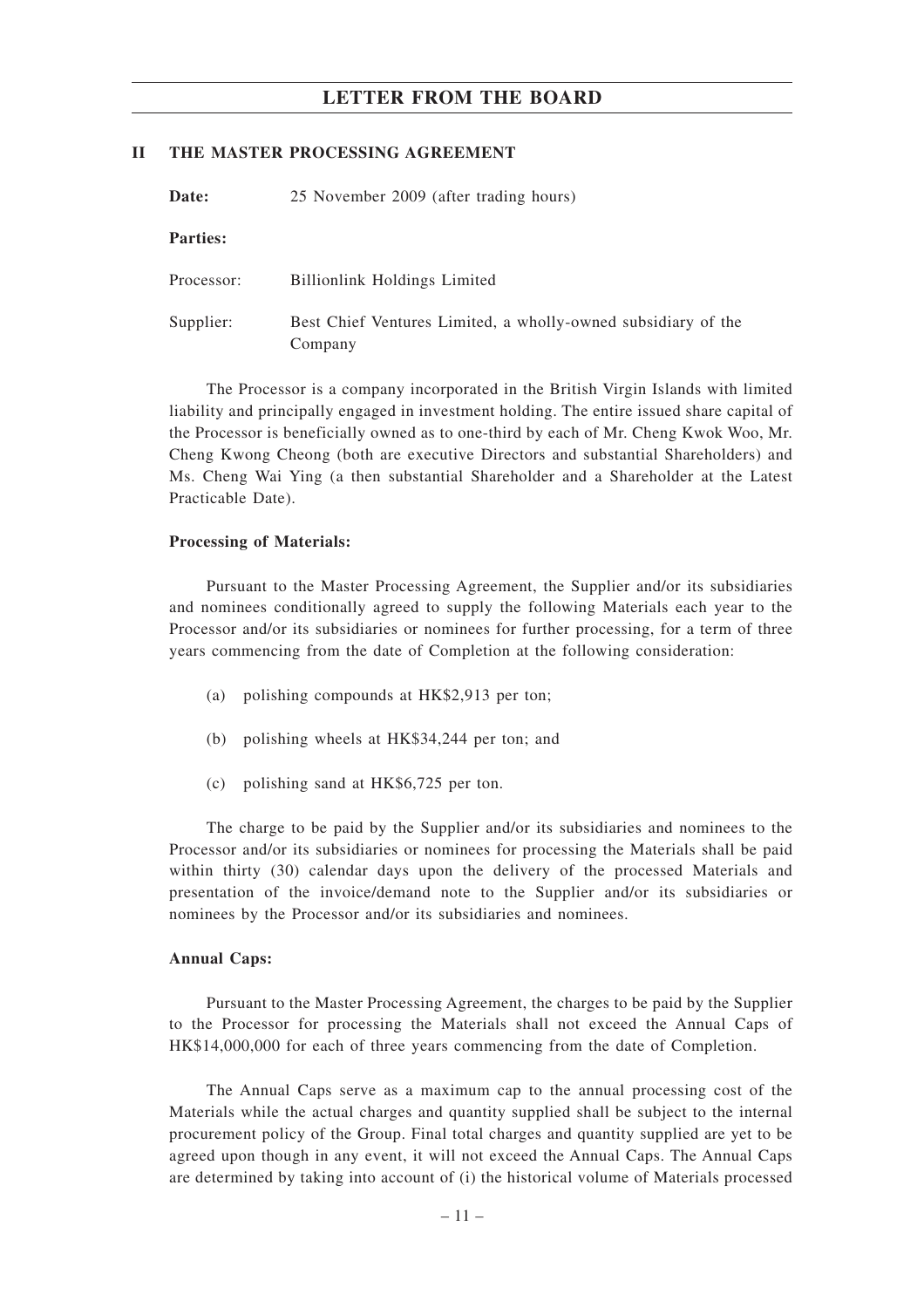by the Group in the year 2008; (ii) the average processing cost of the Group for each of the Materials for the three and half years ended 30 June 2009, and (iii) 5% mark-up to historical average processing cost. The historical processing cost incurred by the Group for the year 2008 was approximately HK\$12,571,000. As such, the aforementioned consideration for the Materials in terms of price per ton has included the 5% mark-up.

The historical processing costs incurred by the Group for the year 2009 and the first-half of 2010 were approximately HK\$12,041,000 and HK\$6,638,000 respectively. The decrease in the historical processing costs in 2009 as compared to that in 2008 was mainly due to decrease in quantities of Materials processed in 2009 as a result of the global financial crisis caused by the credit crunch arising from the collapse of the US sub-prime market at the end of 2008. For the the first-half of 2010, the historical processing costs was increased by approximately 29.9% as compared to that of the corresponding period in 2009 as a result of approximately 9.2% increase in revenue generated from the division of polishing products and equipment of the Group.

The Directors anticipated that the demand for the polishing products will only grow in only a slow pace in coming years and the proposed Annual Caps have included buffers to allow flexibility for the Materials to be processed in the event that the demand for the polishing products of the Group increases. The Directors considers that the proposed Annual Caps are sufficient along the three-year term under the Master Processing Agreement.

#### **Conditions precedent:**

The Master Processing Agreement is conditional upon fulfillment of the following conditions:

- (a) the Agreement becoming unconditional; and
- (b) the passing by the Shareholders in general meeting of the necessary resolutions approving the Master Processing Agreement as well as other transactions contemplated under the Disposal or incidental to it in accordance with the Listing Rules.

## **REASONS FOR AND BENEFITS OF THE TRANSACTION**

By entering into the Master Processing Agreement, the Group will subcontract the manufacturing process to the Processor while placing a cap to the maximum processing price based on the estimated volume of Materials to be manufactured. Under this arrangement, the Group is able to benefit from possible lower processing price (per ton) of the Materials by negotiations with other sub-contractors available to the Group and cap its maximum costs when processing price of the Materials is rising.

Upon Completion, the Group will maintain its existing business of (i) manufacturing of abrasive products, polishing compounds and wheels under its own brand name (under the subcontracting arrangement), (ii) trading of polishing materials and polishing equipment, and (iii) investments in trading equity securities and long-term strategic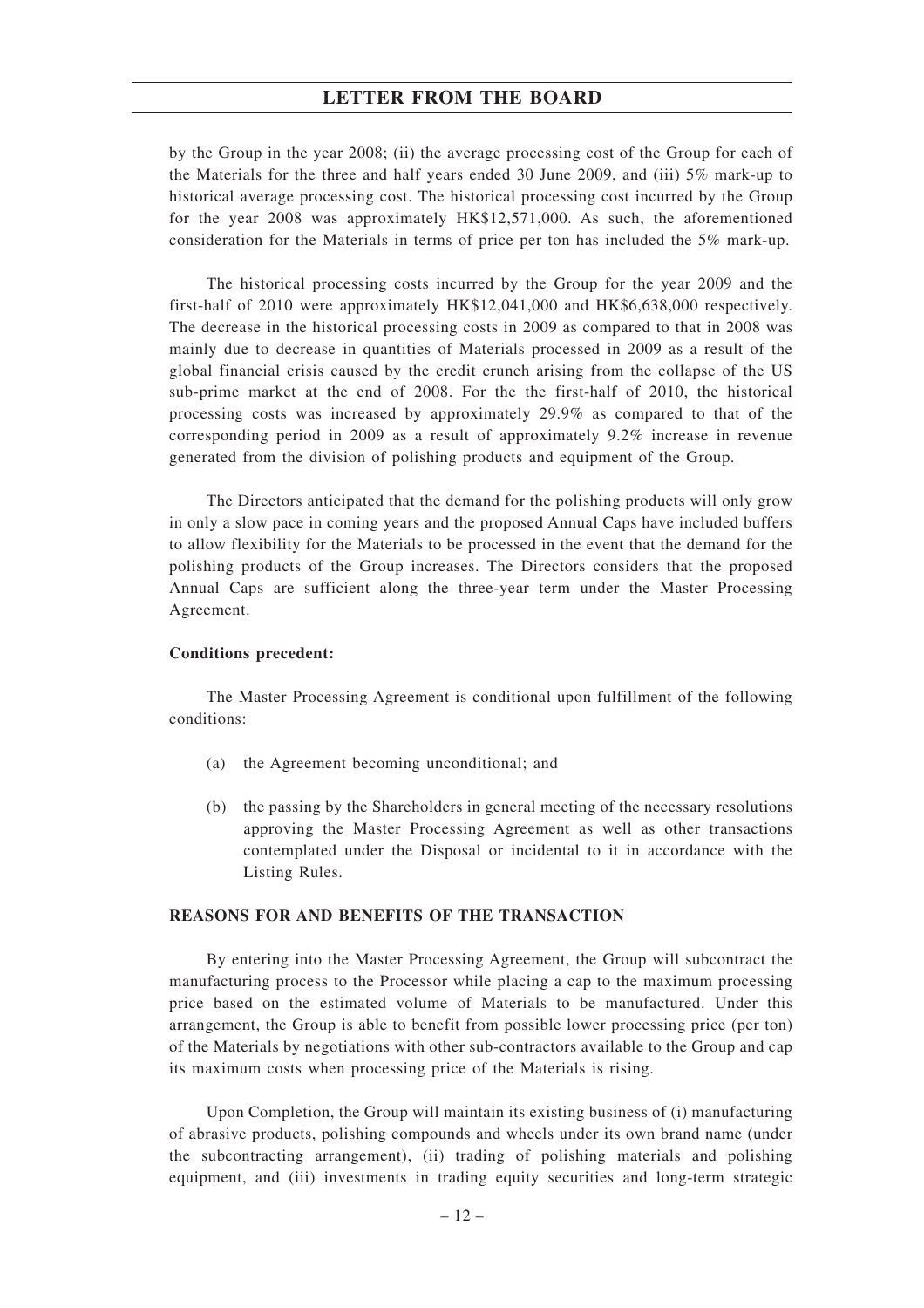investment. The Group has no intention to terminate its manufacturing business or its trading business and has not entered into any agreement, arrangement, understanding or undertaking to dispose of its trading business. The Directors are of the view that the terms and conditions of the Continuing Connected Transaction are of normal commercial terms, fair and reasonable and in the interests of the Company and the Shareholders as a whole.

#### **LISTING RULES IMPLICATION**

#### **I. The Agreement**

The Disposal constitutes a major transaction for the Company under Rule 14.06 of the Listing Rules. As the Purchaser is beneficially owned as to one-third by each of Mr. Cheng Kwok Woo, Mr. Cheng Kwong Cheong (both are executive Directors and substantial Shareholders) and Ms. Cheng Wai Ying (a then substantial Shareholder and a Shareholder at the Latest Practicable Date), the Disposal also constitutes a connected transaction for the Company under Chapter 14A of the Listing Rules. The Agreement and the transactions contemplated thereunder are therefore subject to reporting, announcement and Independent Shareholders' approval requirements under Rules 14A.45 to 14A.48 of the Listing Rules.

#### **II The Master Processing Agreement**

Taking into account the Processor is beneficially owned as to one-third by each of Mr. Cheng Kwok Woo, Mr. Cheng Kwong Cheong (both are executive Directors and substantial Shareholders) and Ms. Cheng Wai Ying (a then substantial Shareholder and a Shareholder at the Latest Practicable Date) and the Annual Caps, the transaction contemplated under the Master Processing Agreement constitutes a non-exempt continuing connected transaction for the Company under Rule 14A.35 of the Listing Rules and is subject to Independent Shareholders' approval at the EGM and be the subject of advice from the Independent Board Committee and the fairness opinion of an independent financial adviser.

To the best of the Directors' knowledge, information and belief, having made all reasonable enquiries, no Shareholder have a material interest in the Agreement and the Master Processing Agreement, other than Mr. Cheng Kwok Woo, Mr. Cheng Kwong Cheong, Ms. Cheng Wai Ying and their respective associates. Accordingly, Mr. Cheng Kwok Woo, Mr. Cheng Kwong Cheong, Ms. Cheng Wai Ying and their respective associates, are required to abstain from voting to approve the Agreement, the Master Processing Agreement and the transactions contemplated thereunder at the EGM.

As Mr. Cheng Kwok Woo and Mr. Cheng Kwong Cheong have material interests in the Disposal and the Continuing Connected Transaction, they have abstained from voting on the board resolutions for approving the Agreement, the Master Processing Agreement and the transactions contemplated thereunder.

#### **EGM**

A notice convening an extraordinary general meeting of the Company to be held at 5th Floor, Unison Industrial Centre, Nos. 27-31 Au Pai Wan Street, Fo Tan, Shatin, Hong Kong on Wednesday, 29 December 2010 at 10:00 a.m. is set out on pages 51 and 52 of this circular. Ordinary resolutions will be proposed at the EGM to consider and, if thought fit, approve the Agreement, the Master Processing Agreement and the transactions contemplated thereunder.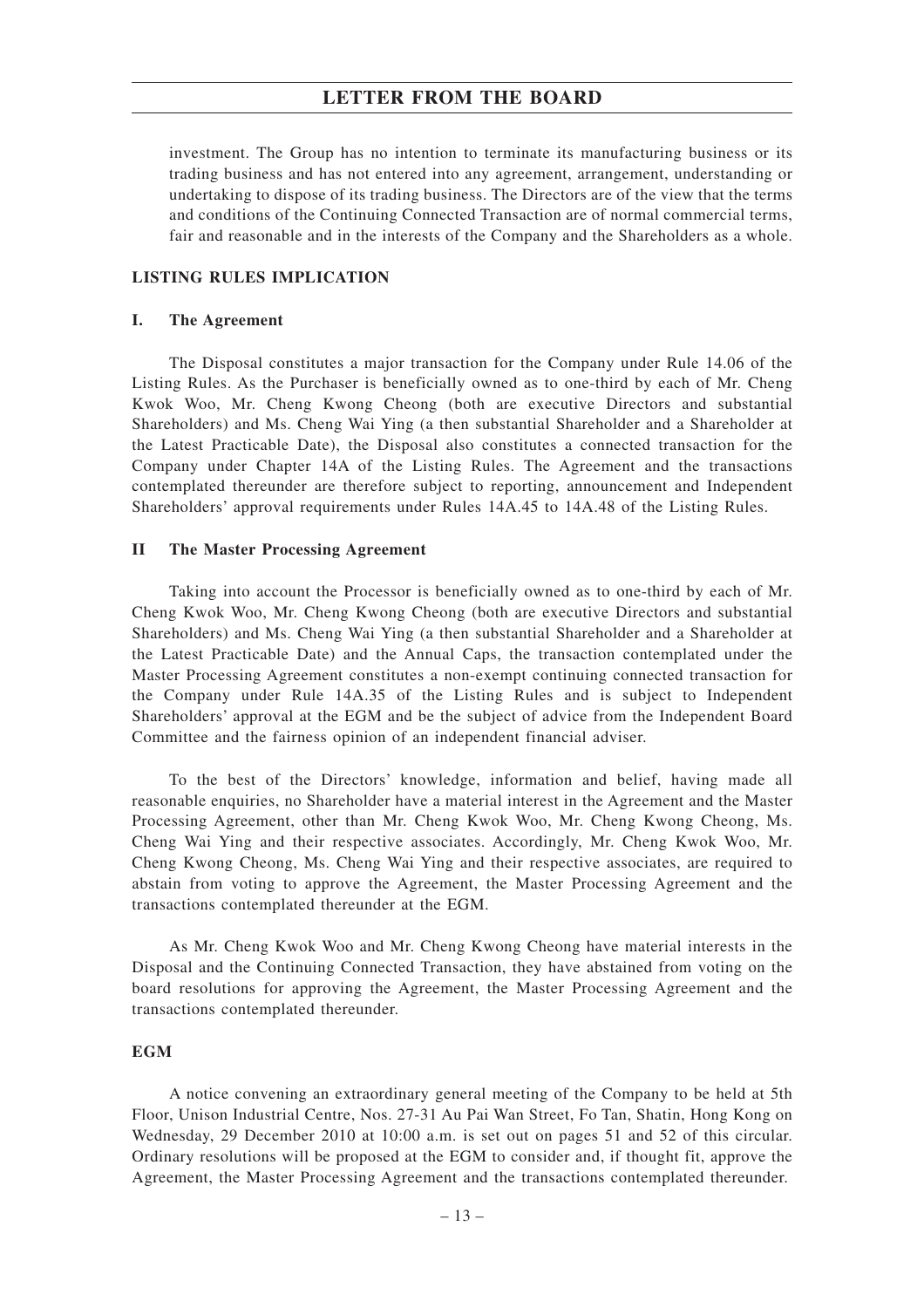A form of proxy for the EGM is enclosed with this circular. Whether or not you propose to attend the EGM, you are requested to complete the form of proxy in accordance with the instructions printed thereon and deposit the same at the head office and principal place of business of the Company at 5th Floor, Unison Industrial Centre, Nos. 27-31 Au Pui Wan Street, Fo Tan, Shatin, Hong Kong as soon as possible and in any event not less than 48 hours before the time appointed for the holding of the EGM or any adjournment thereof. Completion and return of the form of proxy will not preclude you from attending and voting in person at the EGM or any adjournment thereof if you so wish.

### **VOTING AT EGM**

Pursuant to Rule 13.39(4) of the Listing Rules, any vote of the Shareholders at the EGM must be taken by poll.

### **RECOMMENDATION**

The Directors consider that the terms of the Agreement and the Master Processing Agreement contemplated thereunder are fair and reasonable and in the interests of the Company and the Shareholders as a whole. Accordingly, the Directors recommend the Shareholders to vote in favour of the resolutions to approve the Disposal and the Continuing Connected Transaction contemplated thereunder at the EGM.

#### **FURTHER INFORMATION**

Your attention is also drawn to the "Letter from the Independent Board Committee", "Letter from CSC Asia", notice of EGM and the information set out in the appendices to this circular.

> Yours faithfully, For and on behalf of the Board of **PME Group Limited Cheng Kwok Woo** *Chairman*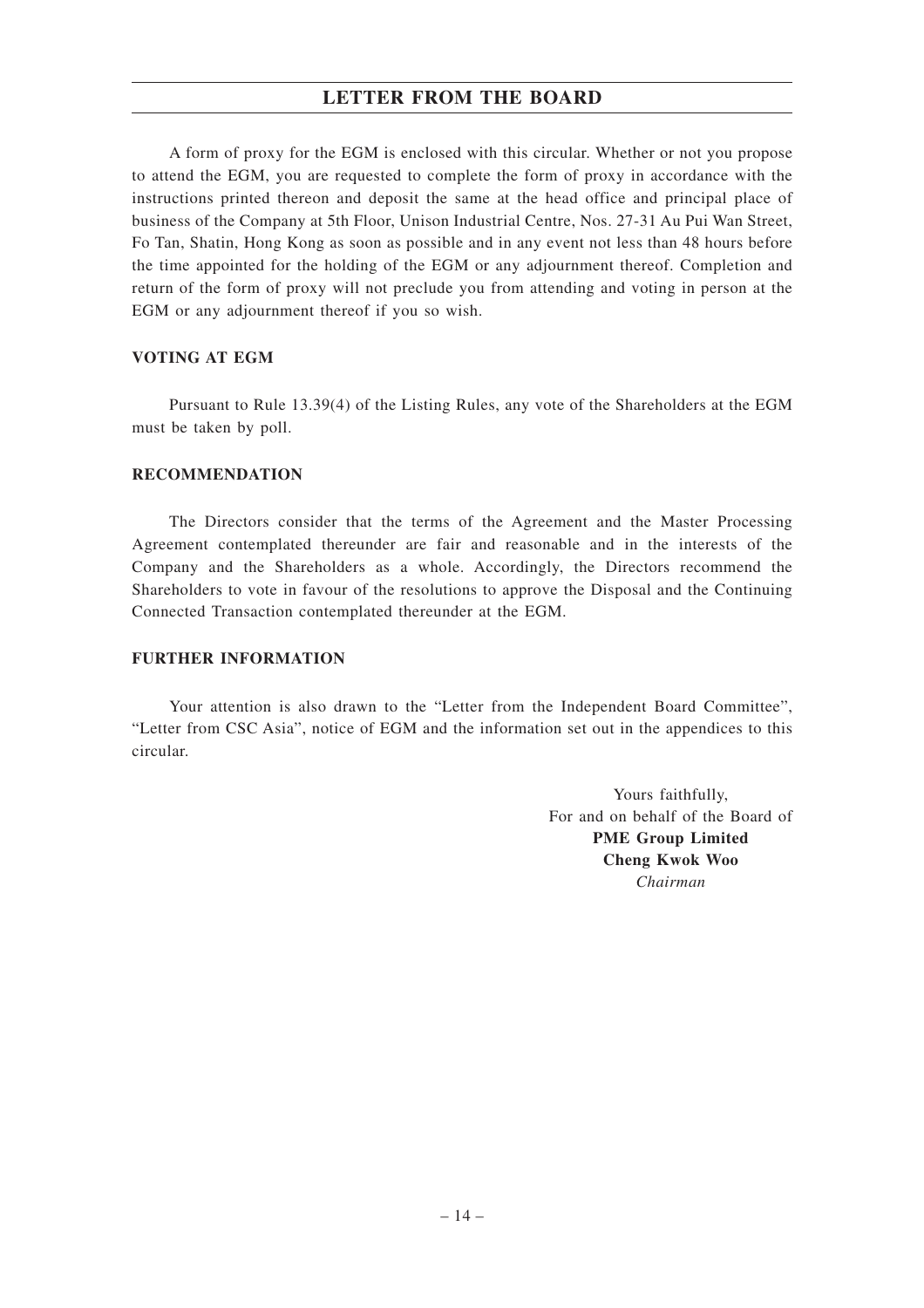# **LETTER FROM THE INDEPENDENT BOARD COMMITTEE**

*The following is the text of a letter from the Independent Board Committee setting out its recommendation to the Independent Shareholders in relation to the transaction contemplated under the Agreement and the Master Processing Agreement:*



(incorporated in the Cayman Islands with limited liability) (Stock Code: 379)

13 December 2010

*To the Independent Shareholders*

Dear Sir or Madam,

# **MAJOR AND CONNECTED TRANSACTION AND CONTINUING CONNECTED TRANSACTION**

We refer to the circular of the Company dated 13 December 2010 (the "Circular"), of which this letter forms part. Unless otherwise stated, capitalized terms used herein shall have the same meanings as those defined in the Circular.

We have been appointed as the Independent Board Committee to advise you as to whether, in our opinion, the Agreement, the Disposal, the Master Processing Agreement, the Continuing Connected Transaction and the Annual Caps contemplated thereunder are in the interests of the Company and the Shareholders as a whole.

CSC Asia has been appointed as the independent financial adviser to advise the Independent Board Committee in this regard. Details of their independent advice, together with the principal factors and reasons they have taken into consideration, are set out on pages 17 to 33 of this Circular.

<sup>\*</sup> *For identification purpose only*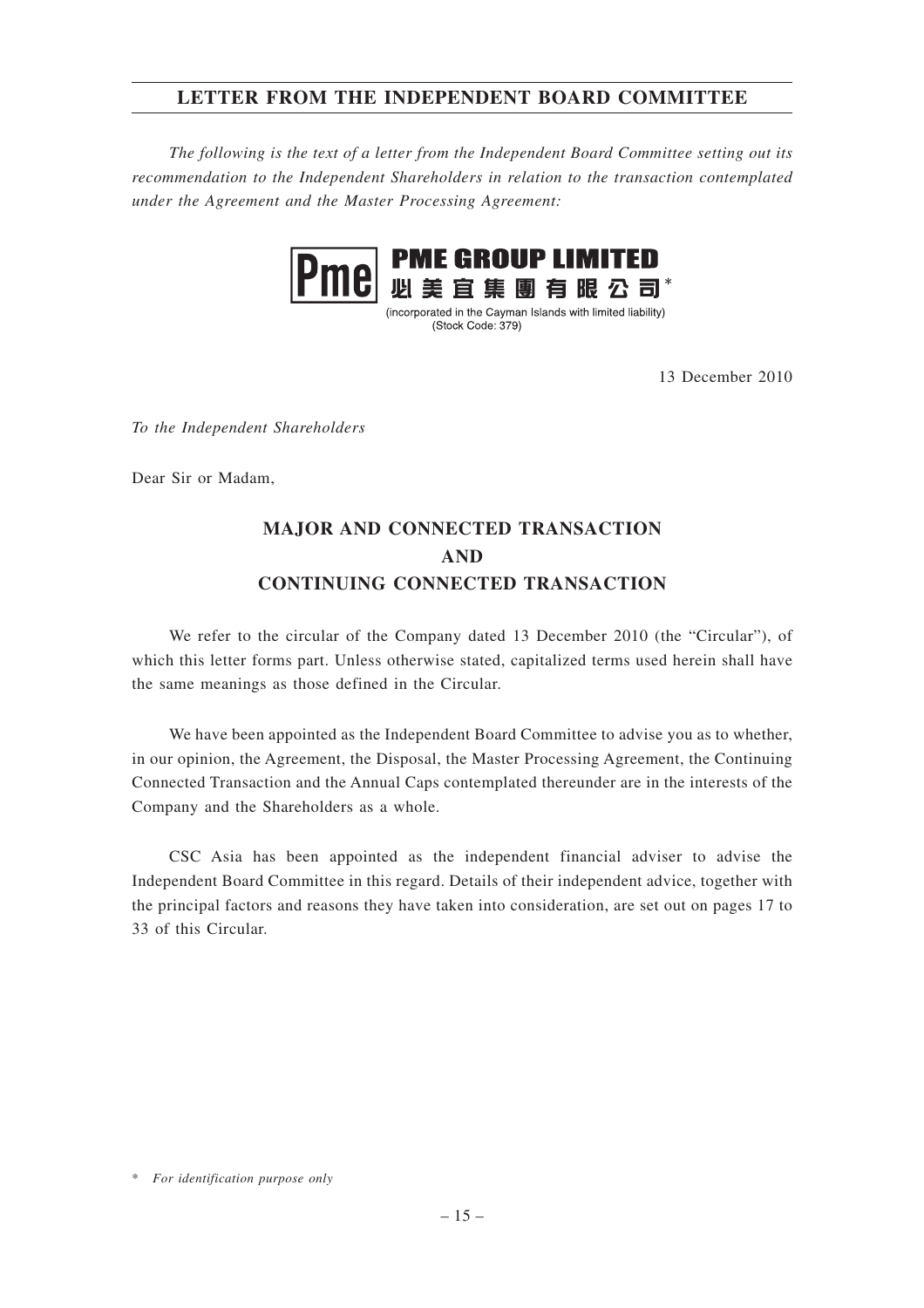# **LETTER FROM THE INDEPENDENT BOARD COMMITTEE**

Having considered the details of the Agreement, the details of the Master Processing Agreement and the independent advice of CSC Asia in relation thereto, we are of the opinion that the Agreement, the Disposal, the Master Processing Agreement, the Continuing Connected Transaction and the Annual Caps contemplated thereunder are fair and reasonable and are in the interests of the Company and the Shareholders as a whole. We therefore recommend the Independent Shareholders to vote in favour of the resolutions to be proposed at the EGM to approve the Agreement, the Master Processing Agreement and the transactions contemplated thereunder.

> Yours faithfully, For and on behalf of Independent Board Committee of **PME Group Limited Leung Yuen Wing** *Independent non-executive Director*

**Soong Kok Meng** *Independent non-executive Director*

**Chow Fu Kit Edward** *Independent non-executive Director*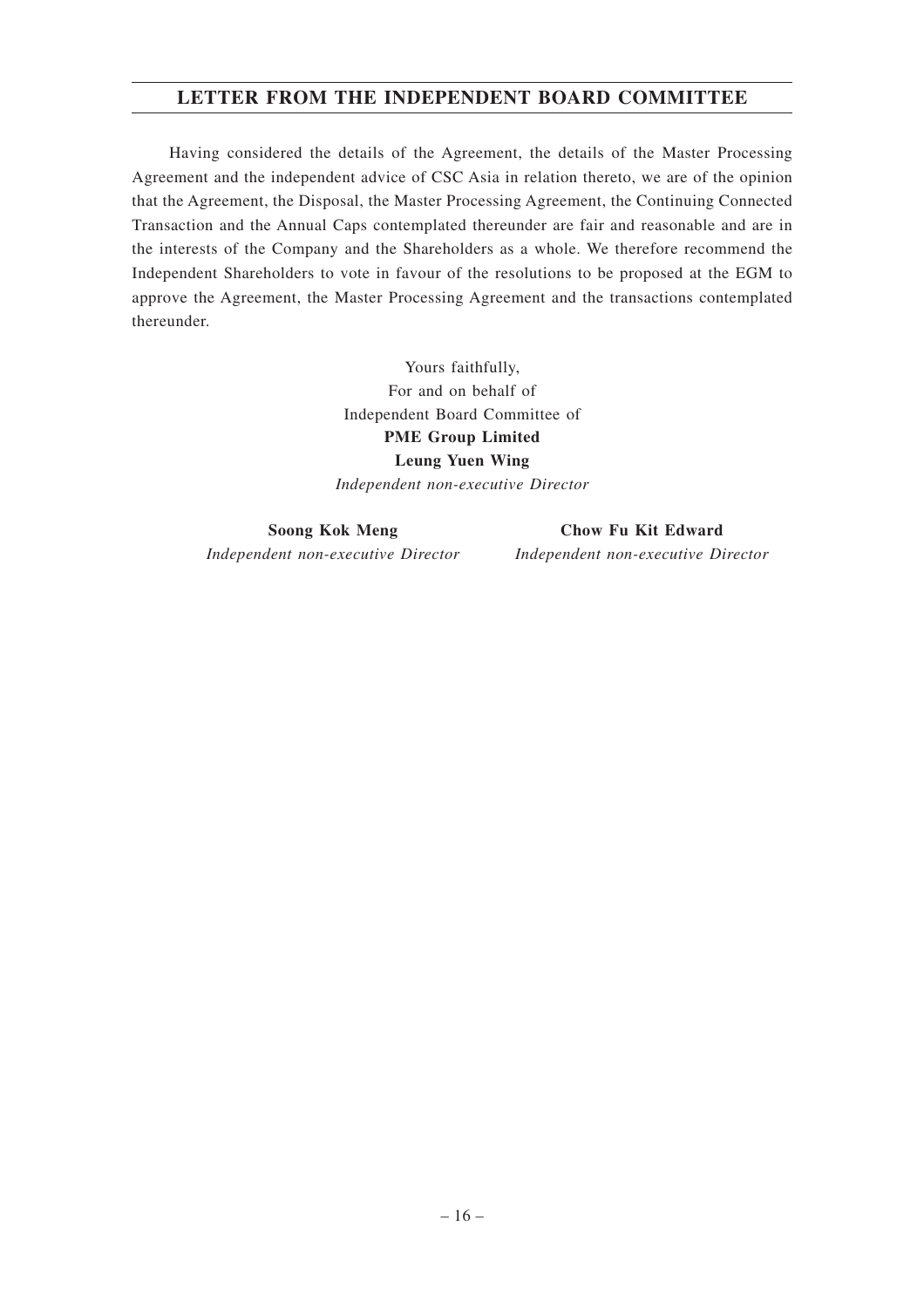*The following is the text of a letter of advice from CSC Asia which has been prepared for the purpose of incorporation into this circular, setting out its advice to the Independent Board Committee in relation to the Agreement, the Disposal, the Master Processing Agreement, the Continuing Connected Transaction together with the proposed Annual Caps.*



**CSC Asia Limited** Units 3204-7, 32/F Cosco Tower 183 Queen's Road Central Hong Kong

13 December 2010

*To: The Independent Board Committee*

Dear Sirs,

# **MAJOR AND CONNECTED TRANSACTION AND CONTINUING CONNECTED TRANSACTION**

#### **INTRODUCTION**

We refer to our appointment as the independent financial adviser to the Independent Board Committee in relation to the Agreement, the Disposal, the Master Processing Agreement, the Continuing Connected Transaction together with the proposed Annual Caps. Details of which are set out in the letter from the Board (the "**Letter from the Board**") contained in this circular (the "**Circular**") dated 13 December 2010 issued by the Company, of which this letter forms part. Terms used in this letter should have the same meanings as defined in this Circular unless the context otherwise requires.

#### **The Disposal**

On 25 November 2009, the Vendors and the Purchaser entered into the Agreement (supplemented by four agreements dated 9 April 2010, 28 April 2010, 3 August 2010 and 1 November 2010), pursuant to which the Purchaser agreed to purchase the Sale Shares, being the entire equity interest in Magic Horizon which in turn possesses 100% equity interest in Dongguan PME through PMESC, and the Sale Loans, comprising of the TG Sale Loan and the PMEI Sale Loan, from the Vendors at the Consideration. As at the Latest Practicable Date, a refundable deposit of HK\$6,600,001 has been paid by the Purchaser. The remaining balance of the Consideration will be payable to the Vendors within 14 calendar days after Completion which is subject to the fulfillment of the conditions, as set out in the Letter from the Board, by no later than 31 December 2010. Upon Completion, the Company will cease to have any interest in Magic Horizon. Accordingly, Magic Horizon will cease to be a subsidiary of the Company.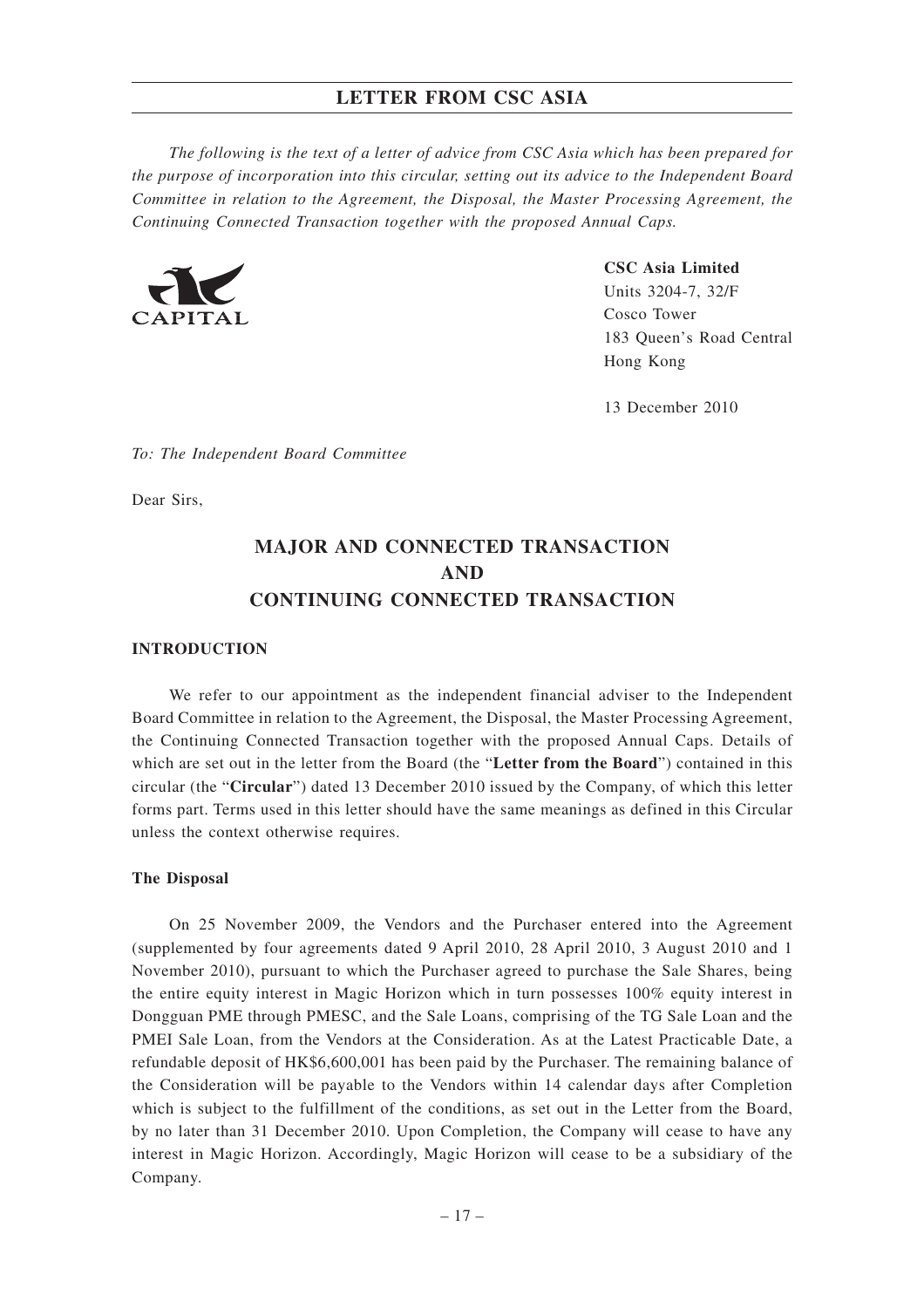The Disposal constitutes a major transaction for the Company under Rule 14.06 of the Listing Rules. As the Purchaser is beneficially owned as to one-third by each of Mr. Cheng Kwok Woo, Mr. Cheng Kwong Cheong (both are executive Directors and the substantial Shareholders) and Ms. Cheng Wai Ying (a then substantial Shareholder as at the date of the Agreement), the Disposal also constitutes a connected transaction for the Company under Chapter 14A of the Listing Rules. Accordingly, the Agreement and the Disposal are subject to reporting, announcement and independent Shareholders' approval under Rules 14A.45 to 14A.48 of the Listing Rules.

#### **The Continuing Connected Transactions**

On 25 November 2009, the Supplier and the Processor also entered into the Master Processing Agreement (as amended by a supplemental agreement dated 22 November 2010), pursuant to which the Supplier agreed to supply the Materials to the Processor for further processing for the three years commencing from the date of Completion subject to the conditions as set out in the Letter from the Board. The annual aggregate charges to be paid by the Supplier to the Processor shall not exceed the Annual Caps of HK\$14.0 million for each of the three years under the Master Processing Agreement.

As the Processor is ultimately beneficially owned as to one-third by each of Mr. Cheng Kwok Woo, Mr. Cheng Kwong Cheong (both are executive Directors and the substantial Shareholders) and Ms. Cheng Wai Ying (a then substantial Shareholder as at the date of the Master Processing Agreement), accordingly, the Processor is a connected person of the Company under the Listing Rules. The relevant percentage ratios (as defined in Rule 14A.35 of the Listing Rules) in respect of the transactions contemplated under the Master Processing Agreement exceed 2.5% and the proposed Annual Caps is more than HK\$10 million, therefore, the transactions contemplated under the Master Processing Agreement constitute a non-exempt continuing connected transaction for the Company under Rule 14A.35 of the Listing Rules. Accordingly, the Master Processing Agreement and the Continuing Connected Transaction together with the proposed Annual Caps are subject to the reporting, announcement and Independent Shareholders' approval requirements under Chapter 14A of the Listing Rules.

As advised by the Directors, Ms. Cheng Wai Ying has ceased to be a substantial Shareholder but remains as a Shareholder of the Company. Accordingly, Mr. Cheng Kwok Woo, Mr. Cheng Kwong Cheong, Ms. Cheng Wai Ying and their respective associates will abstain from voting on all resolutions in respect of the Agreement, the Disposal, the Master Processing Agreement, the Continuing Connected Transaction together with the proposed Annual Caps.

The Independent Board Committee, comprising of independent non-executive Directors, namely Mr. Leung Yuen Wing, Mr. Soong Kok Meng and Mr. Chow Fu Kit Edward, has been formed to advise the Independent Shareholders in respect of the the Agreement, the Disposal, the Master Processing Agreement, the Continuing Connected Transaction together with the proposed Annual Caps. We have been appointed as the independent financial adviser to advise the Independent Board Committee on these matters.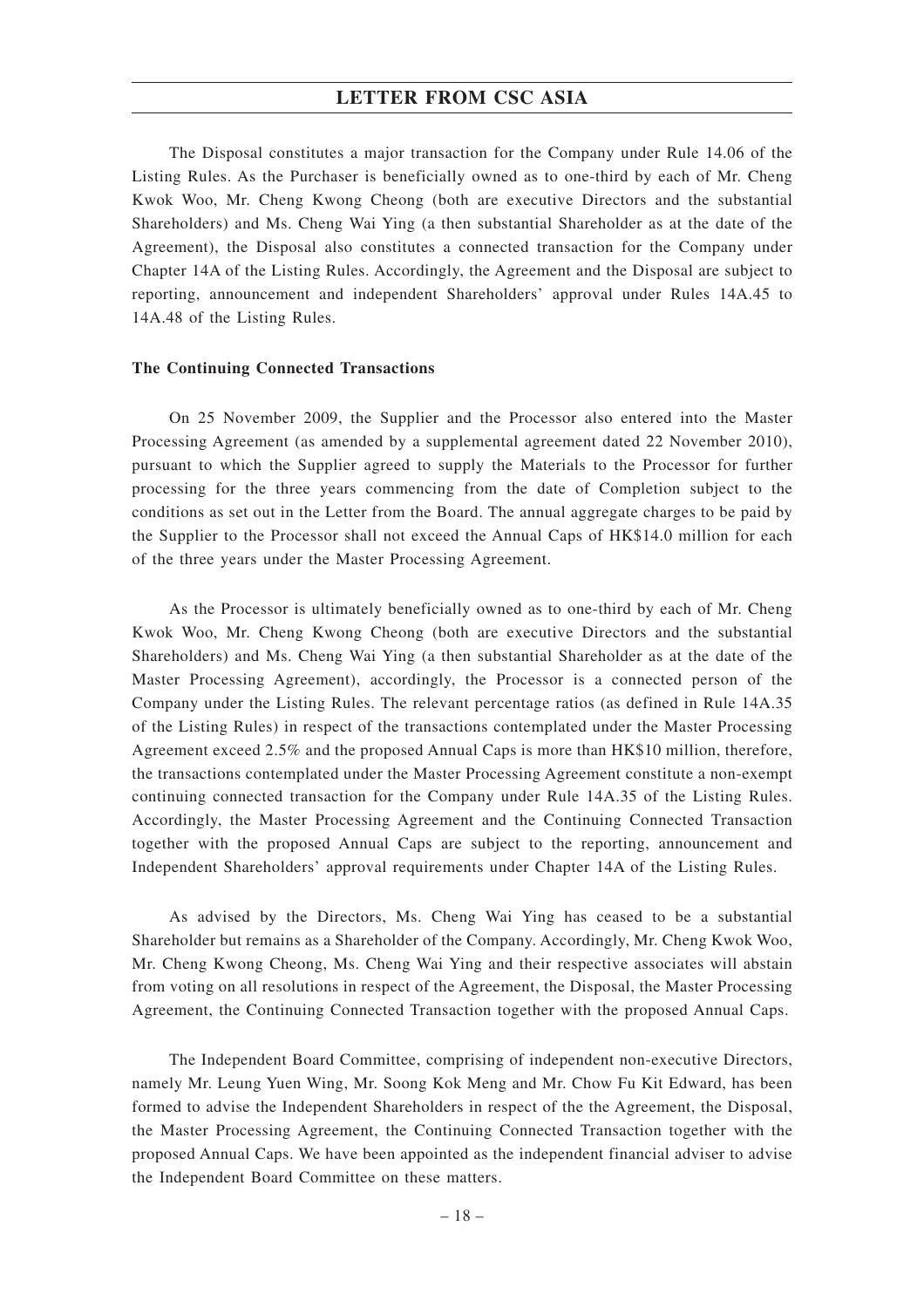CSC Asia is independent from, and not connected with the directors, chief executive and substantial shareholders of the Company or any of their respective associate and therefore is considered suitable to give independent advice to the Independent Board Committee.

#### **BASIS OF OUR OPINION**

In formulating our opinion, we have relied on the information and facts supplied and the opinion expressed by the executive Directors and management of the Group and have assumed that all information and facts supplied and representations made to us are true, accurate and complete. We have also assumed that the information and representations contained or referred to in the Circular (including the appendices to the Circular) were true and accurate at the time they were prepared or made and will continue to be so up to the date of EGM. We have also been advised by the executive Directors that no material facts have been omitted from the Circular and in the information provided to us. There is no reason for us to believe that any of the information (including information in the public domain) relied on by us in forming our opinion, or any of the information relied on by any third party expert on whose opinion or advice we rely in forming our opinion is untrue, inaccurate or incomplete or has omitted any material fact.

We consider that we have reviewed sufficient information to reach an informed view, to justify reliance on the accuracy if the information contained in the Circular and to provide a reasonable basis for advice and have taken reasonable steps as required under Rule 13.80 of the Listing Rules in forming our opinion. We have not, however, conducted any independent investigation into the businesses and affairs or future prospects of the Group, nor have we carried out any independent verification of the information supplied by the Group or obtained from the public domain.

### **PRINCIPAL FACTORS AND REASONS CONSIDERED**

In arriving at our opinion regarding the Agreement, the Disposal, the Master Processing Agreement, the Continuing Connected Transaction together with the proposed Annual Caps, we have taken the following principal factors and reasons into consideration:

#### **1. The Disposal**

On 25 November 2009, the Vendors entered into the Agreement (supplemented by four agreements dated 9 April 2010, 28 April 2010, 3 August 2010 and 1 November 2010) with the Purchaser, pursuant to which the Purchaser agreed to purchase the Sale Shares, representing the entire issued share capital of Magic Horizon which in turn possesses 100% equity interest in Dongguan PME through PMESC, and the Sale Loans, comprising of the TG Sale Loan and the PMEI Sale Loan, from the Vendors at cash Consideration payable in two instalments. As at the Latest Practicable Date, a refundable deposit of HK\$6,600,001 has been paid by the Purchaser. The remaining balance of the Consideration will be payable to the Vendors within 14 calendar days after Completion which is subject to the fulfilment of conditions, as set out in the Letter from the Board, by no later than 31 December 2010. Upon Completion, Magic Horizon Group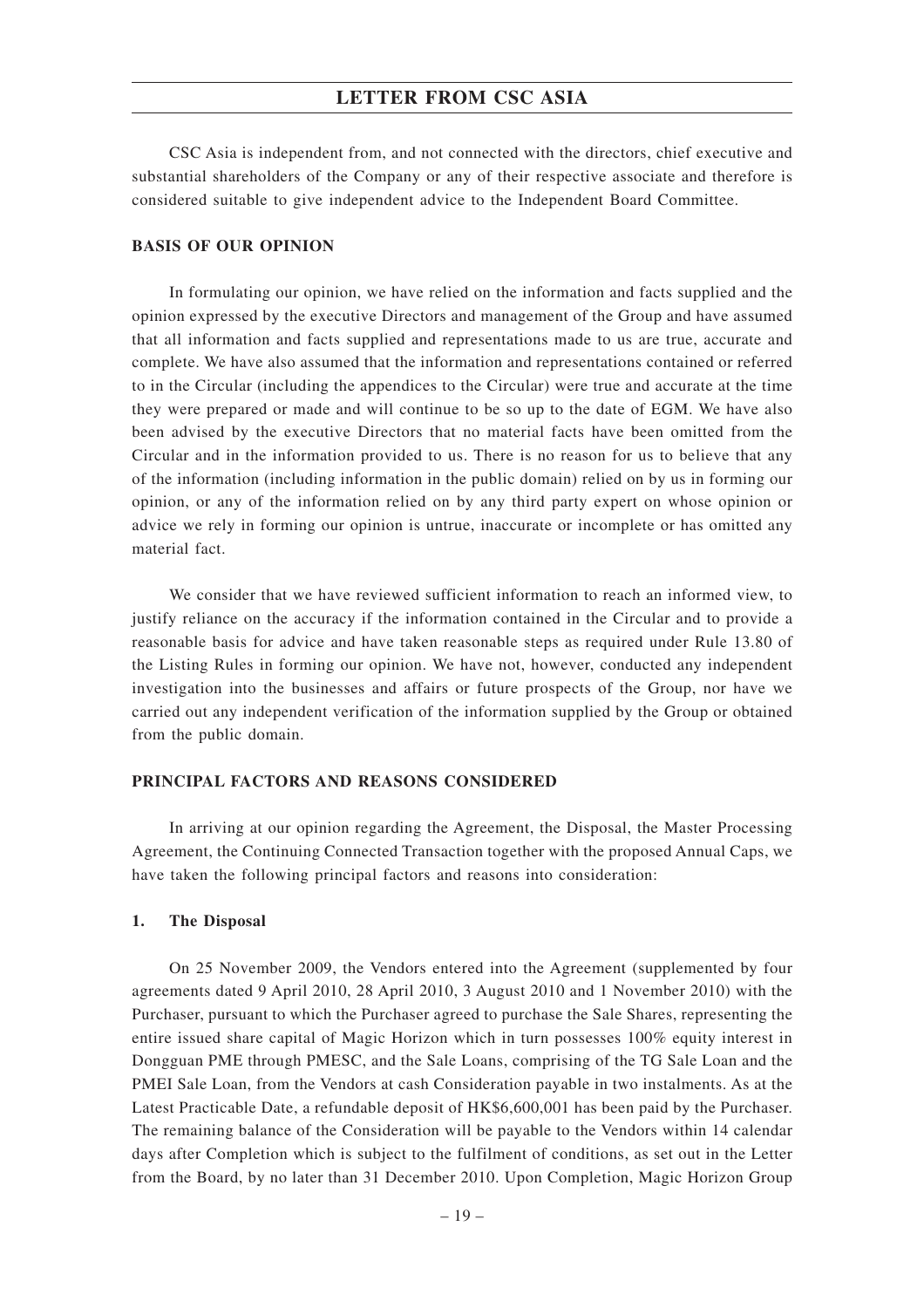will cease to be subsidiaries of the Company and the Group will no longer have any interest in Magic Horizon Group. Accordingly, the results of Magic Horizon Group will no longer be consolidated into the financial statements of the Group.

### *1.1 Information of the Group*

Set out below is the summary of the audited consolidated financial information of the Group for the two years ended 31 December 2009 and the six months ended 30 June 2009 and 30 June 2010 respectively as extracted from the annual report for the year ended 31 December 2009 (the "Annual Report 2009") and the interim report for the six months ended 30 June 2010 (the "Interim Report 2010") of the Company.

|                                | For the year ended<br>31 December |          | For the six months |           |  |
|--------------------------------|-----------------------------------|----------|--------------------|-----------|--|
|                                |                                   |          | ended 30 June      |           |  |
|                                | 2008                              | 2009     | 2009               | 2010      |  |
|                                | HK\$'000                          | HK\$'000 | HK\$'000           | HK\$'000  |  |
| Revenue generated from:        |                                   |          |                    |           |  |
| Polishing materials and        |                                   |          |                    |           |  |
| equipment                      | 211,017                           | 176,707  | 55,243             | 60,344    |  |
| Investment                     | 239                               | 2        | 1,125              | 3         |  |
| <b>Results generated from:</b> |                                   |          |                    |           |  |
| Polishing materials and        |                                   |          |                    |           |  |
| equipment                      | (28, 842)                         | (42,995) | (13, 492)          | (6,783)   |  |
| Investment                     | (236, 176)                        | 240,460  | 146,313            | (59, 162) |  |
| Profit/(loss) attributable to  |                                   |          |                    |           |  |
| owners of the Company          | (268, 371)                        | 158,359  | 108,683            | (70, 485) |  |

*The year ended 31 December 2009 versus the year ended 31 December 2008*

As shown in the table above, the Group recorded segmental revenue of approximately HK\$176.7 million in the polishing materials and equipment division for the year ended 31 December 2009, representing a decrease of approximately 16.3% as compared to that of the previous year in 2008. Loss in this segment for the year ended 31 December 2009 had been enlarged by approximately 149% from approximately HK\$28.8 million to approximately HK\$43.0 million which, as disclosed in the Annual Report 2009, was mainly due to the loss on revaluation of buildings amounting to approximately HK\$20.1 million for the year ended 31 December 2009. According to the Annual Report 2009, the Group recorded a profit attributable to owners of the Company of approximately HK\$158.4 million in 2009 as compared to the loss of approximately HK\$268.4 million recorded in 2008 which was mainly attributable to the decrease in impairment losses recognised in respect of available-for-sale investments and goodwill on acquisition of subsidiaries and associate.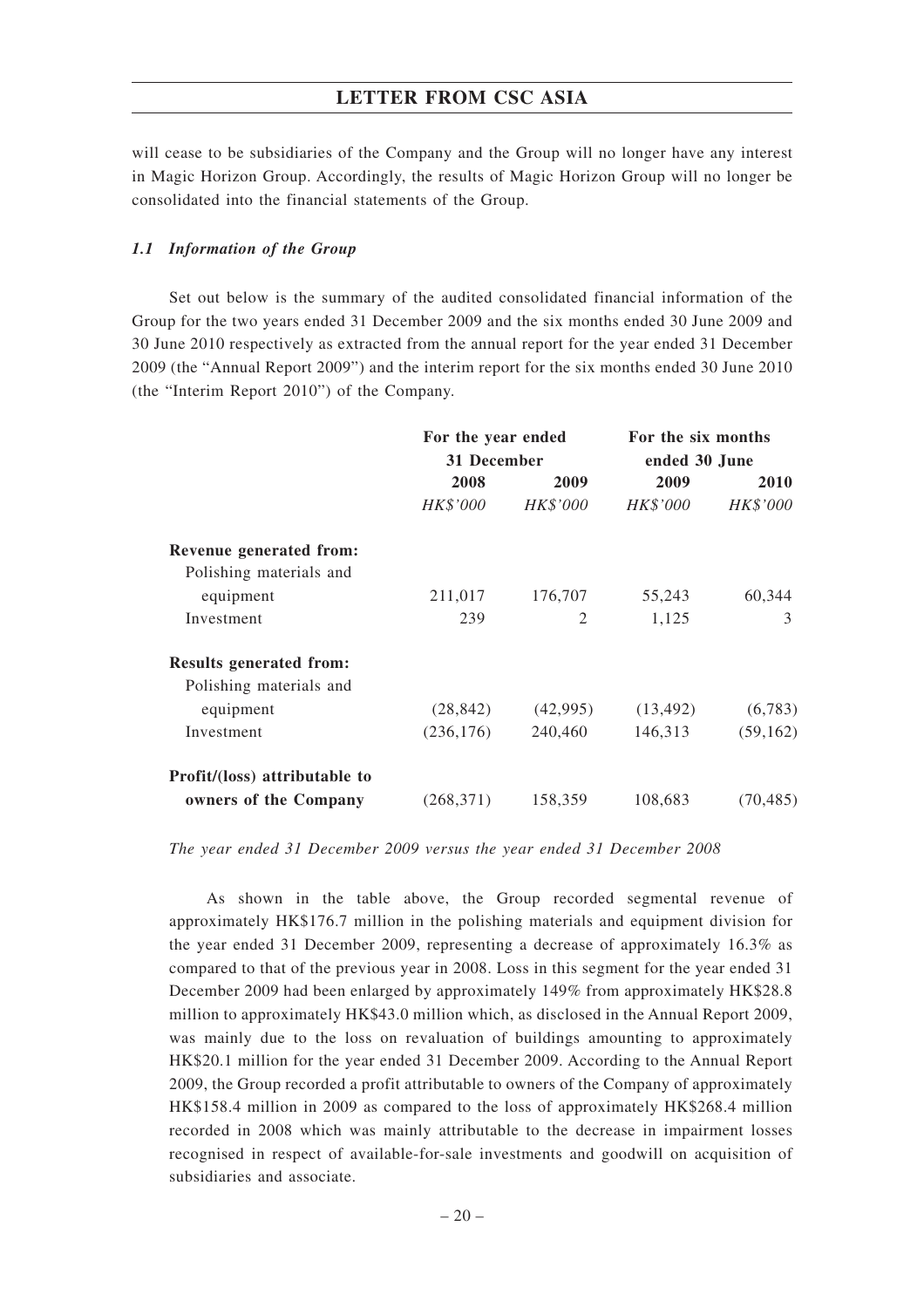*The six months ended 30 June 2010 versus the six months ended 30 June 2009*

For the six months ended 30 June 2010, the Group recorded segmental revenue of approximately HK\$60.3 million in the polishing materials and equipment division, representing an increase of approximately 9.2% as compared to that of the preceding year in 2009. As stated in the Interim Report 2010, such increase in revenue of polishing materials and equipment division was due to increase in demand for the Group's products as a result of the economic recovery in the first half of 2010. Segmental loss of the polishing materials and equipment division decreased from approximately HK\$13.5 million for the six months ended 30 June 2009 to approximately HK\$6.8 million period-on-period in 2010. The unaudited loss attributable to the owners of the Company for the six months ended 30 June 2010 amounted to approximately HK\$70.5 million which represents a drop of approximately HK\$179.2 million from profit of approximately HK\$108.7 million for the respective period in 2009 which, as disclosed in the Interim Report 2010, was mainly due to decrease in fair value of held for trading investments, decrease in fair value of convertible bonds designated as financial assets at fair value through profit or loss and decrease in gain on disposals of associates as compared to the same period last year.

#### *1.2 Information of Magic Horizon Group*

Magic Horizon, is a company incorporated in the British Virgin Islands with limited liability which together with its subsidiaries is principally engaged in the manufacturing and trading of polishing materials. As at the Latest Practicable Date, Magic Horizon owned 100% equity interest in Dongguan PME through PMESC.

According to the consolidated management accounts of Magic Horizon Group, net losses after taxation, current assets, current liabilities, net liabilities and the Sale Loans for the two years ended 31 December 2009 and the six months ended 30 June 2010 are as follows:

|                           | For the<br>six months<br>ended 30 June | For the year ended<br>31 December |                    |
|---------------------------|----------------------------------------|-----------------------------------|--------------------|
|                           | 2010<br>(HK\$'000)                     | 2009<br>(HK\$'000)                | 2008<br>(HK\$'000) |
| Net losses after taxation | (5,033)                                | (27, 582)                         | (7,067)            |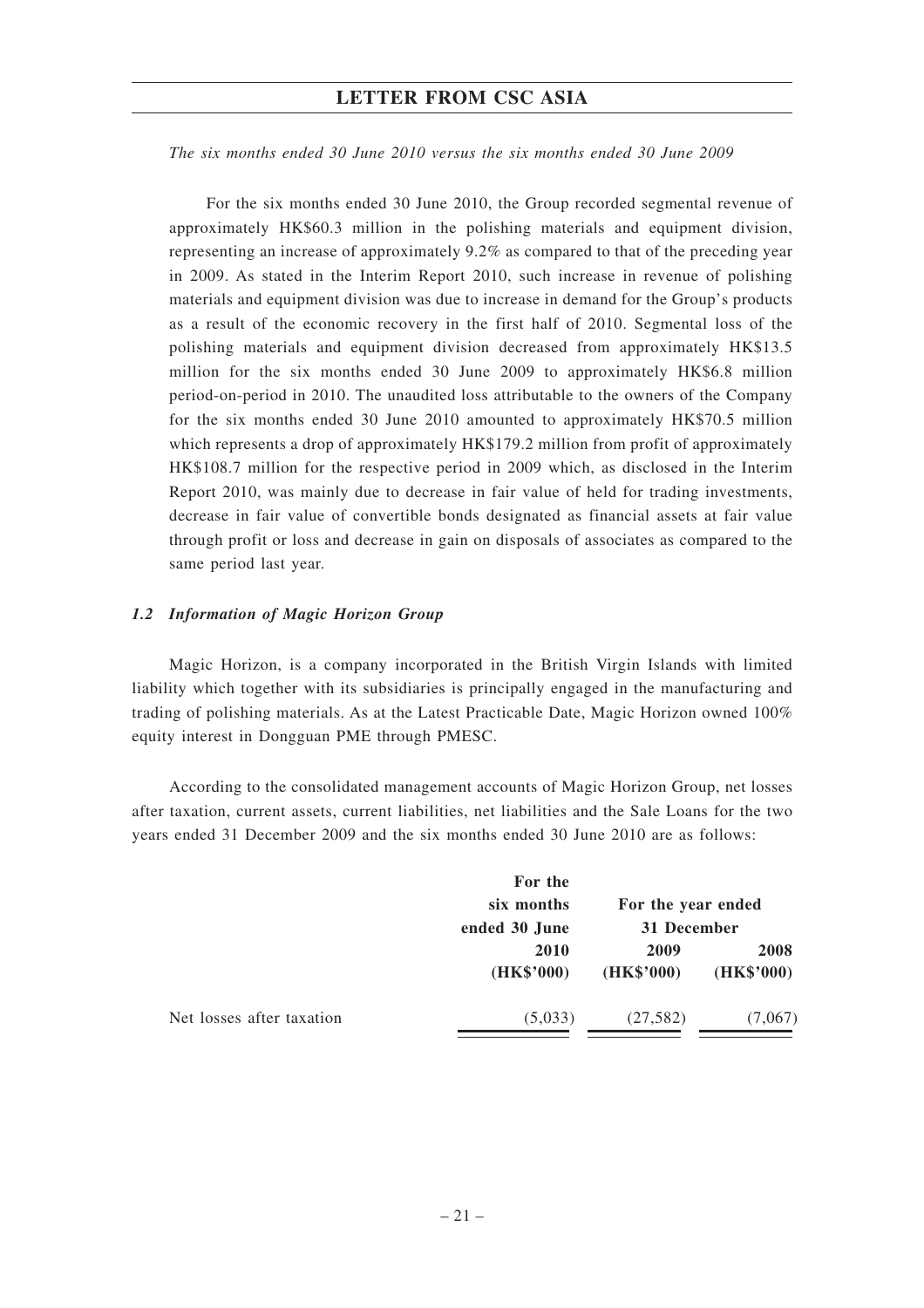|                            | As at 30 June | As at 31 December |            |  |
|----------------------------|---------------|-------------------|------------|--|
|                            | 2010          | 2009              | 2008       |  |
|                            | (HK\$'000)    | (HK\$'000)        | (HK\$'000) |  |
| Non-current assets         | 64,759        | 66,428            | 93,722     |  |
| Current assets             | 18,598        | 16,408            | 16,011     |  |
| Total assets               | 83,357        | 82,836            | 109,733    |  |
| Non-current liabilities    | 406           | 62                | 1,367      |  |
| <b>Current liabilities</b> | 118,625       | 113,415           | 109,205    |  |
| Total liabilities          | 119,031       | 113,477           | 110,572    |  |
| Net liabilities            | (35, 674)     | (30, 641)         | (839)      |  |
| The PMEI Sale Loan         | 66,134        | 61,633            | 61,418     |  |
| The TG Sale Loan           | 44,442        | 43,359            | 40,959     |  |
| Sale loans                 | 110,576       | 104,992           | 102,377    |  |
| Cash and cash equivalents  | 534           | 1,479             | 1,458      |  |

As shown in the table above, Magic Horizon Group has been making losses for the two years ended 31 December 2009 and the six months ended 30 June 2010. The net loss for the year ended 31 December 2009 amounted to approximately HK\$27.6 million which was nearly 4 times of net loss of approximately 7.1 million for the year ended 31 December 2008 as a result of an impairment loss on leasehold buildings of approximately HK\$20.1 million recorded in 2009. For the six months ended 30 June 2010, Magic Horizon Group recorded net loss after taxation of approximately HK\$5.0 million, which accounted for approximately 66.7% of the recurring net operating loss of approximately HK\$7.5 million (excluding the impairment loss on leasehold buildings of approximately HK\$20.1 million) for the previous year in 2009. Based on the valuation report on the property interests of the Group set out in Appendix II of the Circular, the Directors envisaged that there will be a reversal of impairment loss of approximately HK\$1.3 million for the year ending 31 December 2010.

The net liabilities of Magic Horizon Group increased from approximately HK\$30.6 million as at 31 December 2009 to approximately HK\$35.7 million as at 30 June 2010. The Sale Loans have been accumulated and increased year by year and reached approximately HK\$110.6 million as at 30 June 2010. Cash and cash equivalents held by Magic Horizon as at 30 June 2010 was approximately HK\$0.5 million, representing only approximately 0.5% of the aggregate amount of the Sale Loans. The current ratio of Magic Horizon as at 30 June 2010 (by calculation of current assets over current liabilities) was approximately 0.2. As such, we consider Magic Horizon Group may have insufficient cash or current assets to cover its current liabilities including the Sale Loans.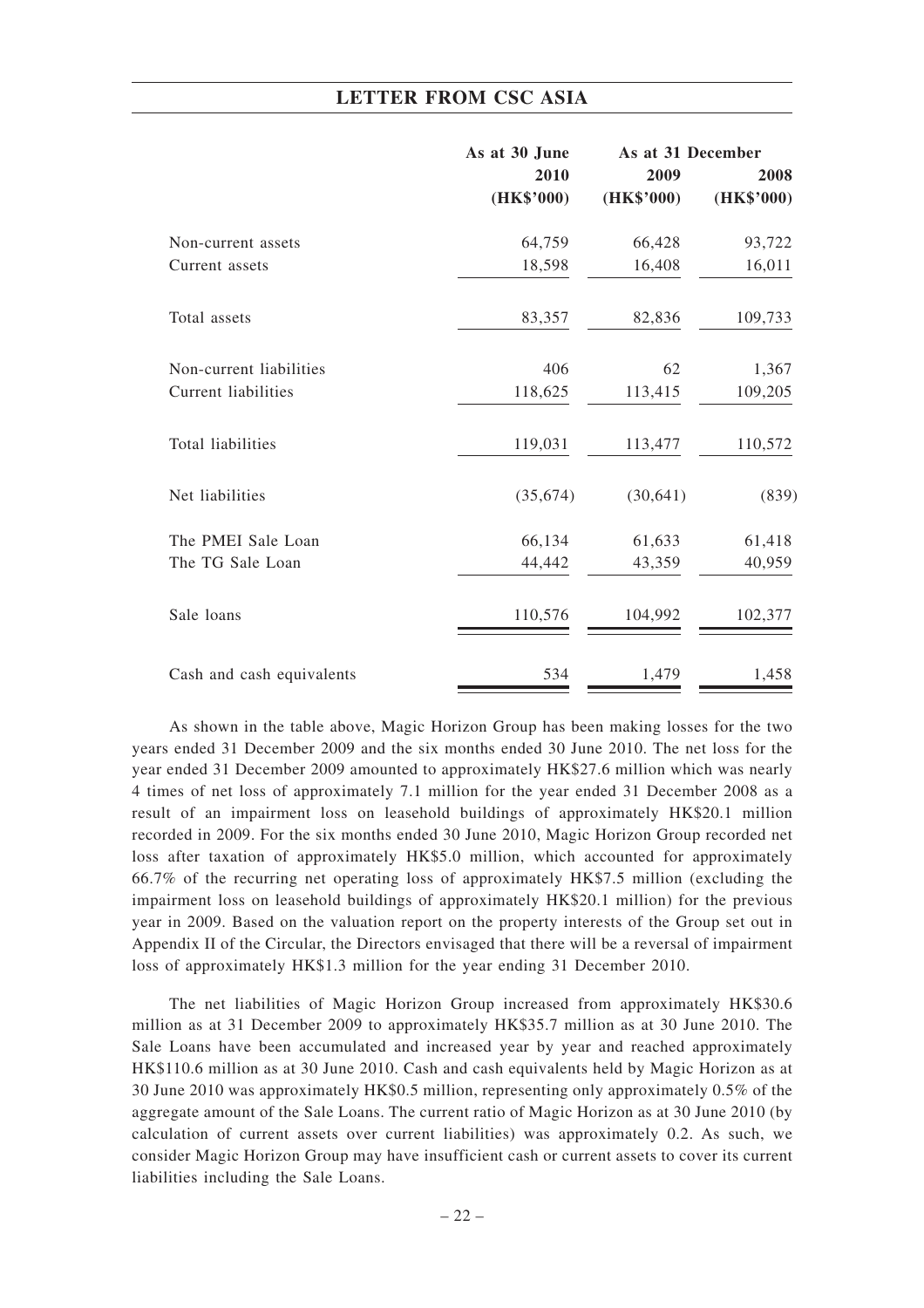#### *1.3 Reasons for the Disposal*

The Company is an investment holding company of which its subsidiaries are principally engaged in (i) manufacture of abrasive products, polishing compounds and wheels; (ii) trading of polishing materials and polishing equipment; and (iii) investments in trading equity securities and long term strategic investment.

The Group has been making segmental losses in the polishing materials and equipment division for the three years ended 31 December 2009 and the six months ended 30 June 2010. As stated in the interim report of the Company for the six months ended 30 June 2010 (the "Interim Report 2010"), the cost of raw materials are increasing and it is difficult to shift the costs burden to the customers as the market competition is very keen and the Directors envisaged that the demand for consumer products will only grow in a slow pace. Based on the management accounts of Magic Horizon Group for the six months ended 30 June 2010, there were approximately HK\$15.2 million of sales made to independent third parties, representing approximately 58.2% of total sales of Magic Horizon Group and approximately HK\$10.9 million which accounted for the remaining 41.8% of the total sales were made to intragroup companies which, as advised by the Directors, will then be sold to end customers who are independent third parties. After Completion, all existing customers of Magic Horizon Group will remain as customers of the Group and all sales of Magic Horizon Group will be carried out by the Group. With a majority of the Group's revenue was generated from the PRC market, we have reviewed the relevant statistics based on the PRC Industrial Polishing Materials and Equipment Yearbook 2009 (中國磨料磨具工業年鑑 2009) and found that the growth rate in sales revenue generated from the polishing market in the PRC has slowed down from 26.4% in 2007 to 18.2% in 2008 while the growth rate of net profit in this polishing field dropped from 35.8% in 2007 to 17.8% in 2008. The growth rate in total industrial output of polishing products also decreased from 25.3% in 2007 to 23.0% in 2008. According to the National Bureau of Statistics of China, the purchasing prices for raw materials, fuel and power in October 2010 grew by 8.1% year-on-year.

As advised by the Directors, the Group will record further loss in the manufacturing division should the existing manufacturing model continues. To survive under the keen competition in the polishing industry, the Group has adopted various costs control measures in Magic Horizon Group, being the only manufacturing arm of the Group, in the past two years including, but not limited to, (i) restructuring the manufacturing process to improve efficiency; (ii) addition of plant and machinery in order to reduce labour costs; (iii) merging of departments to reduce management personnel; and (iv) reduction of headcount of nonproduction posts. It is however that the financial performance of Magic Horizon Group remained unsatisfactory. Net loss after taxation of Magic Horizon Group for the six months ended 30 June 2010 amounted to approximately HK\$5.0 million, which accounted for approximately 66.7% of the recurring net operating loss of approximately HK\$7.5 million (excluding the impairment loss on leasehold buildings of approximately HK\$20.1 million) for the previous year in 2009. The net liabilities of Magic Horizon Group as at 30 June 2010 amounted to approximately HK\$35.7 million. In addition, cash and cash equivalents held by Magic Horizon as at 30 June 2010 was approximately HK\$0.5 million, representing only approximately 0.5% of the aggregate amount of the Sale Loans. As such, the recoverability of the Sale Loans is doubtful.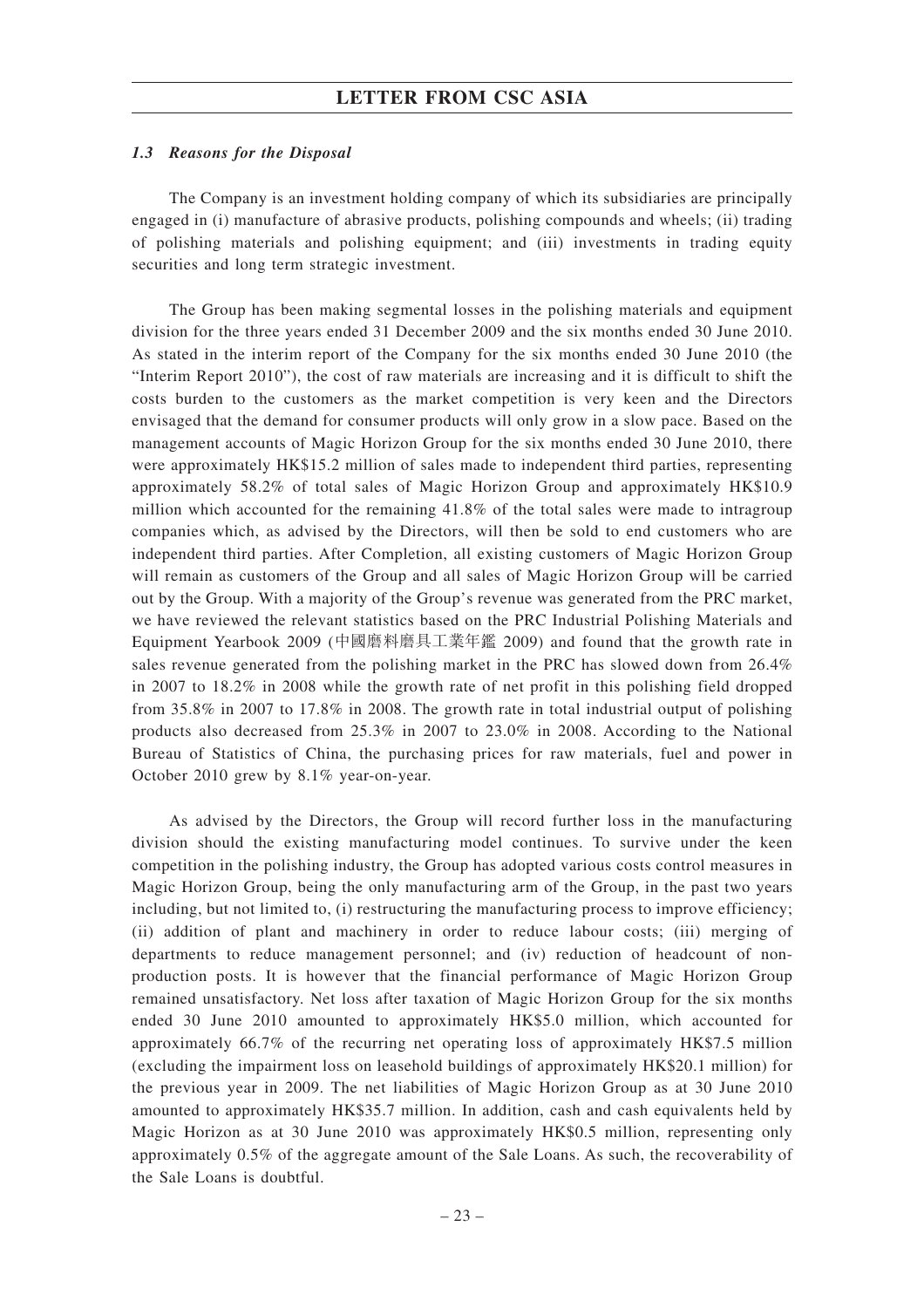As stated in the Annual Report 2009, the Group intends to dispose of its manufacturing facilities and outsource its manufacturing process in order to better control the manufacturing costs. We have enquired the Directors on whether they had approached other potential buyers other than the Purchaser. As advised by the Directors, it is difficult to approach any other potential buyers given the special business nature of Magic Horizon Group which requires high level of industrial knowledge and experience to manage its operations. Further, the Directors claimed that the scale of Magic Horizon Group is relatively large as compared to other market practitioners which may not be able to take over the entire Magic Horizon Group. The Disposal allows the Group an opportunity to exit from subsidizing the continuous lossmaking division of manufacturing of polishing products and equipment and free up its resources for development and investment in other potential business development including, but not limited to, the Acquisition. By entering into the Agreement and the Master Processing Agreement, the Group can retain its manufacturing business through subcontracting the further processing of Materials to the Processor on a non-exclusive basis and on terms which are more favourable to the Group than to other independent suppliers for the three years commencing from the date of Completion. (Detailed discussions on the reasons for the Continuing Connected Transaction and the terms thereof are set out in section headed "2. The Continuing Connected Transaction" on page 11 of this letter.) Given that Magic Horizon Group is the only manufacturing arm of the Group, we have enquired about the impact on the manufacturing business of the Group after the Disposal in particular that, due to the special business nature of the Magic Horizon Group, it may not be easy for the Group to identify other processors which provide further processing of the Materials. However, as advised by the Directors, there are independent processors in smaller scale producing similar types of products as that of Magic Horizon Group which can be identified easily in the market though their production capacity may not be sufficient to cater to the orders from the Group. In the event that the Master Processing Agreement will not be renewed upon expiry, the Group may need to outsource the further processing of the Materials to several smaller independent processors as an alternative based on the product types and the volume of any particular order. As advised by the Directors, the Group will continue to look for other independent subcontractors for further processing the Materials along the three-year term under the Master Processing Agreement. Furthermore, as disclosed in the circular of the Company dated 25 October 2006, the Group has invested approximately HK\$6 million to set up a joint venture company in Shanghai (the "JV") which is principally engaged in research and development, manufacturing of various polishing materials and equipment, sales of self-manufactured products and provision of related technical services. As discussed in the section headed "2.1 Background of and reasons for the Continuing Connected Transaction" of this letter, the JV can be one of the Group's subcontractors in eastern China market subject to negotiations with the other venturer of the JV and the availability of further processing services of the JV. Further, the financial results of Magic Horizon will no longer be consolidated into the accounts of the Group upon Completion. The Group will record a gain of approximately HK\$0.3 million from the Disposal and the net asset value, working capital, gearing and liquidity level of the Remaining Group will be enhanced upon Completion (please refer to section headed "Possible financial effects of the Disposal on the Remaining Group" of this letter for details).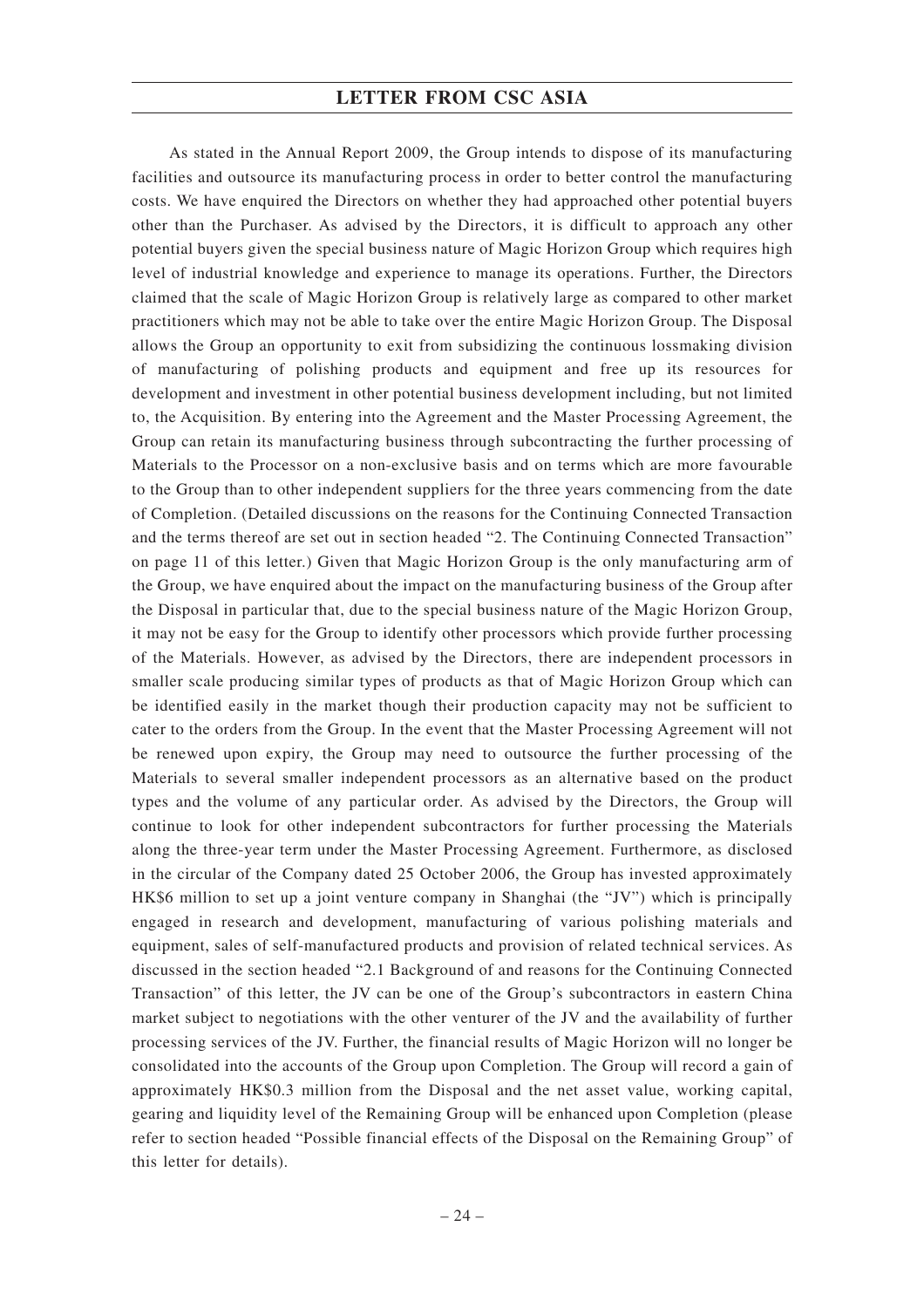Having considered the above, in particular that (i) the Group has been making segmental losses in the polishing materials and equipment division for the three years ended 31 December 2009 and the six months ended 30 June 2010; (ii) the performance of Magic Horizon remained unsatisfactory even various costs control measures have been adopted; (iii) it is difficult to approach potential buyers given the special business nature and the relatively large scale of Magic Horizon Group and the Disposal allows the Group an opportunity to exit from subsidizing a continuous lossmaking subsidiary; (iv) the Group can free up its resources from the continuous lossmaking Magic Horizon Group for development and investment in other potential business opportunities including, but not limited to, the Acquisition; (v) as discussed under section headed "Possible financial effects of the Disposal on the Remaining Group" in this letter, the financial impacts of the Disposal on the Remaining Group are positive in general; and (vi) there will be a gain of approximately HK\$0.3 million from the Disposal, we are of the view that the Disposal is in the interests of the Company and the Shareholders as a whole.

#### *1.4 Principal terms of the Agreement*

Pursuant to the Agreement (as amended by four supplemental agreements dated 9 April 2010, 28 April 2010, 3 August 2010 and 1 November 2010), the Vendors conditionally agreed to sell and the Purchaser conditionally agreed to purchase the Sale Shares and the Sale Loans at the Consideration payable by way of cash in two instalments. The Consideration shall be calculated with the formula of consolidated net asset value or net liabilities of Magic Horizon plus the TG Sale Loan plus the PMEI Sale Loan as at the date of Completion plus HK\$304,000. As at the Latest Practicable Date, a refundable deposit of HK\$6,600,001 has been paid to the Vendors. The remaining balance of the Consideration will be payable within 14 calendar days after Completion which is subject to the fulfilment of conditions as set out in the Letter from the Board by no later than 31 December 2010.

As stated in the Letter from the Board, the Consideration was arrived at after arm's length negotiations between the Purchaser and the Vendors taking into account (i) the consolidated net assets or net liabilities of Magic Horizon Group; (ii) the TG Sale Loan; and (iii) the PMEI Sale Loan. As at 30 June 2010, Magic Horizon Group recorded net liabilities of approximately HK\$35.7 million with the TG Sale Loan and the PMEIC Sale Loan amounted to approximately HK\$44.4 million and approximately HK\$66.1 million respectively.

In assessing the fairness and reasonable of the Consideration, we considered using P/E ratio and P/B ratio for comparisons with other market comparables. However, to our best knowledge and effort on market research and as confirmed by the Directors, there are no other polishing companies listed in Hong Kong that can be used as market reference. Further, we consider that both P/B ratio and P/E ratio comparisons are not applicable given the net liabilities position of Magic Horizon Group and that it has recorded a loss for the year ended 31 December 2009 and the six months ended 30 June 2010.

Alternatively, we have reviewed the financial performance of Magic Horizon Group. Based on the consolidated management accounts of Magic Horizon Group for the three years ended 31 December 2009 and the six months ended 30 June 2010, Magic Horizon Group has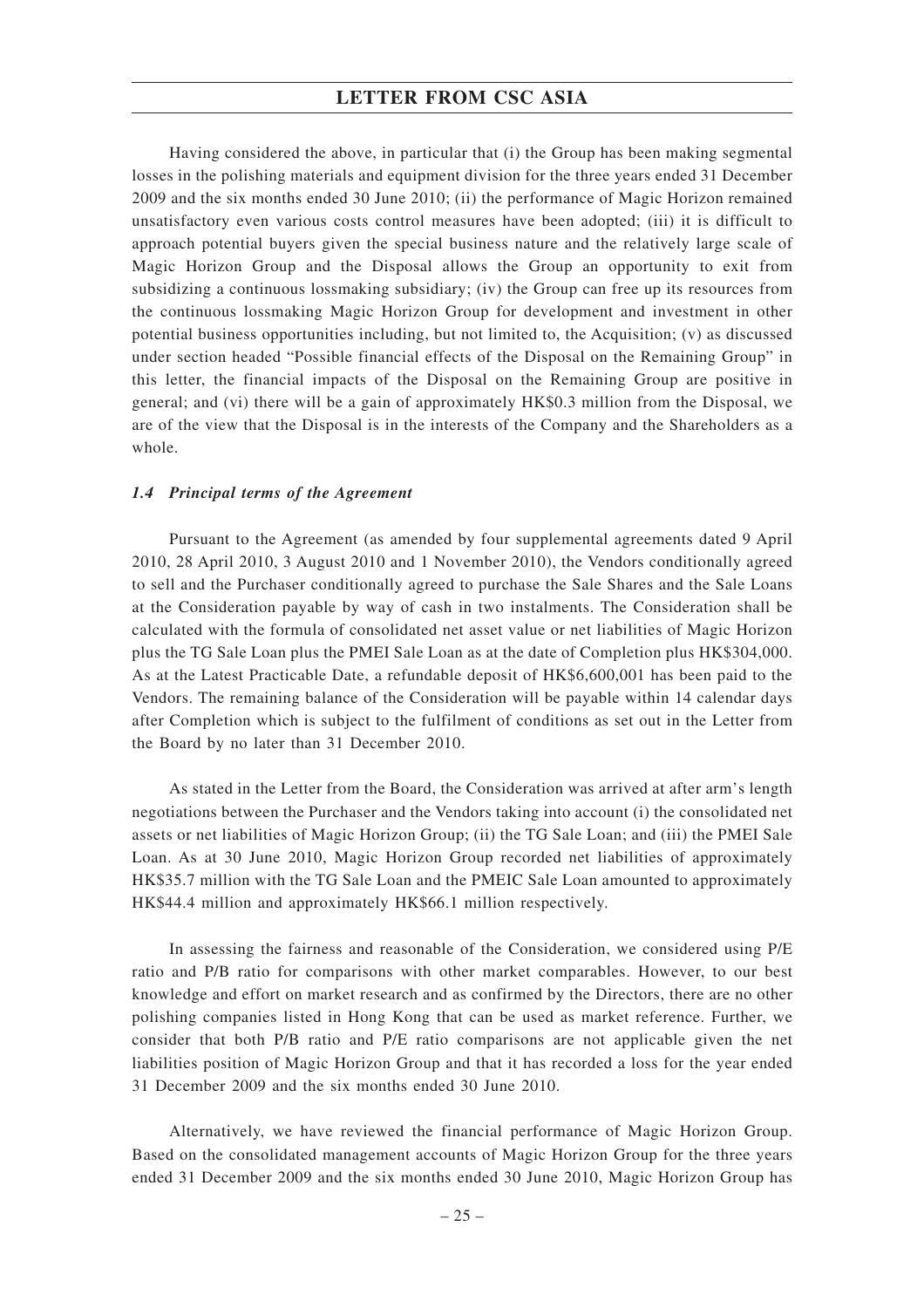been making losses of approximately HK\$2.4 million HK\$7.1 million and HK\$27.6 million for the three years ended 31 December 2009 respectively. As at 30 June 2010, a net liabilities of approximately HK\$35.7 million was recorded with cash and cash equivalents amounted to approximately HK\$0.5 million, representing approximately 0.5% of the Sale Loans. As such, we are of the view that (i) the recoverability of the Sale Loans is doubtful given the poor financial performance of Magic Horizon and its limited cash and cash equivalents held as at 30 June 2010; (ii) the Consideration, which will be based on the book values of Magic Horizon Group, the TG Sale Loan, and the PMEI Sale Loan as at the date of Completion plus HK\$304,000, represents a premium over net liabilities of the continuous lossmaking Magic Horizon Group as at 30 June 2010; (iii) the Group will record a gain of approximately HK\$0.3 million from the Disposal; and (iv) net proceeds from the Disposal will be used for general working capital of the Group and/or any other future potential business opportunities including, but not limited to, the Acquisition, we consider that the Consideration is on normal commercial terms, fair and reasonable so far as the Independent Shareholders are concerned and is in the interest of the Company and the Shareholders as a whole.

#### *1.5 Possible financial effects of the Disposal on the Remaining Group*

Based on the unaudited proforma financial information of the Remaining Group provided by the Company and on the assumption that the Disposal has been completed on 30 June 2010, for illustration purpose, the financial impacts on the Remaining Group are discussed as follows:

#### *(i) Net asset value*

As at 30 June 2010, the unaudited net asset value of the Group was approximately HK\$834.9 million. Based on the unaudited proforma financial position of the Remaining Group, the net asset value of the Remaining Group will be enhanced by approximately HK\$0.3 million, which is the gain from the Disposal, to HK\$835.2 million upon Completion.

#### *(ii) Earnings*

Upon Completion, Magic Horizon Group will cease to be subsidiaries of the Company and thus its results will no longer be consolidated into the financial statements of the Group.

For the six months ended 30 June 2010, the Group recorded unaudited loss of approximately HK\$70.5 million. Based on the unaudited proforma consolidated statement of comprehensive income of the Remaining Group, the unaudited proforma loss of the Remaining Group will be decreased to approximately HK\$70.2 million after a gain of approximately HK\$0.3 million from the Disposal.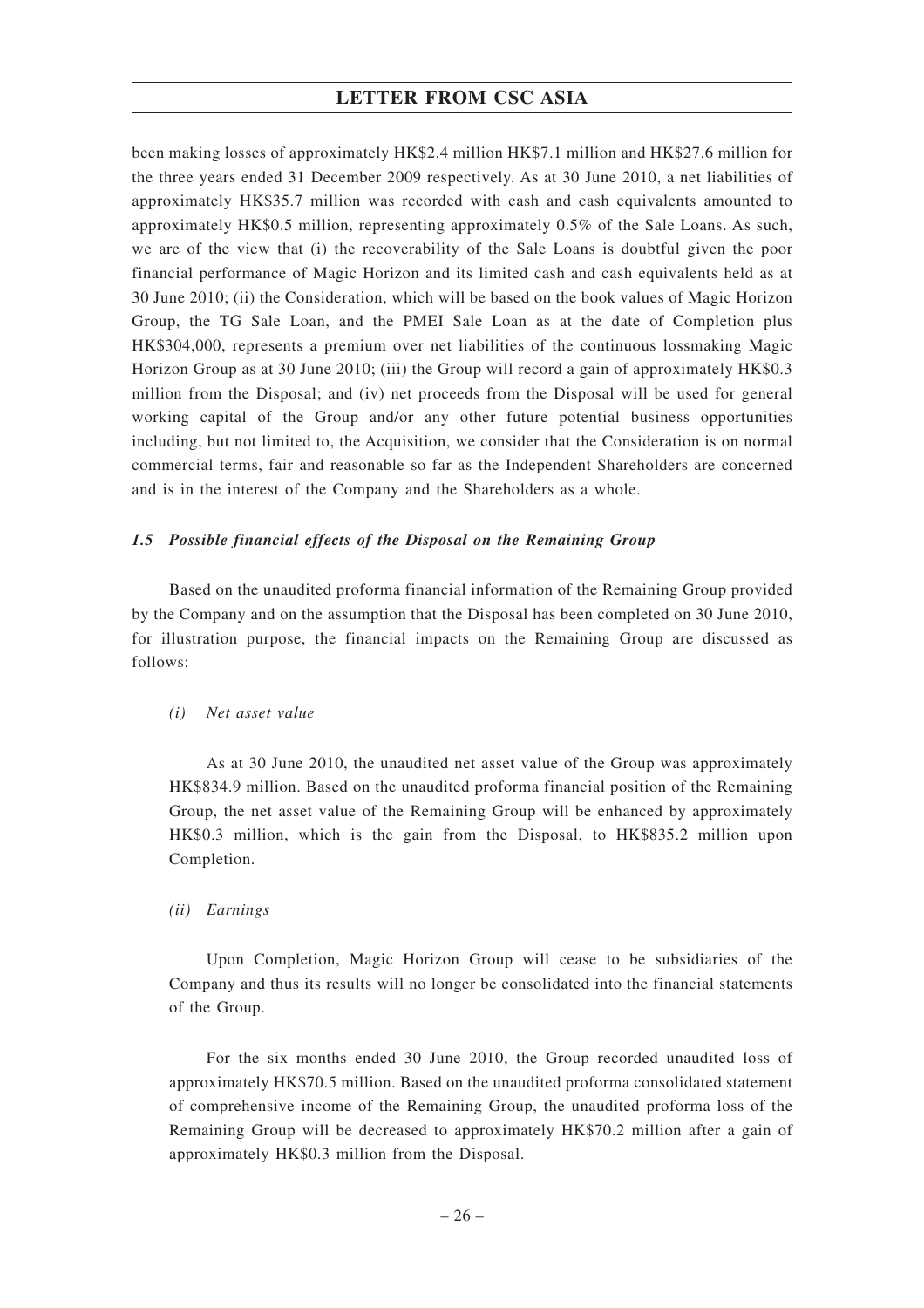#### *(iii) Gearing and Working capital*

As at 30 June 2010, the gearing ratio (measured as total liabilities over total assets) of the Group was 29.2%. Upon Completion, the proforma gearing ratio of the Remaining Group will be decreased to 28.3%. Further, the net proceeds from the Disposal, which are estimated to be approximately HK\$75 million, would provide additional working capital to the Remaining Group and allows the Remaining Group to be in a better position to look for investment opportunities which are beneficial to the Group and the Shareholders as a whole.

#### *(iv) Liquidity*

As at 30 June 2010, the current assets and current liabilities of the Group were approximately HK\$698.8 million and approximately HK\$57.6 million respectively, translating into a current ratio (current assets/current liabilities) of approximately 12.1 times. Based on the unaudited proforma consolidated statement of financial position of the Remaining Group, upon Completion, the Remaining Group's current assets and current liabilities will be decreased to approximately HK\$684.4 million and approximately HK\$43.0 million respectively which will translate into a current ratio of approximately 15.9. As such, we consider the liquidity position of the Remaining will be improved as a result of the Disposal.

Based on the above financial analysis, it indicated that, upon Completion, the loss of the Remaining Group will be decreased and there will be improvements in the net asset value, working capital, gearing and liquidity level of the Remaining Group. As confirmed by the Directors, there are no material changes to the financial position of Magic Horizon Group subsequent to 30 June 2010. Based on the above, we consider that the Disposal is favourable to the Company and the Independent Shareholders and is in the interest of the Company and the Shareholders as a whole.

#### **2. The Continuing Connected Transaction**

#### *2.1 Background of and reasons for the Continuing Connected Transaction*

On 25 November 2009, the Master Processing Agreement (as amended by a supplemental agreement dated 22 November 2010) was entered into between the Supplier and the Processor, pursuant to which the Supplier and/or its subsidiaries and nominees conditionally agreed to supply the Materials to the Processor and/or its subsidiaries or nominees for further processing for a three-year term commencing from the date of Completion during which the respective annual charges to be paid by the Supplier to the Processor in aggregate shall not exceed the Annual Caps of HK\$14 million.

For the reasons discussed in the section headed "1.3 Reasons for the Disposal" above, the Vendors, being the wholly owned subsidiaries of the Company, and the Purchaser, who is also the Processor under the Master Processing Agreement, entered into the Agreement on 25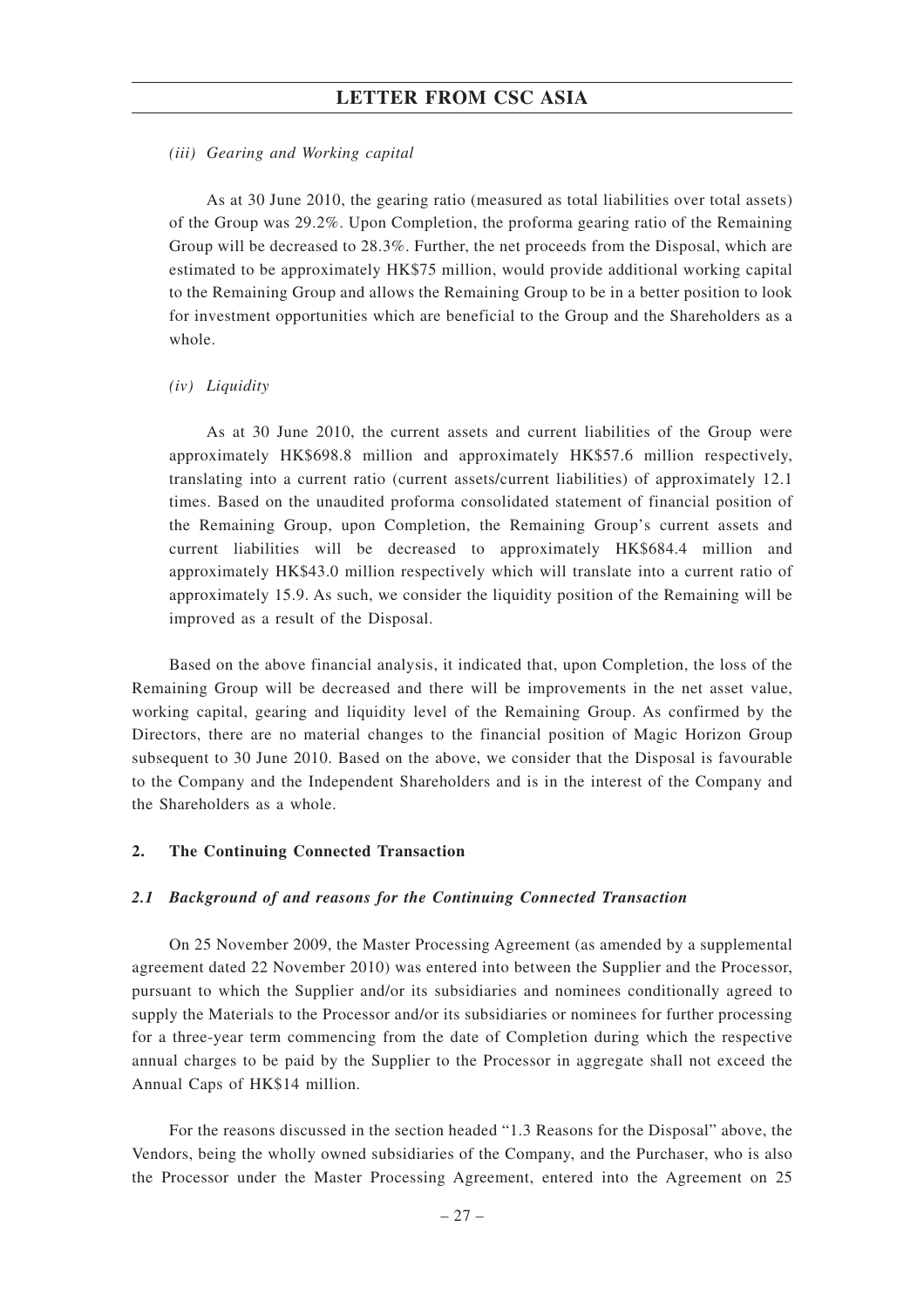November 2009 (supplemented by four agreements dated 9 April 2010, 28 April 2010, 3 August 2010 and 1 November 2010) in relation to the Disposal. As confirmed by the Directors, upon Completion, the Group will no longer operate manufacturing plant on its own and will concentrate on the trading of polishing products with higher profit margins while the manufacturing of the polishing products will be carried out by the Processor and other sub-contractors through OEM arrangement. As advised by the Directors, the Group is looking for regional subcontractors in eastern and northern part of the PRC to facilitate the expansion of the market in eastern and northern China and to reduce the transportation costs. We have enquired about the possibility of procuring the JV as the subcontractor of the Group for further processing of the Materials. As advised by the Directors, the JV does not provide further processing services for other suppliers. Further, the polishing products of the JV are different from those manufactured by the Group. Should the JV provide services on further processing the Materials in the future, subject to negotiations with another venturer of the JV, the JV can be one of the Group's subcontractors in eastern China market. As confirmed by the Directors, there is no formal sub-contracting agreement entered into with other independent subcontractors.

The Directors are of the view that, by entering into the Master Processing Agreement, the Group may benefit from having the processing prices of the Materials per ton fixed which may prevent the Group from suffering from potential increase in production costs as a result of future appreciations of Renminbi and increase in price of labour costs during the three-year period. Reversely speaking, in the event that the processing costs of the Materials fixed under the Master Processing Agreement were higher than those offered by other independent processors, the Company will be allowed with flexibility to outsource the manufacturing process to other independent processors given that the Master Processing Agreement was entered into on a non-exclusive basis. Based on the China Statistical Yearbook 2009 compiled by the National Bureau of Statistics of China, the average exchange rate of Hong Kong dollars to Renminbi in 2007 was approximately 0.98 and the respective average exchange rate in 2008 was only approximately 0.89, representing a depreciation of Hong Kong dollars to Renminbi by approximately 9.2%. As at the Latest Practicable Date, the exchange rate of Hong Kong dollars to Renminbi was 0.86. Further, based on our review on the historical figures, we found that the total costs of polishing compound, polishing wheels and polishing sand per ton manufactured by the Group increased by 20.9%, 19.7% and 5.7% respectively in 2009 as compared to that in 2008.

In addition, the Directors also believe that the Processor, owners of which are/used to be the executive Directors and/or substantial shareholders of the Company who have over 25 years of experience in the polishing industry, possesses in-depth knowledge in the polishing industry and is well familiar with the requirements of the Group for processing the Materials. As such, the standard for processing the Materials can be maintained even if it is outsourced and to be further processed by the Processor. The processing services provided by the Processor enable consistency of the processing standard and may add value to the quality of the polishing products which is a key factor affecting the brand name of the Group.

Based on the above in particular that (i) the Group's costs for processing of the Materials per ton have been increasing year by year; (ii) by entering into the Master Processing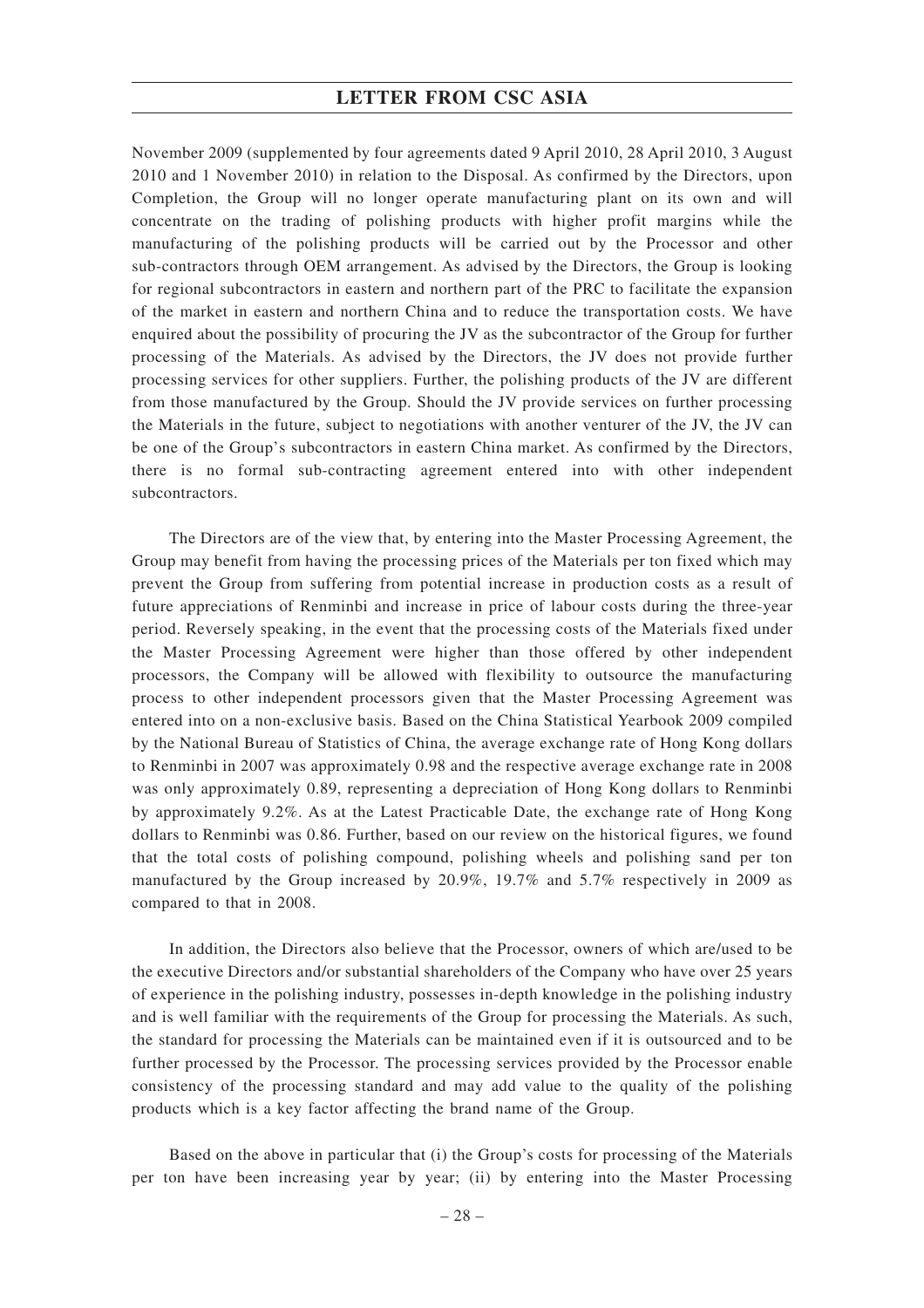Agreement, the processing costs of the materials will be fixed regardless of any potential appreciations in Renminbi or increase in price of labour costs for the three years commencing from the date of Completion; (iii) in the event that the fixed processing prices of the Materials under the Master Processing Agreement were higher than those offered by other independent processors, the Group is also allowed flexibility on procuring other processors for further processing the Materials given the Master Processing Agreement is made on a non-exclusive basis; and (iv) the Processor is experienced in the polishing industry and is familiar with the requirements of the Group for further processing the Materials which may maintain the processing standard with consistency and in turn may strengthen the brand name of the Group, we are of the view that the entering into the Master Processing Agreement is in line with the Company's strategy on cost control stated in the Group's Annual Report 2009 and the Interim Report 2010 and is in ordinary and usual course of business of the Company and in the interests of the Company and the Independent Shareholders as whole.

## *2.2 Principle terms of the Master Processing Agreement*

Pursuant to the Master Processing Agreement (as amended by a supplemental agreement dated 22 November 2010), subject to the conditions as set out in the Letter from the Board, the Supplier and/or its subsidiaries and nominees shall supply the Materials to the Processor and/or its subsidiaries or nominees for further processing at fixed processing price per ton of the Materials during the three-year term commencing from the date of Completion. The annual aggregate amount of charges for further processing the Materials for each of the three years under the Master Processing Agreement shall not exceed the Annual Caps of HK\$14.0 million. Set out below is the detailed discussion on the principle terms of the Master Processing Agreement.

# *(i) Processing price per ton*

Pursuant to the terms of the Continuing Connected Transaction, the price per ton for further processing polishing compound, polishing wheels and polishing sand by the Processor have been fixed at HK\$2,913, HK\$34,244 and HK\$6,725 respectively which, as advised by the Directors, were determined based on average processing cost of the Group for each of the Materials for the three and half years ended 30 June 2009 and a 5% mark-up.

The following is the summary of the historical manufacturing costs of the Materials per ton for the four years ended 31 December 2009 and the six months ended 30 June 2010 and the processing price per ton for each of the Materials fixed under the Master Processing Agreement.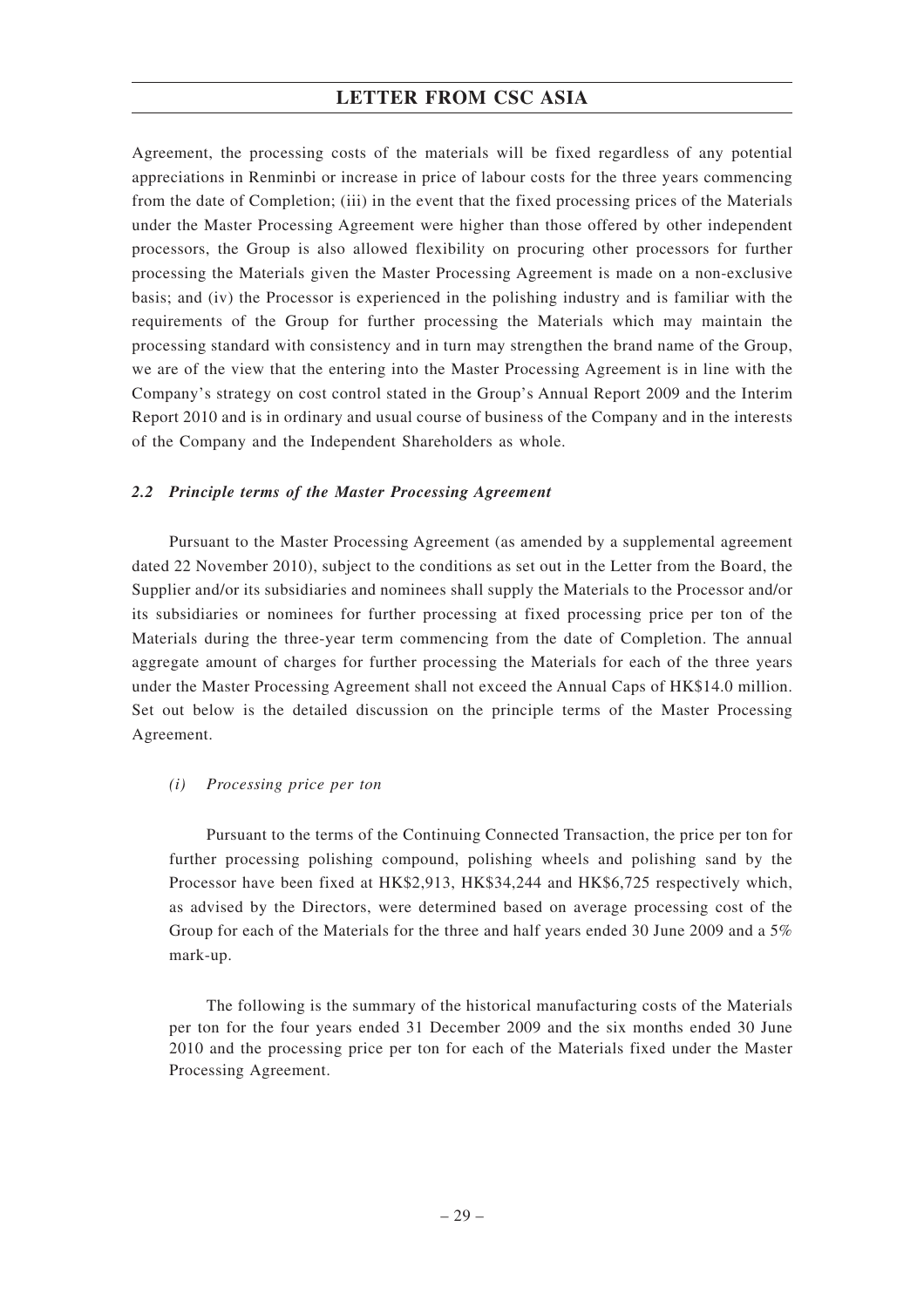| <b>Type of Materials</b> |        | Historical manufacturing costs per ton |        |        |             | Processing<br>price per<br>ton fixed<br>under the<br><b>Master</b><br><b>Processing</b><br>Agreement |
|--------------------------|--------|----------------------------------------|--------|--------|-------------|------------------------------------------------------------------------------------------------------|
|                          |        |                                        |        |        | <b>2010</b> |                                                                                                      |
|                          | 2006   | 2007                                   | 2008   | 2009   | (Note)      |                                                                                                      |
|                          | $(HK\$ | (HK\$)                                 | $(HK\$ | $(HK\$ | $(HK\$      | $(HK\$                                                                                               |
| Polishing compounds      | 2,155  | 2,673                                  | 2,846  | 3,440  | 3,814       | 2,913                                                                                                |
| Polishing wheels         | 25,313 | 31,465                                 | 33,378 | 39,939 | 44,779      | 34,244                                                                                               |
| Polishing sand           | 5,341  | 5,602                                  | 6,586  | 6,962  | 7,617       | 6,725                                                                                                |

*Note:* The historical figures in relation to the manufacturing costs of the Materials per ton in 2010 are updated to 30 June 2010.

As shown in the table above, the manufacturing costs for each of the Materials per ton have been increasing year by year. The historical manufacturing costs of polishing compound, polishing wheels and polishing sand per ton amounted to approximately HK\$3,440, approximately HK\$39,939 and approximately HK\$6,962 in 2009, representing increases of approximately 20.9%, approximately 19.7% and approximately 5.7% as compared to that in 2008. The manufacturing costs for each of the Materials per ton for the six months ended 30 June 2010 exceeded the respective costs for the preceding year 2009. As advised by the Directors, the Materials processed in the first half of each year would absorb higher unit costs of administrative and finance expenses as, because of Chinese New Year Holiday, the tons of Materials processed in the first half of each year are usually less than the second half of each year. Hence, yearly figures would be more indicative. The processing price of polishing compound, polishing wheels and polishing sand per ton fixed under the Master Processing Agreement amounted to approximately 84.7%, approximately 85.7% and approximately 96.6% of the respective manufacturing costs per ton for the year ended 31 December 2009.

Further, we have also reviewed sample quotations from other independent processors to the Supplier for further processing the Materials. Based on our review, we found that the fixed prices for processing the respective Materials are lower than the prices quoted on the quotations from other independent processors to the Supplier.

Based on the above, we consider the processing price of the Materials per ton fixed under the Master Processing Agreement is fair and reasonable as far as the Independent Shareholders are concerned and is in the interests of the Company and the Shareholders as a whole.

#### *(ii) The Annual Caps*

As stated in the Letter from the Board, the Annual Caps of HK\$14 million for each of the three years commencing from the date of Completion were determined by taking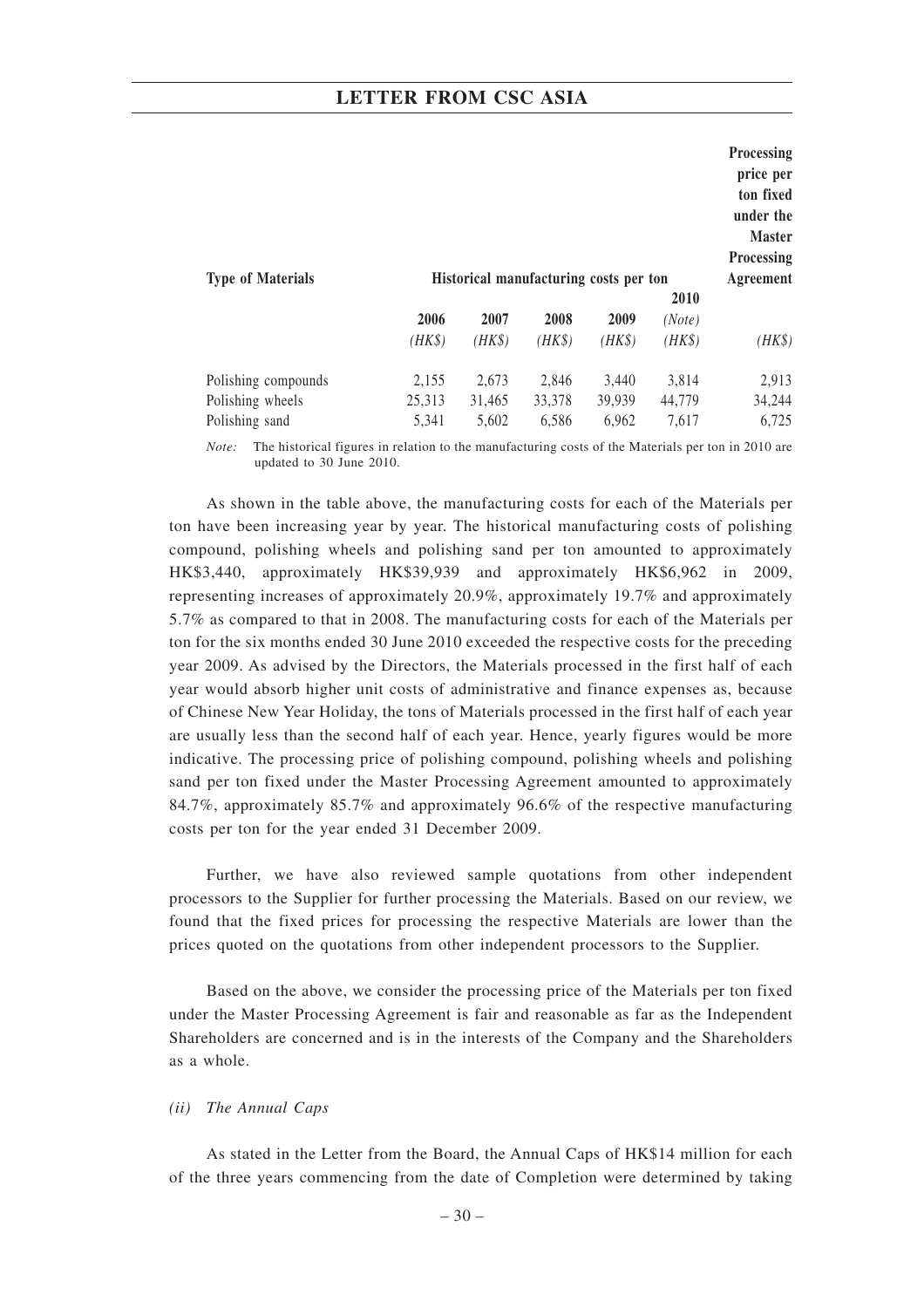into account of (i) the historical volume of Materials processed by the Group in the year 2008; (ii) the average processing cost of the Group for each of the Materials for the three and half years ended 30 June 2009; and (iii) 5% mark-up to historical average processing cost.

In assessing the reasonableness of the proposed Annual Cap, we have discussed with the Directors and the management of the Company on the basis and underlying assumptions for setting the proposed Annual Cap and reviewed the historical manufacturing costs of the Group for processing the Materials for the four years ended 31 December 2009 and the six months ended 30 June 2009 and 30 June 2010 respectively (the "Historical Costs") which are set out as follows:

|                   |            |          |                                     |          |            | Six months ended |
|-------------------|------------|----------|-------------------------------------|----------|------------|------------------|
|                   |            |          | Year ended 31 December              |          |            | 30 June          |
|                   | 2006       | 2007     | 2008                                | 2009     | 2009       | 2010             |
|                   | (HK\$'000) |          | $(HK$'000)$ $(HK$'000)$ $(HK$'000)$ |          | (HK\$'000) | (HK\$'000)       |
| <b>Historical</b> |            |          |                                     |          |            |                  |
| Costs             | 10,682.8   | 12.375.5 | 12.570.9                            | 12,040.5 | 5,111.6    | 6,637.6          |
|                   |            |          |                                     |          |            |                  |

As shown in the table above, the Historical Costs for the four years ended 31 December 2009 amounted to approximately HK\$10.7 million, approximately HK\$12.4 million, HK\$12.6 million and HK\$12.0 million respectively. As advised by the Directors, the decrease in Historical Costs in 2009 as compared to that in 2008 was mainly due to decrease in quantities of the Materials processed in 2009 as a result of the global financial crisis caused by the credit crunch arising from the collapse of the US sub-prime market in end of 2008. As such, the Directors consider using the yearly figures on quantities of the Materials processed by the Group in 2008 is more indicative. For the six months ended 30 June 2010, the Historical Costs was increased by approximately 29.9% to the amount of approximately HK\$6.6 million as compared to that of the corresponding period in 2009 as a result of approximately 9.2% increase in revenue generated from the division of polishing products and equipment of the Group.

The Annual Caps of HK\$14.0 million represents increments of approximately 11.4% and approximately 16.3% as compared to the Historical Costs in 2008 and 2009 respectively. We have enquired into and been advised by the Directors that buffers have been included in the Annual Caps of HK\$14.0 million to allow flexibility to the Group for supplying the Materials to the Processor for further processing in the event of economic recovery which leads to unexpected growth in demand for the polishing products of the Group. Since the Directors anticipated that the demand for the polishing products will only grow in a slow pace, the proposed Annual Caps of HK\$14.0 million are considered sufficient along the three-year term under the Master Processing Agreement.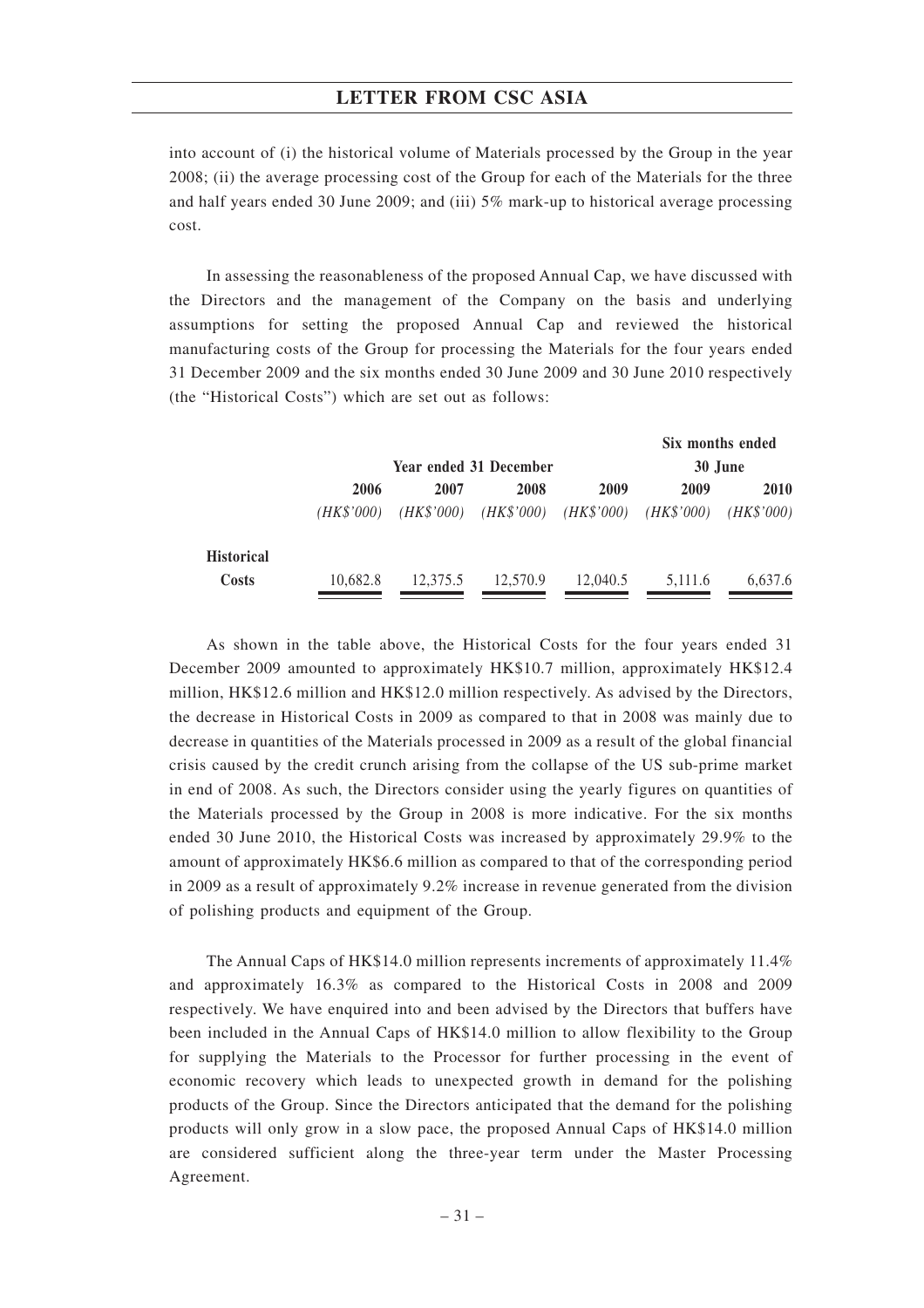Given the processing prices for each of the Materials per ton have been fixed under the Master Processing Agreement, the variable factor affecting the utilization of the proposed Annual Caps would be the quantities of the Materials to be processed by the Processor. Based on our review on the information contained in the outlook of the polishing materials markets provided by the Directors, we learnt that polishing is an essential stage for a large number of consumer and industrial products, the demand for polishing materials is closely related to the output of industrial products in particular metallic products. To gain a better understanding on the trend of polishing market in the PRC, we refer to the statistics conducted by the National Bureau of Statistics of China that the manufacture of metal products sector in the PRC recorded an increase of approximately 18.5% for the nine months ended 30 September 2010 as compared to that for the corresponding period in 2009. As such, we consider the increment of approximately 16.3% of the proposed Annual Caps to the Historical Costs in 2009 is fairly determined.

Based on the above, in particular that (i) the processing prices of the Materials per ton fixed under the Master Processing Agreement are fair and reasonable and in the interests of the Company and the Shareholders as a whole; (ii) the Annual Caps are determined based on the Historical Costs; and (iii) buffers are included to allow the Group with flexibility to cope with unexpected increase in demand for the polishing products of the Group in the three-year term under the Master Processing Agreement, we consider the Annual Caps are reasonably determined, fair and reasonable insofar as the Independent Shareholders are concerned and is in the interests of the Company and the Shareholders as a whole.

#### *(iii) Payment terms*

Pursuant to the Master Processing Agreement, the Supplier is allowed 30 days of credit period following the delivery of the processed Materials and presentation of invoice/demand note for cash settlement in relation to charges on processing the Materials by the Processor. Based on our review on samples of quotations from other independent processors to the Supplier for further processing each of the Materials, we noted that the Supplier is required to pay a certain amount of deposit upon supply of the Material for further processing by other independent processors and is normally allowed with a maximum of 7 days credit period following the date of delivery of the processed Materials.

Based on the above, we consider that the payment terms in terms of payment method by cash settlement with longer credit period than offered by other independent processors are fair and reasonable so far as the Company and the Independent Shareholders are concerned and in the interests of the Company and the Independent Shareholders as a whole.

Having considered the above, in particular that (i) the processing prices for each of the Materials per ton are lower than those offered by other independent processors; (ii) the Annual Caps are based on the Historical Costs with buffers included for flexibility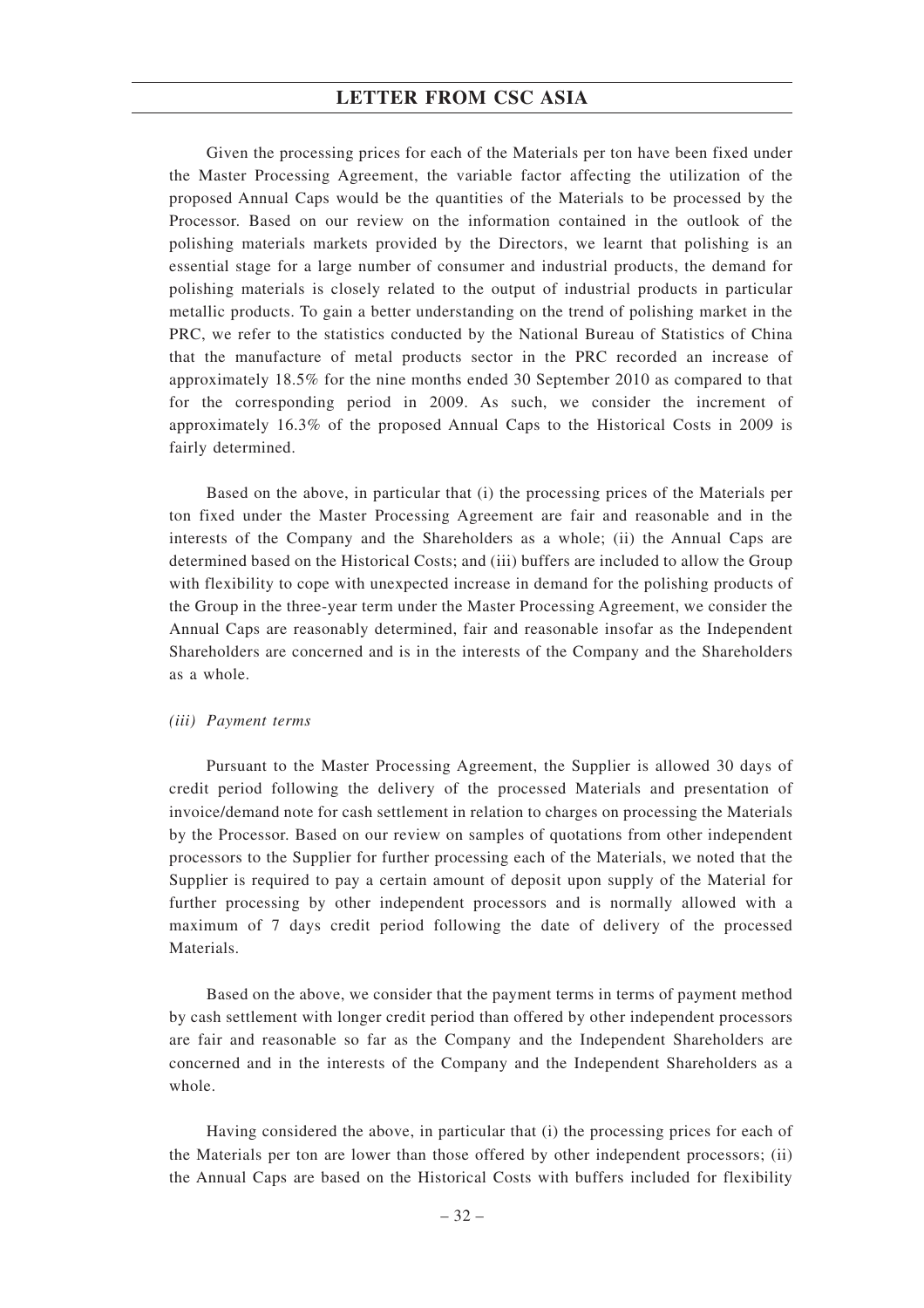granted to the Group for any unexpected increase in demand for its polishing products; (iii) the Supplier is allowed with longer credit period for cash settlement, we are of the view that the terms of the Continuing Connected Transaction including the proposed Annual Caps are on normal commercial terms, fair and reasonable insofar as the Independent Shareholders are concerned and is in the interests of the Company and the Shareholders as a whole.

#### *2.3 Annual review of the Master Processing Agreement*

As confirmed by the Directors, the Company will fulfil the annual review requirements as required under Rules 14A.37 to 14A.40 of the Listing Rules and will re-comply with the relevant Listing Rules if the proposed Annual Caps are exceeded or, when the Master Processing Agreement is renewed or, when there is a material change to the terms thereof. In light of the above, we are of the view that there are appropriate measures in place to govern the conduct of the Continuing Connected Transaction and safeguard the interests of the Independent Shareholders.

#### **RECOMMENDATION**

Having taken into account the principal factors and reasons in respect of the Disposal and the Continuing Connected Transaction, we consider that the entering into the Agreement and the Master Processing Agreement are in the interest of the Company and the Independent Shareholders as a whole and the terms and conditions of the Agreement and the Master Processing Agreement including the proposed Annual Caps are fair and reasonable so far as the Independent Shareholders are concerned. Accordingly, we advise the Independent Board Committee to recommend the Independent Shareholders to vote in favour of the resolutions relating to the Agreement, the Disposal, the Master Processing Agreement, the Continuing Connected Transaction together with the proposed Annual Caps at the EGM.

> Yours faithfully, For and on behalf of **CSC Asia Limited Andrew Chiu** *Managing Director*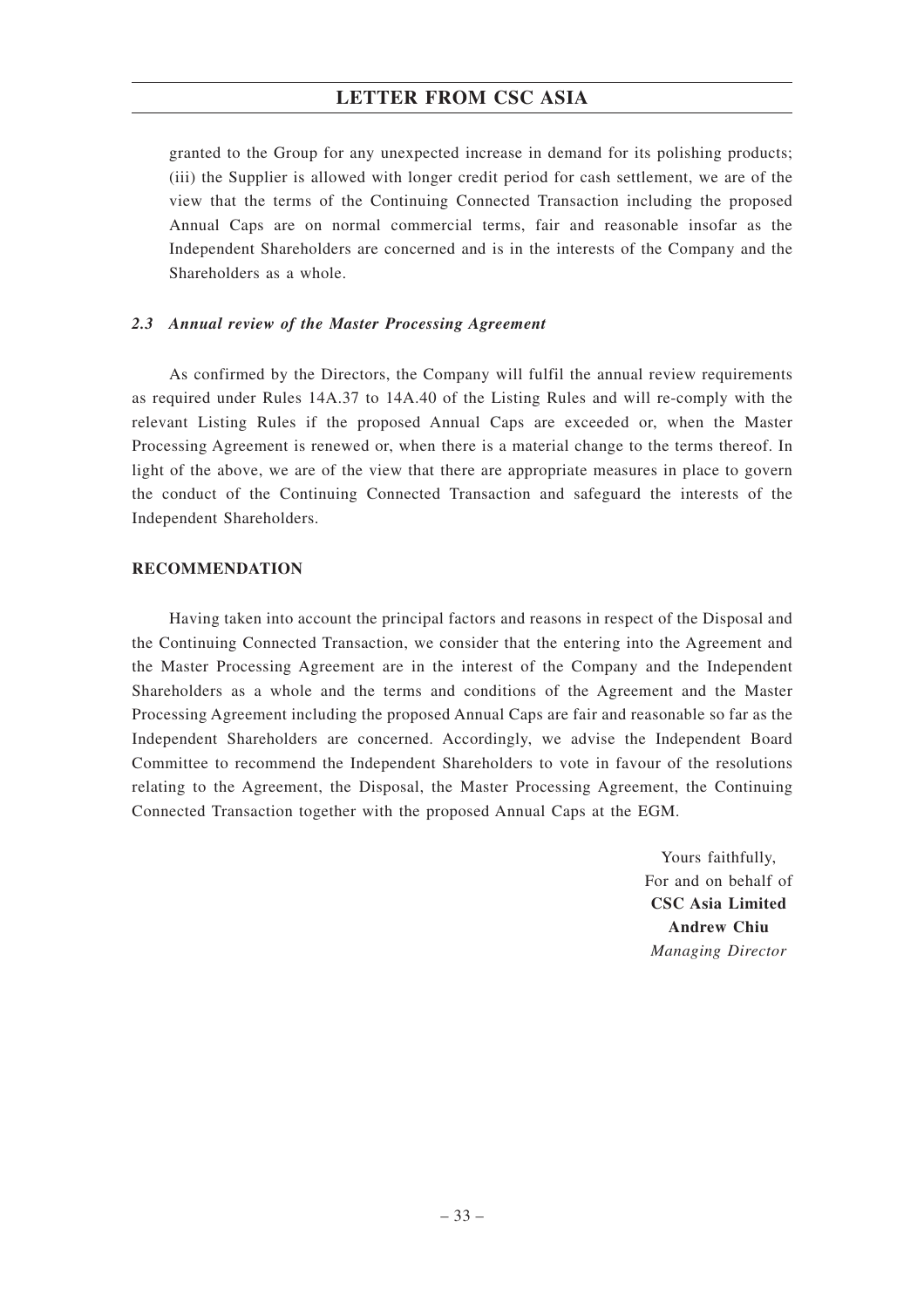# **APPENDIX I FINANCIAL INFORMATION OF THE GROUP**

#### **1. INDEBTEDNESS STATEMENT**

As at 31 October 2010, the Group had secured bank borrowings of approximately HK\$11,562,000, unsecured convertible bonds of approximately HK\$324,000,000 and unsecured promissory notes of approximately HK\$60,000,000.

As at 31 October 2010, the Group had pledged its leasehold land and buildings, bank deposit, interest in an associate and held-for-trading investments with carrying values of approximately HK\$58,652,000, HK\$6,500,000, HK\$16,879,000 and HK\$41,391,000 respectively to secure the general credit facilities granted to the Group.

As at 31 October 2010, the Group had no material contingent liabilities.

Save as aforesaid and apart from intra-group liabilities, as at 31 October 2010, the Group had no other outstanding mortgages, charges, debentures, loan capital or bank overdrafts, borrowings or other similar indebtedness, hire purchase commitments, liabilities under acceptances, acceptance credits or any guarantees or any material contingent liabilities.

#### **2. WORKING CAPITAL**

The Directors, after due and careful consideration, are of the opinion that after completion of the Disposal and after taking into account the financial resources available to the Group, including internally generated funds and the available banking facilities and the proceeds from the Disposal, the Group has sufficient working capital for its present requirements for at least the next twelve months from the date of this circular in the absence of unforeseen circumstances.

#### **3. MATERIAL ADVERSE CHANGE**

As at the Latest Practicable Date, save as disclosed herein, the Directors are not aware of any material adverse change in the financial or trading position of the Group since 31 December 2009, being the date of which the latest audited financial statements of the Group were made up.

## **4. FINANCIAL AND TRADING PROSPECTS**

It is expected that economic recovery will continue but there is still full of uncertainty in terms of the sustainability of the recovery. It is expected that demand for consumer products will grow but in a slow pace. The costs of raw materials are increasing, but it is difficult to transfer all the cost increases to the customers as the market competition is very keen. The Directors remain cautious of the outlook of the polishing product business. The Group will continue to enforce cost-saving measures, concentrate on selling products with high profit margin and expand its distribution network.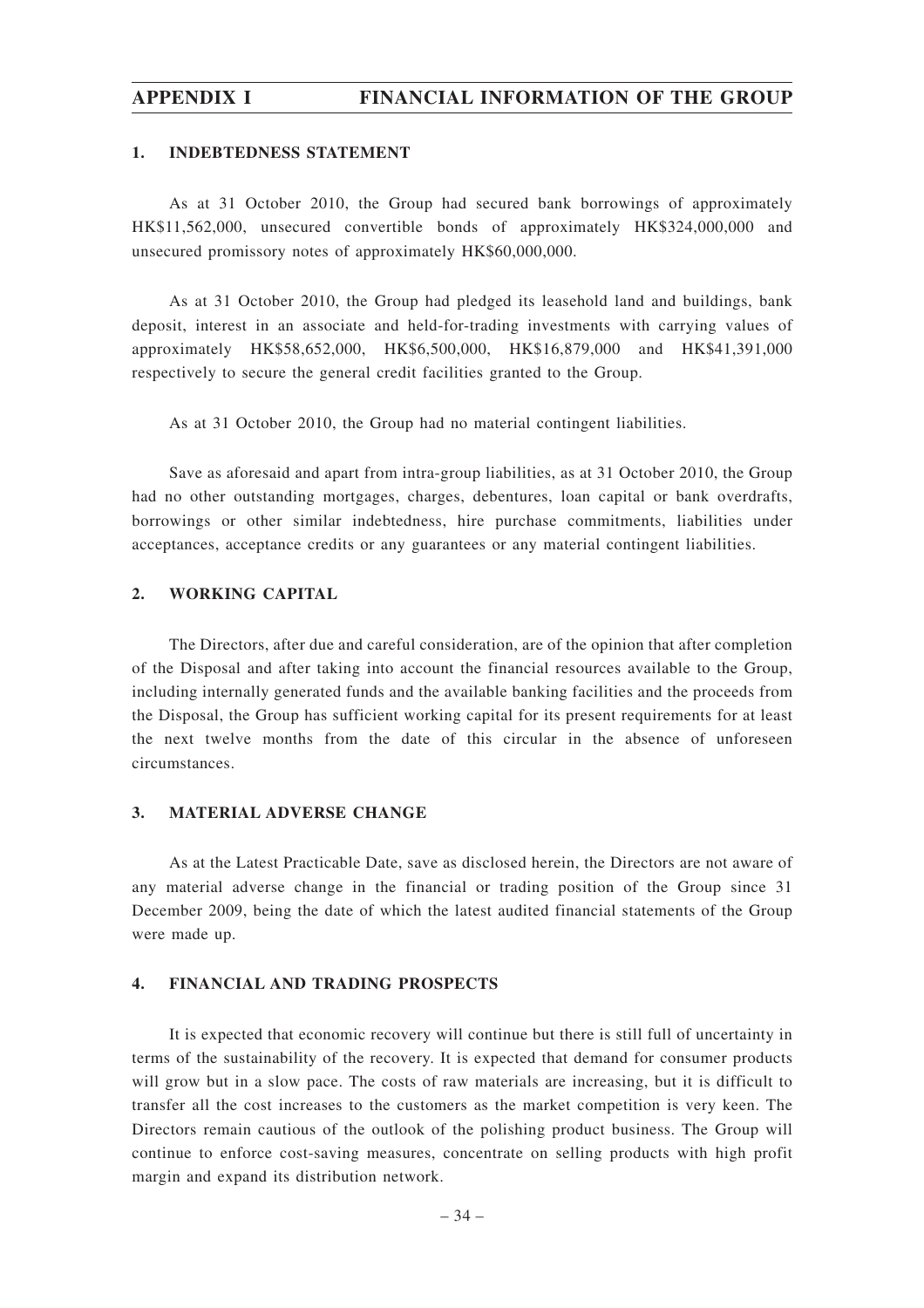# **APPENDIX I FINANCIAL INFORMATION OF THE GROUP**

The acquisition of 49% equity interests in Giant Billion Limited was completed in February 2010. In view of the fact that the PRC has one of the largest television viewing markets in the world and cable networks provide an important means of television transmission in the PRC, the Group believe that the cable television industry in the PRC has great potential for further development. The Directors consider that the investment in Giant Billion Limited will provide a good opportunity for the Group to participate in the media industry in the PRC and bring return to the Group. It is expected that the respective digital sports television channel will be ready for public broadcast in the 1st quarter of 2011.

The recovery of the global economy remains uncertain. As there are potential pitfalls in the external environment, the Directors will continue to adopt prudent investment strategies, but believe that attractive investment opportunities are available as companies and businesses may well be undervalued in a volatile financial market.

In May 2010, the Company successfully raised approximately HK\$260.7 million through issuing convertible bonds to an investor. The new fund raised has strengthened the cash flow of the Group and has provided funding for future investments.

In October 2010, the Group entered into a sale and purchase agreement to acquire indirectly 50% equity interest in Rizhao Lanshan at a consideration not higher than RMB500,000,000 (approximately HK\$583,500,000). On 8 December 2010, a supplemental agreement was entered by the Group to fix the final consideration at RMB343,679,250 (approximately HK\$401,073,685). Rizhao Lanshan is a sino-foreign joint venture company established in the PRC and is engaged in provision of terminal and logistic services including loading and discharging, storage and transfer of iron ore, steel products, timber and other goods and leasing of terminal facilities and equipment in Lanshan Harbour, Rizhao Port, Shandong province of the PRC. The acquisition of the interest in Rizhao Lanshan constitutes a very substantial acquisition for the Company under Listing Rules and is subject to Shareholders' approval and fulfillment (or waiver, if applicable) of the conditions set out in the sale and purchase agreement. More details are disclosed in the Company's announcements dated 8 November 2010 and 8 December 2010.

Upon completion of the acquisition of the 50% interest in Rizhao Lanshan, the Group will maintain the operations of all the existing business segments and will expand its business scope and will concurrently be engaged in port operation in Lanshan Harbour, Rizhao Port, Shandong Province of the PRC.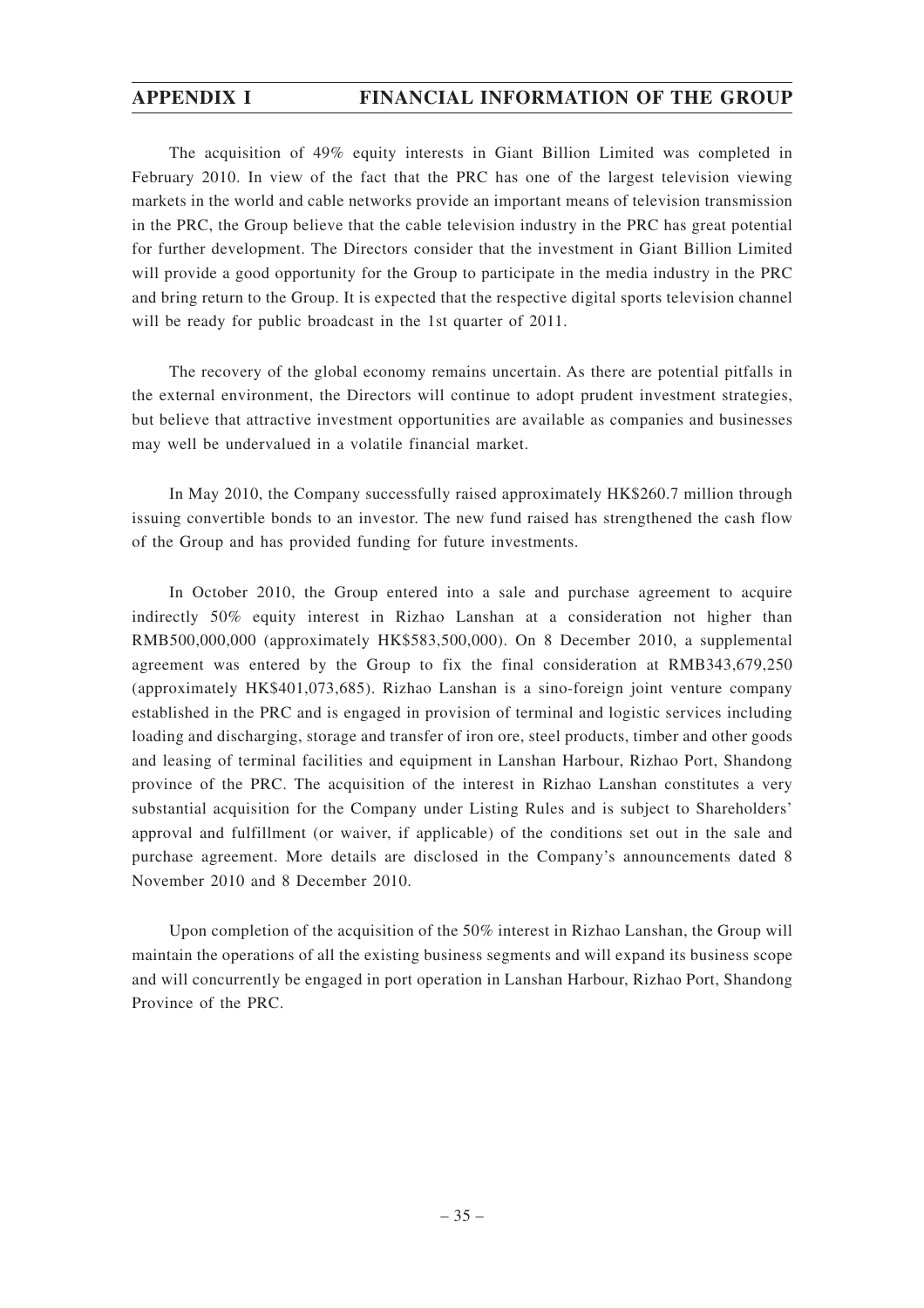*The following is the text of a letter and valuation certificate, prepared for the purpose of incorporation in this circular received from Ample Appraisal Limited, an independent property valuer, in connection with its valuation of the property interests held by the Group as at 15 November 2010.*

AmCap  $\frac{1}{\text{Ample \, Appraisal \, Limited}}$ <br>  $\frac{m}{\text{BH} \, \text{B} \, \text{B}}$   $\frac{m}{\text{BH} \, \text{B}}$   $\frac{m}{\text{BH}}$   $\frac{m}{\text{BH}}$   $\frac{m}{\text{BH}}$   $\frac{m}{\text{BH}}$ 

Unit A, 14/F, Two Chinachem Plaza 135 Des Voeux Road Central Hong Kong

Date: 13 December 2010

The Board of Directors PME Group Limited 5th Floor, Unison Industrial Centre Nos. 27-31 Au Pui Wan Street Fo Tan, Shatin Hong Kong

Dear Sirs,

# **Re: An industrial compound located at No. 18 First High-Tech Road, High-Tech Industrial Zone, Xinlian, Humen Zhen, Dongguan Shi, Guangdong Province, The People's Republic of China ("the PRC")**

In accordance with your instructions to prepare a report and valuation in respect of the market value of captioned property in which PME Group Limited (the "Company") and its subsidiaries (hereinafter together referred to as the "Group") have interests in the People's Republic of China (the "PRC"), in its existing state and assuming with the immediate benefit of vacant possession, in conjunction with a disposal exercise, we confirm that we have carried out inspection, made relevant enquiries and searches and obtained such further information as we consider necessary for the purpose of providing the market value of the property interests as at 15 November 2010 (the "date of valuation").

The valuation is our opinion of market value which in accordance with the Valuation Standards on Properties of the Hong Kong Institute of Surveyors is defined as "the estimated amount for which a property should exchange on the date of valuation between a willing buyer and a willing seller in an arm's-length transaction after proper marketing wherein the parties had each acted knowledgeably, prudently, and without compulsion".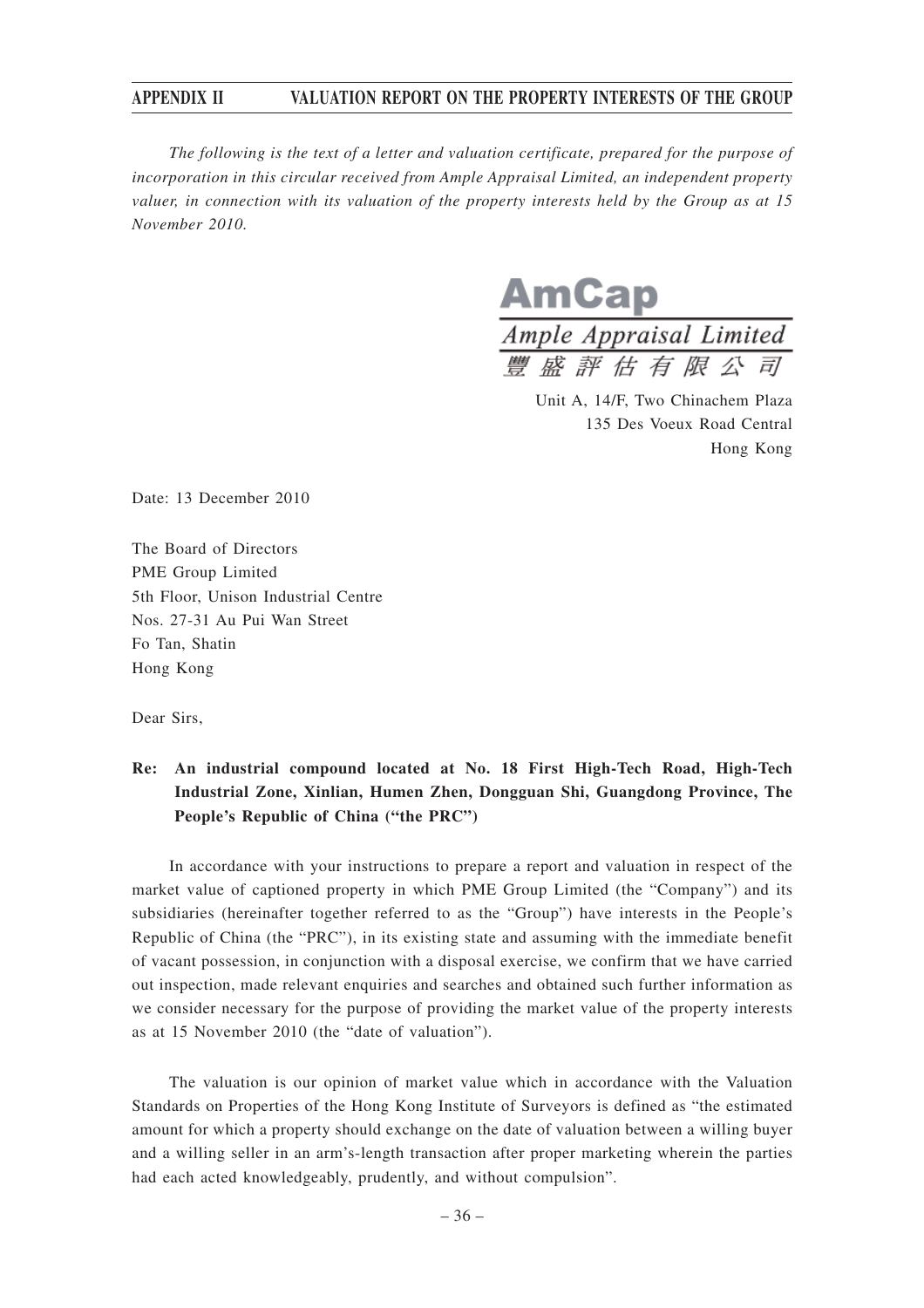In valuing the property interests, we have complied with all the requirements contained in Chapter 5 and Practice Note 12 to the Rules Governing the Listing of Securities issued by The Stock Exchange of Hong Kong Limited, the HKIS Valuation Standards on Properties published by the Hong Kong Institute of Surveyors and the International Valuation Standards published by the International Valuation Standards Council.

Our valuation has been made on the assumption that the owner sells the property interests in the open market without the benefit of a deferred term contract, leaseback, joint venture, management agreement or any similar arrangement which would serve to increase the value of the property interests. In addition, no account has been taken of any option or right of pre-emption concerning or affecting the sale of the property interests and no forced sale situation in any manner is assumed in our valuation.

Due to the specific nature and uses for which the buildings and structures of the property were designated and constructed, we have adopted a combination of market and depreciated replacement cost approach in assessing the land portion of the property and the buildings and structures erected thereon respectively. The sum of the two results represents the market value of the property as a whole. In assessing the land portion, reference has been made to the land sales evidence as available to us in the locality. As the nature of the buildings and structures can not be valued by market approach, they have therefore been valued on the basis of depreciated replacement cost which is our opinion of an estimate cost of the new replacement (reproduction) of the buildings, structures and other site works, including fees and finance charges, based on similar development projects and construction costs data available to us in the market, from which deductions are then made to allow for the age, condition and obsolescences.

The depreciated replacement cost approach generally provides the most reliable indication of value for property in the absence of a known market based on comparable sales. However, it is subject to adequate potential profitability of the business having due regard to the value of the total assets employed and the nature of the operation.

We have been provided with copy of extract of the title document of the property interests and also we have been arranged to inspect the original title documents to verify ownership or to verify any amendments which may not appear on the copy handed to us. However, due to the current registration system of the PRC under which the registration information is not accessible to the public, no investigation has been made for the title of the property interests and the material encumbrances that might be attached. In this regard, we have relied considerably on the advice given by the Company's PRC legal adviser – 廣東眾達律師事務所 (Guangdong Kingda Attorneys & Counselors), concerning the validity of title of the property.

We have relied a very considerable extent on the information given to us by the Group in the course of valuation. We have no reason to doubt the truth and accuracy of the information provided to us by the Group which is material to the valuation. We have accepted advice given to us on such matters as title, planning approvals, statutory notices, easements, tenure, leases, particulars of occupancy, identification of property, site and floor areas and all other relevant matters.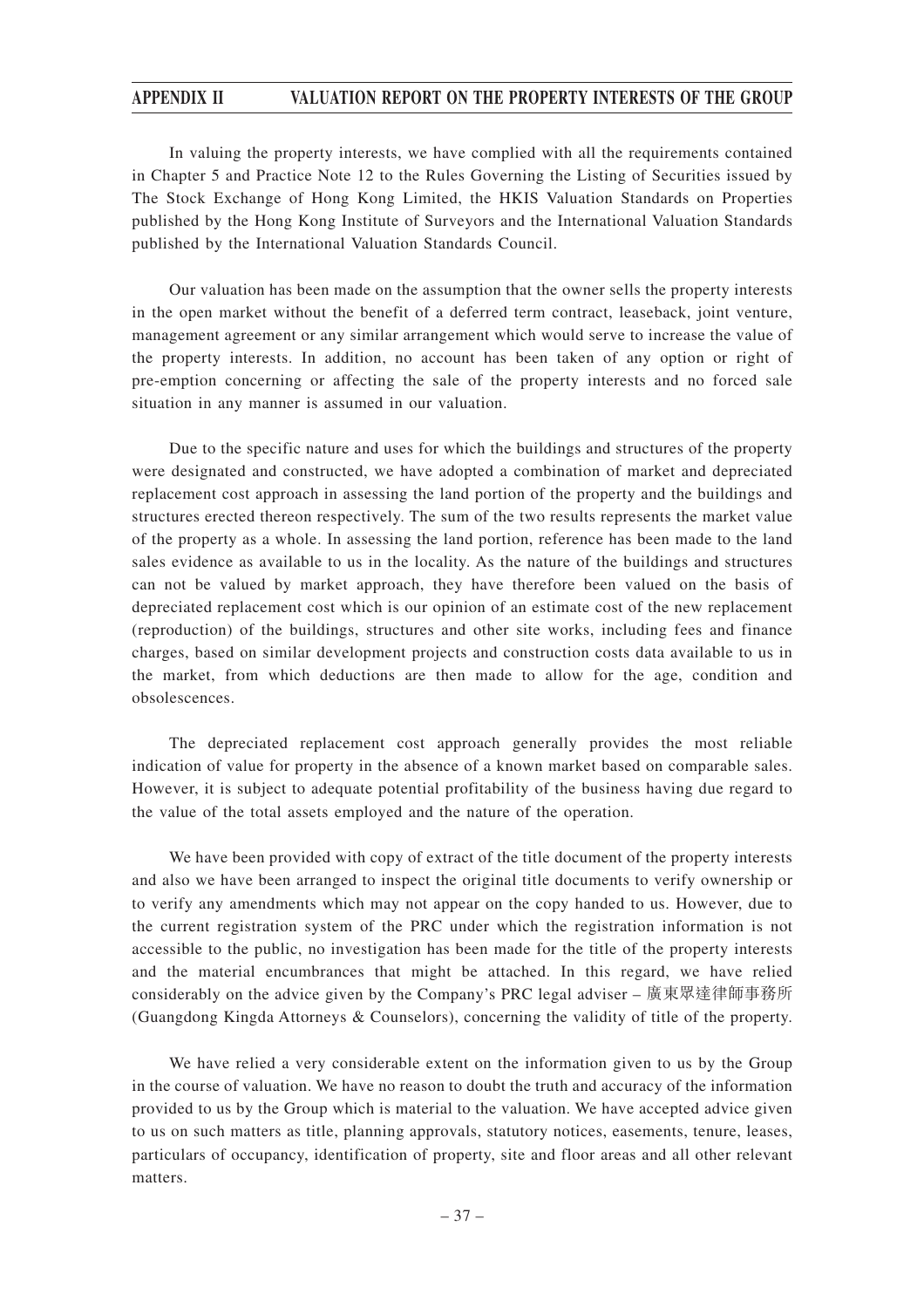Dimensions, measurements and areas included in the valuation certificate are based on information contained in the documents provided to us and are therefore only approximations. No on-site measurements have been made to verify their correctness. We have been advised by the Company that no material factors have been omitted from the information supplied to reach an informed view, and have no reason to suspect that any material information has been withheld.

In valuing the property interests, we have assumed that transferable land use rights in respect of the property interests at nominal land use fees has been granted and that any premium payable has already been fully settled. We have also assumed that the Company shall have an enforceable title of the property interests and have free and uninterrupted rights to occupy, use, sell, lease, charge, mortgage or otherwise dispose of the property without the need of seeking further approval from and paying additional premium to the Government for the unexpired land use term as granted.

We have not carried out detailed site measurements to verify the correctness of the land or building areas in respect of the property but have assumed that the areas provided to us are correct. Based on our experience of valuation of similar properties in the PRC, we consider the assumptions so made to be reasonable. All documents and contracts have been used as reference only and all dimensions, measurements and areas are approximations. We have also assumed that there was not any material change of the property in between date of our inspection and the valuation date.

We have carried out inspection of the appraised property. However, we must point out that we have not carried out a structural survey nor have we inspected woodwork or other parts of the structures which are covered, unexposed or inaccessible, we are therefore unable to report any such part of the property are free from rot, infestation or any other defects. No tests were carried out on any of the services. We have assumed that utility services, such as electricity, telephone, water, etc., are available and free from defect.

Moreover, we have not carried out any site investigation to determine the suitability of the ground conditions or the services for any property development erected or to be erected thereon. Nor did we undertake archaeological, ecological or environmental surveys for the property interests. Our valuation is prepared on the assumption that these aspects are satisfactory and that no extraordinary expenses or delays will be incurred during the construction period. Should it be discovered that contamination, subsidence or other latent defects exists in the property or on adjoining or neighbouring land or that the property had been or are being put to contaminated use, we reserve right to revise our opinion of value.

We have not undertaken a survey to determine whether the mechanical and electrical systems within the property (or the buildings or development in which they are located) would be adversely affected on or after the year 2000 and as such have assumed that the property and those systems would be unaffected.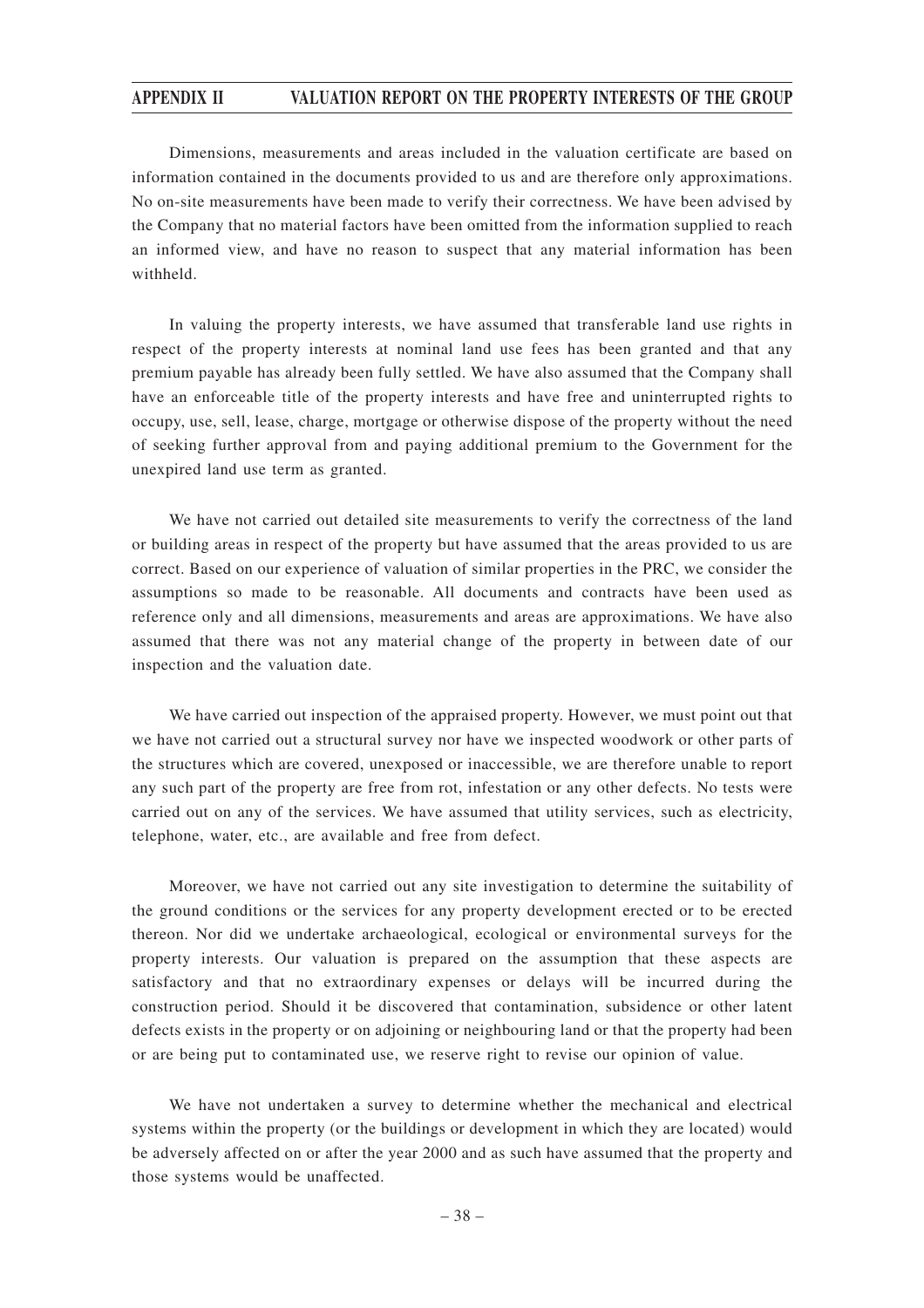We have not investigated any industrial safety, environmental and health related regulations in association with the existing and/or planned manufacturing process. It is assumed that all necessary licences, procedures and measures were implemented in accordance with the Government legislation and guidance.

When the property is located in a relatively under-developed market, such as the PRC, those assumptions are often based on imperfect market evidence. A range of values may be attributable to the property depending upon the assumptions made. While the valuer has exercised his professional judgement in arriving at the value, investors/report readers are urged to consider carefully the nature of such assumptions that are disclosed in the valuation report and should exercise caution in interpreting the valuation report.

No allowance has been made in our report for any charges, mortgages or amounts owing on the property interests nor for any expenses or taxation which may be incurred in effecting a sale. Unless otherwise stated, it is assumed that the property interests are free from encumbrances, restrictions and outgoings of an onerous nature which could affect their value.

In accordance with our standard practice, this valuation certificate is for the exclusive use of the party to whom it is addressed and no responsibility is accepted to the third party for the whole or any part of its contents.

Wherever the content of this report is extracted and translated from the relevant documents supplied in Chinese context and there are discrepancies in wordings, those parts of the original documents will take prevalent.

Unless otherwise stated, all amounts are denominated in Hong Kong Dollars (HK\$). We have adopted an exchange rate of HK\$1:RMB0.8554 which was the prevailing exchange rate as at the valuation date.

We enclose herewith our valuation certificate.

Yours faithfully, For and on behalf of **Ample Appraisal Limited Evan Yuen** *MRICS MHKIS Registered Professional Surveyor General Manager – Real Estate*

*Note: Mr. Evan Yuen is a Chartered Valuation Surveyor and a Registered Professional Surveyor, who has more than 15 years' experience in the valuation of properties in the PRC, Hong Kong and the South East Asia. Mr. Evan Yuen is also a valuer on the List of Property Valuers for Undertaking Valuations for Incorporation or Reference in Listing Particulars and Circulars and Valuations in Connection with Takeovers and Mergers published by the HKIS.*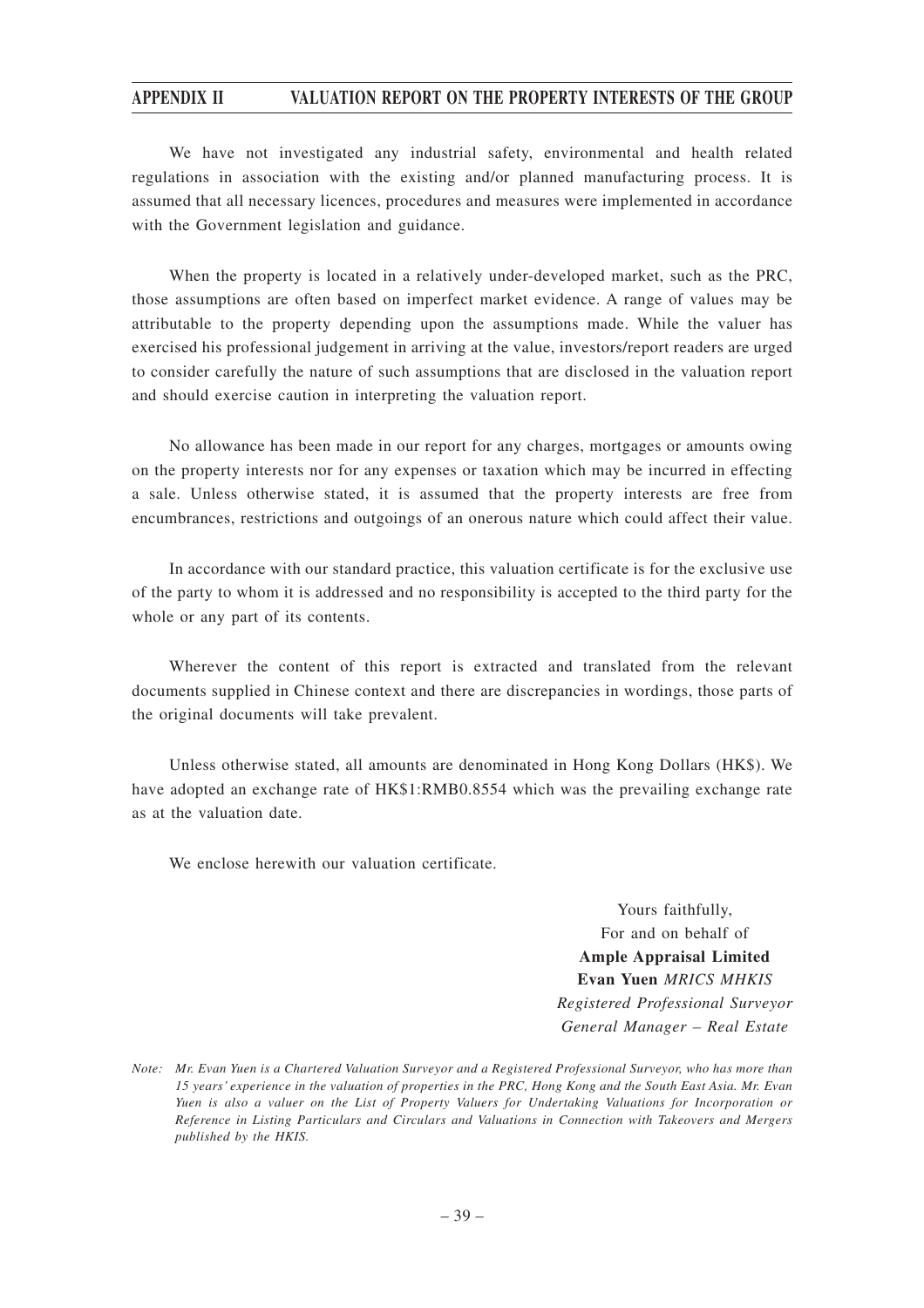### **VALUATION CERTIFICATE**

**Market value in**

#### **Property interests held and occupied by the Group in the PRC**

|    | <b>Property</b>                                                                                                                                                                           | <b>Description and tenure</b>                                                                                                                                                                                                                                                                                                                                                                                                                                                                                                                                                                                                                                                                                                                                                                                                                                                                                                                                                                                                                                                                                                                                                                                                                                                                                  | Particular of<br>occupancy                                                                                                                                                                      | existing state as at<br>15 November 2010<br>HK\$                                |
|----|-------------------------------------------------------------------------------------------------------------------------------------------------------------------------------------------|----------------------------------------------------------------------------------------------------------------------------------------------------------------------------------------------------------------------------------------------------------------------------------------------------------------------------------------------------------------------------------------------------------------------------------------------------------------------------------------------------------------------------------------------------------------------------------------------------------------------------------------------------------------------------------------------------------------------------------------------------------------------------------------------------------------------------------------------------------------------------------------------------------------------------------------------------------------------------------------------------------------------------------------------------------------------------------------------------------------------------------------------------------------------------------------------------------------------------------------------------------------------------------------------------------------|-------------------------------------------------------------------------------------------------------------------------------------------------------------------------------------------------|---------------------------------------------------------------------------------|
| 1. | An industrial<br>compound located<br>at No. 18 First<br>High-Tech Road,<br>High-Tech<br>Industrial Zone,<br>Xinlian,<br>Humen Zhen,<br>Dongguan Shi,<br>Guangdong<br>Province,<br>the PRC | The property comprises an<br>industrial compound which was<br>formed by 2 parcels of adjoined<br>land and has an approximate<br>total site area of $61,561.00$ sq.m<br>It was completed in about 1996.<br>The industrial compound<br>primarily consists of 3 blocks of<br>3-storey Workshop building, 1<br>block of 5-storey Dormitory<br>Complex building, 1 block of<br>3-storey Administration Office<br>building, 1 block of 2-storey<br>transformer room, a single storey<br>boiler room, 2 blocks of single<br>storey/2-storey guard house, a<br>water tank tower, recreational<br>facilities, open carparking spaces,<br>landscaping areas and fencing<br>walls.<br>In accordance with the Real<br>Estate Ownership Certificates in<br>question, the 3 blocks of 3-storey<br>Workshop building, 1 block of<br>5-storey Dormitory Complex<br>building and 3-storey<br>Administration Office building of<br>the property extends to an<br>approximate total gross floor area<br>of 44,981.37 sq.m. (484,179.47<br>$sq.fit.$ ).<br>Pursuant to the 2 State-owned<br>Land Use Rights Certificates in<br>question both dated 30 August<br>1995, the term of land use rights<br>of the property is 50 years<br>commencing from July 1994 to<br>July 2044.<br>The permitted user of the land is<br>industrial. | We have been<br>informed that the<br>property was occupied<br>by the Group<br>primarily as<br>production, storage,<br>dormitory and<br>ancillary office uses,<br>as at the date of<br>valuation | 63,030,000<br>$(100\%$ interest<br>attributable<br>to the Group:<br>63,030,000) |
|    | Notes:                                                                                                                                                                                    |                                                                                                                                                                                                                                                                                                                                                                                                                                                                                                                                                                                                                                                                                                                                                                                                                                                                                                                                                                                                                                                                                                                                                                                                                                                                                                                |                                                                                                                                                                                                 |                                                                                 |

1. 東莞必美宜拋光材料器材有限公司 (Dongguan PME Polishing Materials & Equipment Co., Ltd.) has been approved by 廣東省人民政府 (Guangdong Provincial Government) via a certificate 商外資粵東外 資証字 (1993) 0109號 (Approval No. 0109) in 1993 and registered with 東莞市工商行政管理局 (Dongguan Shi Administration Bureau for Industry and Commerce) as revealed by business licence Registration No.: 441900400073917 dated 28 March 2008. 東莞必美宜拋光材料器材有限公司 (Dongguan PME Polishing Materials & Equipment Co., Ltd.) was incorporated as a foreign limited liability enterprise with a registered capital of RMB40 million for an operation period commencing from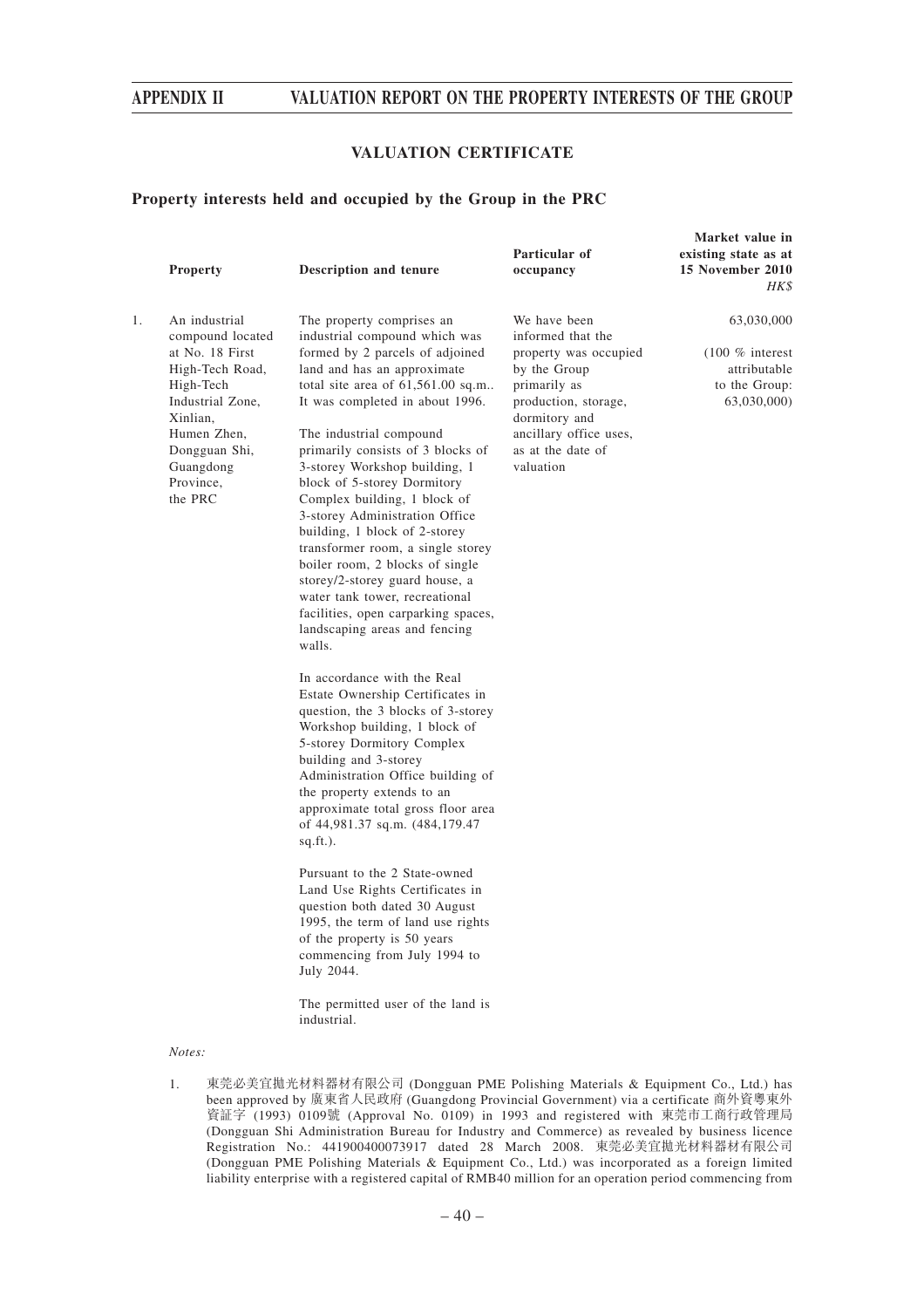3 July 1993 to 1 July 2011. The scope of business includes principally engaged in manufacturing and trading of surface polishing materials and equipments.

2. The land use rights of the property is held under 2 State-owned Land Use Rights Certificates issued by 東莞市人民政府 (Dongguan Municipal Government) to東莞必美宜拋光材料器材有限公司 (Dongguan PME Polishing Materials & Equipment Co., Ltd.) and also 5 subsequent Real Estate Ownership Certificates issued by廣東省人民政府 (Guangdong Provincial Government) to東莞必美宜拋光材料器材 有限公司 (Dongguan PME Polishing Materials & Equipment Co., Ltd.).

According to 東府國用 (1994) 第特 617號 (State-owned Land Use Rights Certificate No. Special 617 of 1994) dated 30 August 1995, a portion of land of the property is held by東莞必美宜拋光材料器材有 限公司 (Dongguan PME Polishing Materials & Equipment Co., Ltd.) subject to, *inter alia*, the following terms:

| (a) | Use of the Land | Industrial                                      |
|-----|-----------------|-------------------------------------------------|
| (b) | Land Area       | $44,581$ sq.m.                                  |
| (c) | Term            | 50 years commencing from July 1994 to July 2044 |

According to 東府國用 (1994) 第特618號 (State-owned Land Use Rights Certificate No. Special 618 of 1994) dated 30 August 1995, the remaining portion of land of the property is held by 東莞必美宜拋光 材料器材有限公司 (Dongguan PME Polishing Materials & Equipment Co., Ltd.) subject to, *inter alia*, the following terms:

| (a) | Use of the Land | Industrial                                      |
|-----|-----------------|-------------------------------------------------|
| (b) | Land Area       | $16,980$ sq.m.                                  |
| (c) | Term            | 50 years commencing from July 1994 to July 2044 |

3. The building title of the property is held under 5 Real Estate Ownership Certificates issued by廣東省 人民政府 (Guangdong Provincial Government) to 東莞必美宜拋光材料器材有限公司 (Dongguan PME Polishing Materials & Equipment Co., Ltd.).

According to 粵房地証字第C0374339號 (Real Estate Ownership Certificate No. C0374339), dated 21 November 2001, the legitimate owner of the 3-storey Workshop C building of the property is 東莞必美 宜拋光材料器材有限公司 (Dongguan PME Polishing Materials & Equipment Co., Ltd.). It covers a total gross floor area of about 7,776.00 sq.m..

According to 粵房地証字第C0374340號 (Real Estate Ownership Certificate No. C0374340), dated 21 November 2001, the legitimate owner of the 3-storey Workshop B building of the property is 東莞必美 宜拋光材料器材有限公司 (Dongguan PME Polishing Materials & Equipment Co., Ltd.). It covers a total gross floor area of about 7,776.00 sq.m..

According to 粵房地証字第C0374350號 (Real Estate Ownership Certificate No. C0374350), dated 21 November 2001, the legitimate owner of the 5-storey Dormitory Complex building of the property is 東 莞必美宜拋光材料器材有限公司 (Dongguan PME Polishing Materials & Equipment Co., Ltd.). It covers a total gross floor area of about 8,934.02 sq.m..

According to 粵房地証字第C0374352號 (Real Estate Ownership Certificate No. C0374352), dated 21 November 2001, the legitimate owner of the 3-storey Workshop A building of the property is 東莞必美 宜拋光材料器材有限公司 (Dongguan PME Polishing Materials & Equipment Co., Ltd.). It covers a total gross floor area of about 9,239.35 sq.m..

According to 粵房地証字第C0374357號 (Real Estate Ownership Certificate No. C0374357), dated 21 November 2001, the legitimate owner of the 3-storey Administration Office building of the property is 東莞必美宜拋光材料器材有限公司 (Dongguan PME Polishing Materials & Equipment Co., Ltd.). It covers a total gross floor area of about 11,256.00 sq.m..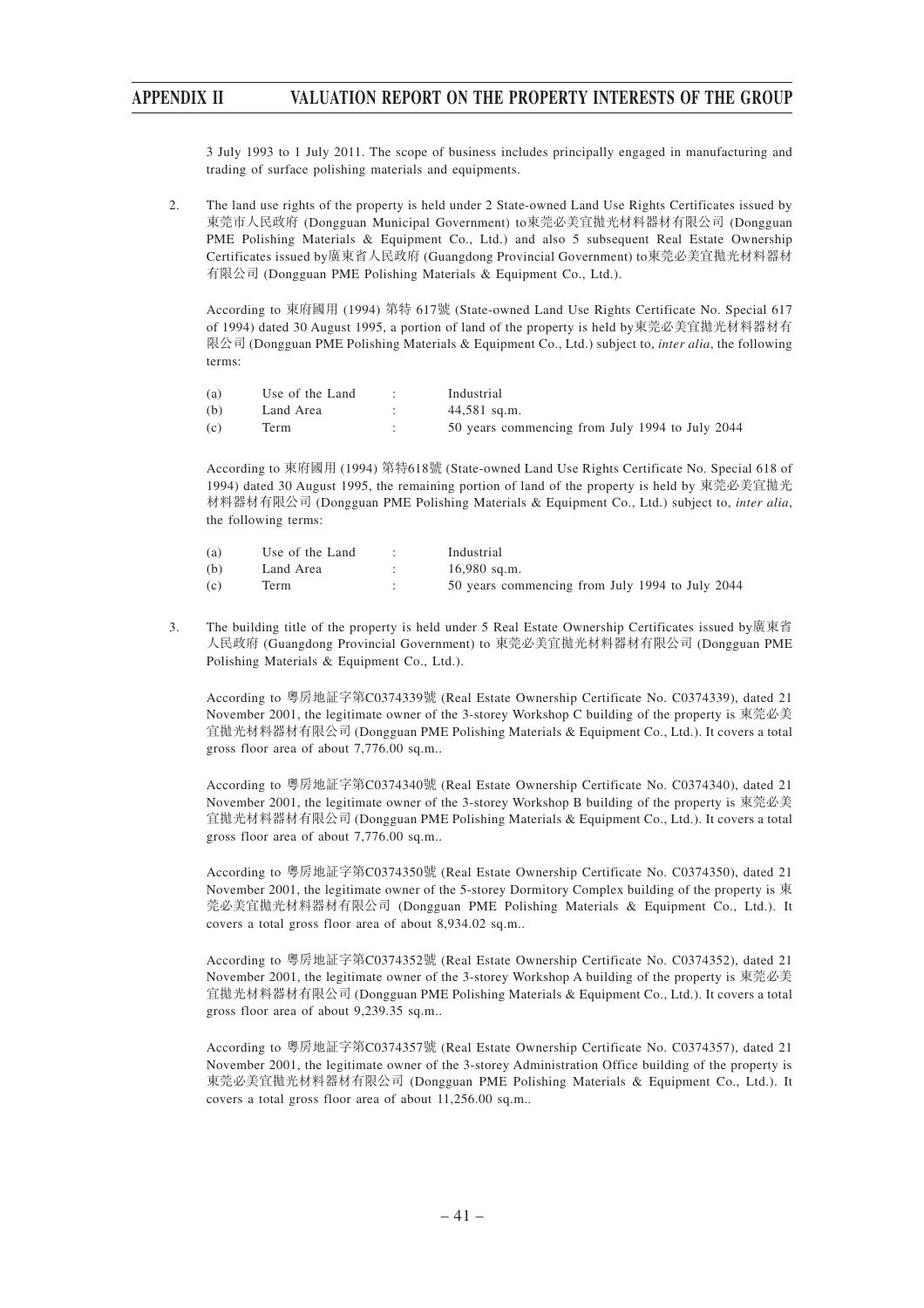- 4. We have attributed no commercial value to the 2-storey transformer room, single storey boiler room and 2 blocks of single storey/2-storey guard house which, in accordance with the information provided to us, account for a total gross floor area of about 756.50 sq.m., for the reason as informed by the Group that they had not obtained any proper construction/development consent or title certificate.
- 5. We have been advised and confirmed by the Company that the 5 buildings of the property having real estate ownership certificate together with their land erected thereon had been pledged to 中國農業銀行 股份有限公司東莞虎門支行 (Agricultural Bank of China Limited (Dongguan Humen Sub-Branch)) for obtaining a maximum banking facilities of RMB61,000,000 for a term of 5 years commencing from 4 November 2009 to 3 November 2014.
- 6. We have been provided with a legal opinion on legality of title of the property issued by the Company's PRC legal adviser, which contains, inter alia, the following:
	- (i) 東莞必美宜拋光材料器材有限公司 (Dongguan PME Polishing Materials & Equipment Co., Ltd.) had already completed all the necessary procedures to obtain and holds a proper good legal title of the property.
	- (ii) 東莞必美宜拋光材料器材有限公司 (Dongguan PME Polishing Materials & Equipment Co., Ltd.) can occupy, use, lease, sell, charge, mortgage or otherwise dispose of the property during the remaining term of the land use rights.
	- (iii) The 5 buildings of the property having real estate ownership certificate together with their land erected thereon had been pledged to 中國農業銀行股份有限公司東莞虎門支行 (Agricultural Bank of China Limited (Dongguan Humen Sub-Branch)).
- 7. The status of the title and grant of major approvals in accordance with the information provided by the Company are as follows:

|     | <b>Type of Documents</b>                | Current<br><b>Status</b> | Date Obtained    |
|-----|-----------------------------------------|--------------------------|------------------|
| (a) | State-owned Land Use Rights Certificate | Obtained                 | 30 August 1995   |
| (b) | Real Estate Ownership Certificate       | Obtained                 | 21 November 2001 |

8. The Company holds 100% interest in 東莞必美宜拋光材料器材有限公司 (Dongguan PME Polishing Materials & Equipment Co., Ltd.).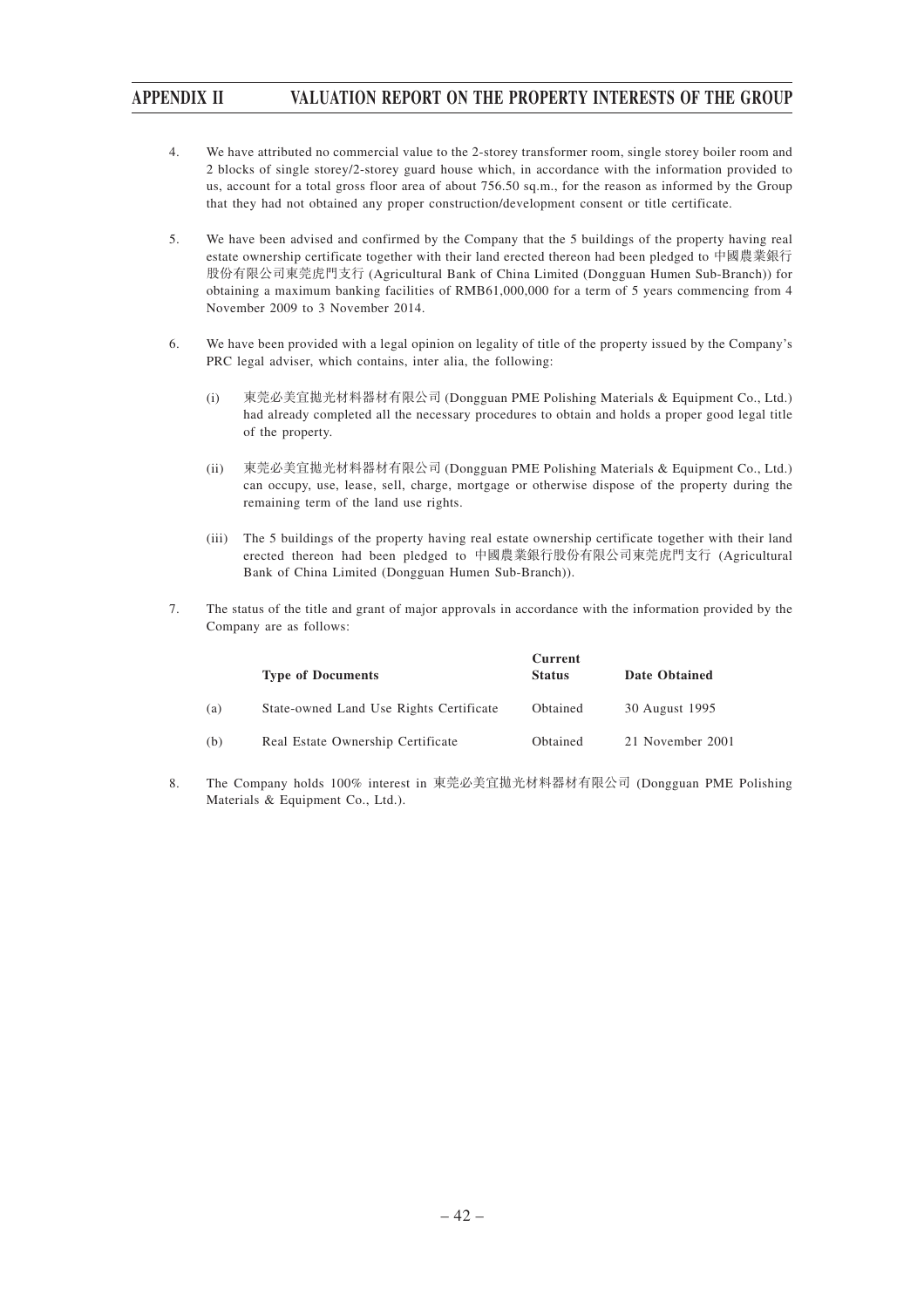#### **1. RESPONSIBILITY STATEMENT**

This circular, for which the Directors collectively and individually accept full responsibility, includes particulars given in compliance with the Listing Rules for the purpose of giving information with regard to the Group. The Directors, having made all reasonable enquiries, confirm that to the best of their knowledge and belief the information contained in this circular is accurate and complete in all material respects and not misleading or deceptive, and there are no other matters the omission of which would make any statement herein or this circular misleading.

# **2. DISCLOSURE OF INTERESTS**

# **(a) Director's interests and short positions in the securities of the Company and its associated corporations**

As at the Latest Practicable Date, the interests and short positions of the Directors and the chief executive of the Company in the shares, underlying shares or debentures of the Company and its associated corporations (within the meaning of Part XV of the SFO) (i) which were required to be notified to the Company and the Stock Exchange pursuant to Divisions 7 and 8 of Part XV of the SFO (including interests or short positions which they were taken or deemed to have taken under such provisions of the SFO); or (ii) which were required, pursuant to section 352 of the SFO, to be entered in the register referred to therein; or (iii) which were required to be notified to the Company and the Stock Exchange pursuant to the Model Code for Securities Transactions by Directors of Listed Companies contained in the Listing Rules, were as follows:

|                                               | Number or<br>attributable<br>number of<br>Shares/underlying<br><b>Shares</b> held | Nature of interests<br>Interest of |                                                 | Approximate<br>percentage or<br>attributable |
|-----------------------------------------------|-----------------------------------------------------------------------------------|------------------------------------|-------------------------------------------------|----------------------------------------------|
| <b>Name of Director</b>                       | or short<br>positions                                                             | controlled<br>corporation          | <b>Beneficial</b><br>owner                      | percentage of<br>shareholding<br>$(\%)$      |
| Mr. Cheng Kwok Woo 380,838,000(L) 318,438,000 |                                                                                   | (Note 1)                           | 60,900,000<br>(Note 2)<br>1,500,000<br>(Note 3) | 14.97                                        |
| Mr. Cheng Kwong<br>Cheong                     | 374,338,000(L) 318,438,000                                                        | (Note 1)                           | 54,400,000<br>(Note 2)<br>1,500,000<br>(Note 3) | 14.71                                        |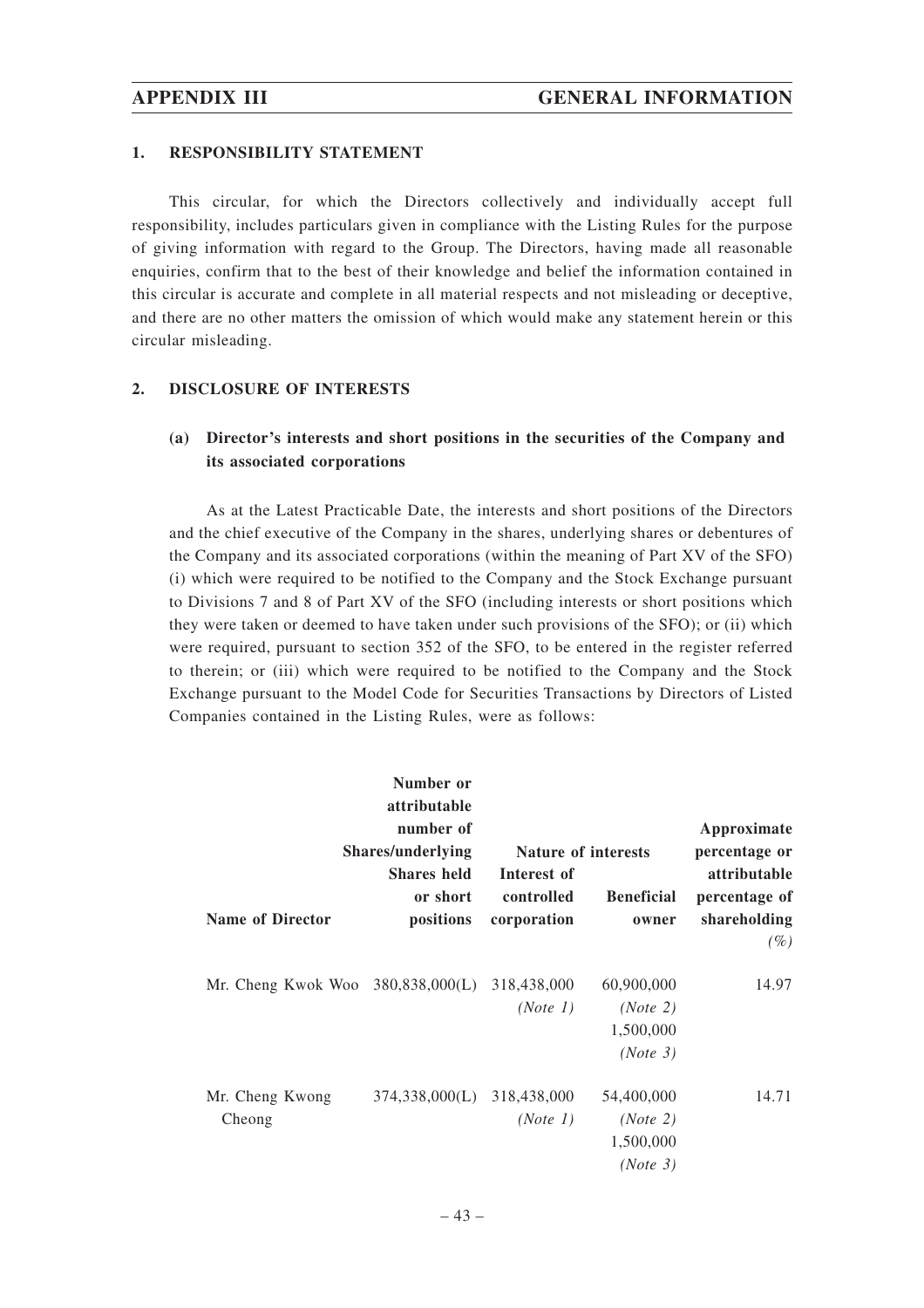|                                    | Number or<br>attributable<br>number of<br><b>Shares/underlying</b> | <b>Nature of interests</b>               |                            | Approximate<br>percentage or                                   |
|------------------------------------|--------------------------------------------------------------------|------------------------------------------|----------------------------|----------------------------------------------------------------|
| <b>Name of Director</b>            | <b>Shares held</b><br>or short<br>positions                        | Interest of<br>controlled<br>corporation | <b>Beneficial</b><br>owner | <i>attributable</i><br>percentage of<br>shareholding<br>$(\%)$ |
| Ms. Yeung Sau Han<br>Agnes         | 175,000,000(L)                                                     |                                          | 175,000,000<br>(Note 3)    | 6.88                                                           |
| Ms. Chan Shui Sheung<br><b>Ivy</b> | 550,000(L)                                                         |                                          | 550,000                    | 0.02                                                           |

*L: Long Position*

*Notes:*

- 1. These Shares are held by PME Investments (BVI) Co., Ltd. ("PME Investments"), a company incorporated in the British Virgin Islands. The entire issued share capital of PME Investments is beneficially owned as to 50% by each of Mr. Cheng Kwok Woo and Mr. Cheng Kwong Cheong.
- 2. Mr. Cheng Kwok Woo personally holds 60,900,000 Shares and Mr. Cheng Kwong Cheong personally holds 54,400,000 Shares.
- 3. These represent the Shares to be allotted and issued upon the exercise of the share options granted to Mr. Cheng Kwok Woo, Mr. Cheng Kwong Cheong and Ms. Yeung Sau Han Agnes under the share option scheme of the Company, respectively.

Save as disclosed above, as at the Latest Practicable Date, none of the Directors nor the chief executive of the Company had or was deemed to have any interests or short positions in the shares, underlying shares or debentures of the Company and its associated corporations (within the meaning of Part XV of the SFO) (i) which were required to be notified to the Company and the Stock Exchange pursuant to Divisions 7 and 8 of Part XV of the SFO (including interests or short positions which they were taken or deemed to have taken under such provisions of the SFO); or (ii) which were required, pursuant to section 352 of the SFO, to be entered in the register referred to therein; or (iii) which were required to be notified to the Company and the Stock Exchange pursuant to the Model Code for Securities Transactions by Directors of Listed Companies contained in the Listing Rules.

# **(b) Persons who have an interest or short position which is discloseable under Divisions 2 and 3 of Part XV of the SFO and substantial Shareholders**

So far as is known to the Directors and the chief executive of the Company, as at the Latest Practicable Date, the following persons (not being Directors or chief executive of the Company) had, or were deemed to have, interests or short positions in the Shares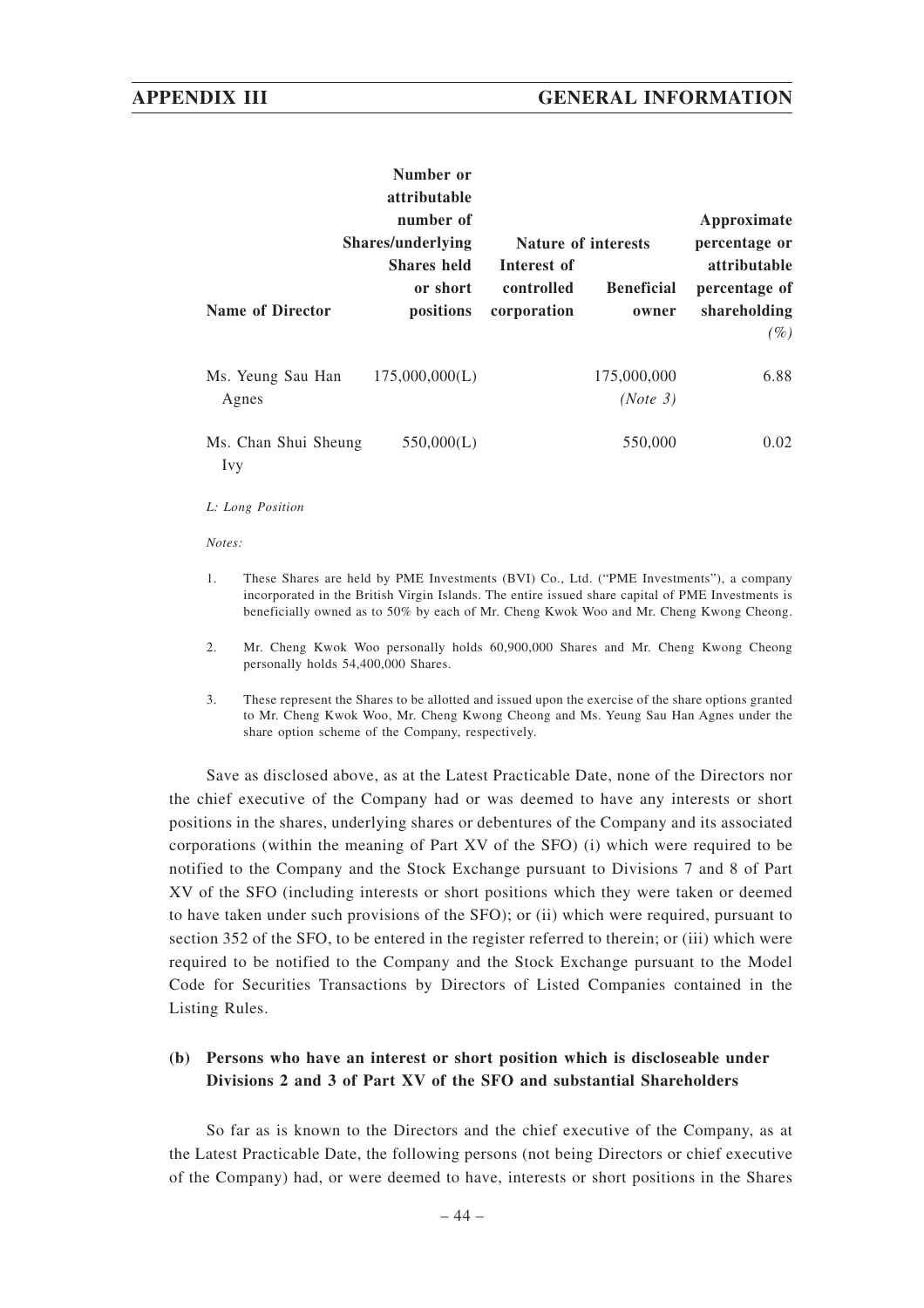or underlying Shares which would fall to be disclosed to the Company and the Stock Exchange under the provisions of Divisions 2 and 3 of Part XV of the SFO:

| Name of Shareholder                                                                                                 | Number or<br>attributable number<br>of Shares/underlying<br>Shares held or short<br>positions | Nature of<br>interests                          | Approximate<br>percentage or<br>attributable<br>percentage of<br>shareholding |
|---------------------------------------------------------------------------------------------------------------------|-----------------------------------------------------------------------------------------------|-------------------------------------------------|-------------------------------------------------------------------------------|
|                                                                                                                     |                                                                                               |                                                 | $(\%)$                                                                        |
| <b>PME</b> Investments                                                                                              | 318,438,000(L)<br>(Note 1)                                                                    | Beneficial owner                                | 12.52                                                                         |
| Ms. Tsang Sui Tuen                                                                                                  | 380,838,000(L)<br>(Note 2)                                                                    | Interest of spouse                              | 14.97                                                                         |
| Ms. Wan Kam Ping                                                                                                    | 374,338,000(L)<br>(Note 3)                                                                    | Interest of spouse                              | 14.71                                                                         |
| Crown Sunny Limited                                                                                                 | 300,000,000(L)                                                                                | Beneficial owner<br>(Note 4)                    | 11.79                                                                         |
| Mr. Wu Jia Neng                                                                                                     | 300,000,000(L)                                                                                | Interest of controlled<br>corporation (Note 5)  | 11.79                                                                         |
| Worldkin Development                                                                                                | 4,760,000,000(L)                                                                              | Beneficial owner                                | 187.09                                                                        |
| Limited                                                                                                             | 3,000,000,000(S)                                                                              | (Note 6)                                        | 117.92                                                                        |
| Mr. Wong Lik Ping                                                                                                   | 4,760,000,000(L)                                                                              | Interest of controlled                          | 187.09                                                                        |
|                                                                                                                     | 3,000,000,000(S)                                                                              | corporation (Note 7)                            | 117.92                                                                        |
| Yardley Finance Limited                                                                                             | 3,000,000,000(L)                                                                              | Security interest<br>(Note 8)                   | 117.92                                                                        |
| Mr. Chan Kin Sun                                                                                                    | 48,430,000(L)                                                                                 | Beneficial owner<br>(Note 9)                    | 1.90                                                                          |
|                                                                                                                     | 3,000,000,000(L)                                                                              | Interest of controlled<br>corporation (Note 10) | 117.92                                                                        |
| Shanxi Coal Transportation<br>and Sales Group (HK)<br>Co., Limited ("Shanxi<br>Coal HK")<br>(山西煤炭運銷集團 (香港)<br>有限公司) | 3,320,000,000(L)                                                                              | Beneficial owner<br>(Note 11)                   | 130.49                                                                        |
| Shanxi Coal Transportation<br>and Sales Group Co.,<br>Limited ("Shanxi Coal")<br>(山西煤炭運銷集團有限公司)                     | 3,320,000,000(L)                                                                              | Interest of controlled<br>corporation (Note 12) | 130.49                                                                        |
| Mr. Ng Leung Ho                                                                                                     | 520,000,000(L)                                                                                | Beneficial owner                                | 20.44                                                                         |
| Mr. Ma Deguang                                                                                                      | 200,000,000(L)                                                                                | Beneficial owner                                | 7.86                                                                          |
| L: Long Position                                                                                                    |                                                                                               |                                                 |                                                                               |

*S: Stort Position*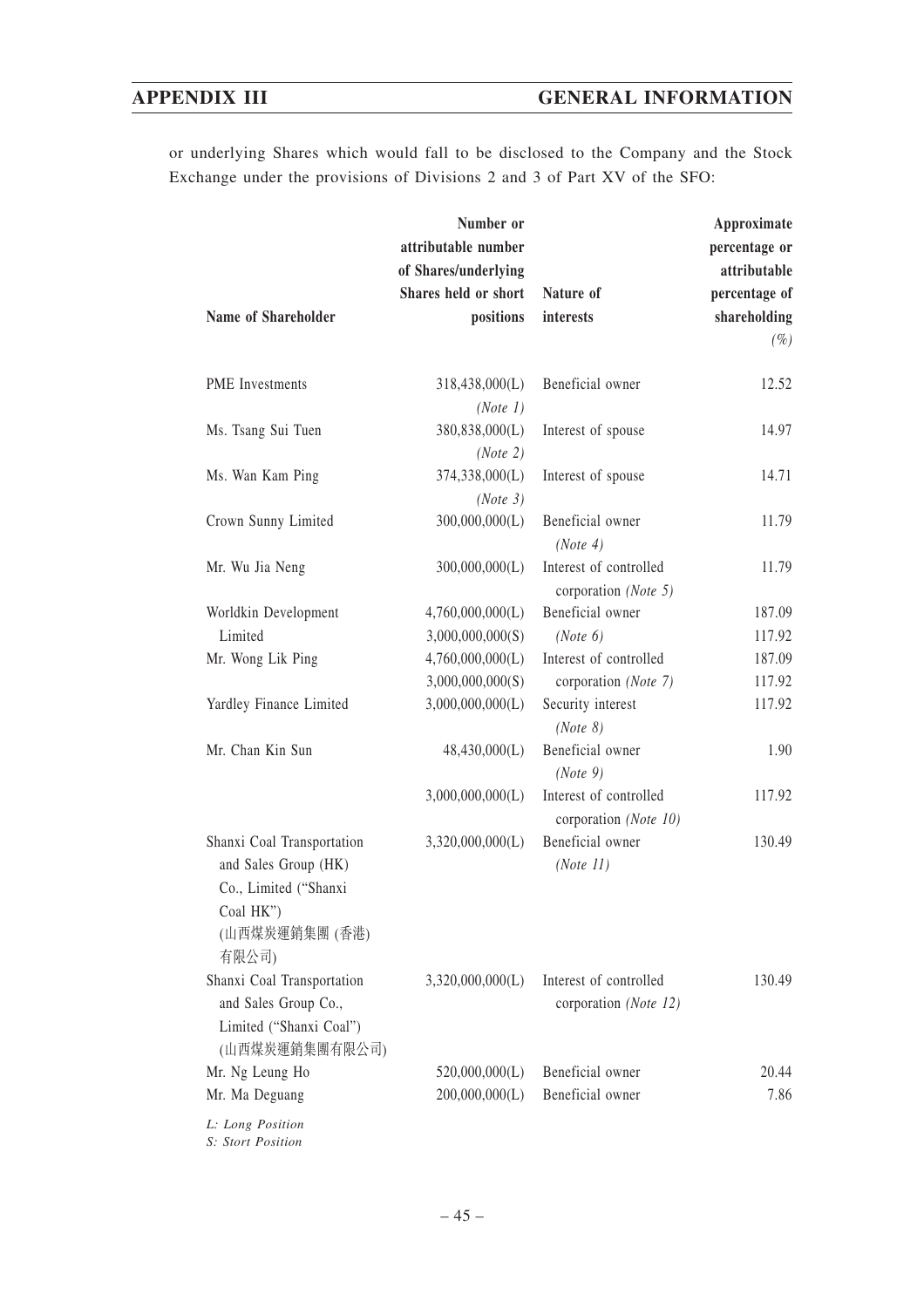#### *Notes:*

- 1. PME Investments is an investment holding company incorporated in the British Virgin Islands and its entire issued share capital is beneficially owned as to 50% by each of Mr. Cheng Kwok Woo and Mr. Cheng Kwong Cheong.
- 2. Ms. Tsang Sui Tuen is the spouse of Mr. Cheng Kwok Woo and is accordingly deemed to have interests in the Shares and the underlying Shares that Mr. Cheng Kwok Woo has interests in.
- 3. Ms. Wan Kam Ping is the spouse of Mr. Cheng Kwong Cheong and is accordingly deemed to have interests in the Shares and the underlying Shares that Mr. Cheng Kwong Cheong has interests in.
- 4. The interests represent the convertible bonds issued by the Company at a principal amount of HK\$60,000,000 at a conversion price of HK\$0.2 per conversion share.
- 5. Mr. Wu Jia Neng holds entire equity interests of Crown Sunny Limited and is accordingly deemed to have interests in the underlying Shares that Crown Sunny Limited has interests in.
- 6. The interests represent the convertible bonds issued by the Company at a principal amount of HK\$142,800,000 at a conversion price of HK\$0.03 per conversion share.
- 7. Mr. Wong Lik Ping holds entire equity interests of Worldkin Development Limited and is accordingly deemed to have interests in the underlying Shares that Worldkin Development Limited has interests in.
- 8. The interests represent the convertible bonds issued by the Company at a principal amount of HK\$90,000,000 at a conversion price of HK\$0.03 per conversion share.
- 9. Mr. Chan Kin Sun personally holds 48,430,000 Shares.
- 10. Mr. Chan Kin Sun holds entire equity interests of Yardley Finance Limited and is accordingly deemed to have interests in the underlying Shares that Yardley Finance Limited has interests in.
- 11. The interests represent the convertible bonds issued by the Company at a principal amount of HK\$90,000,000 at a conversion price of HK\$0.03 per conversion share and 320,000,000 Shares.
- 12. Shanxi Coal holds entire equity interests of Shanxi Coal HK and is accordingly deemed to have interests in the Shares and the underlying Shares that Shanxi Coal has interests in.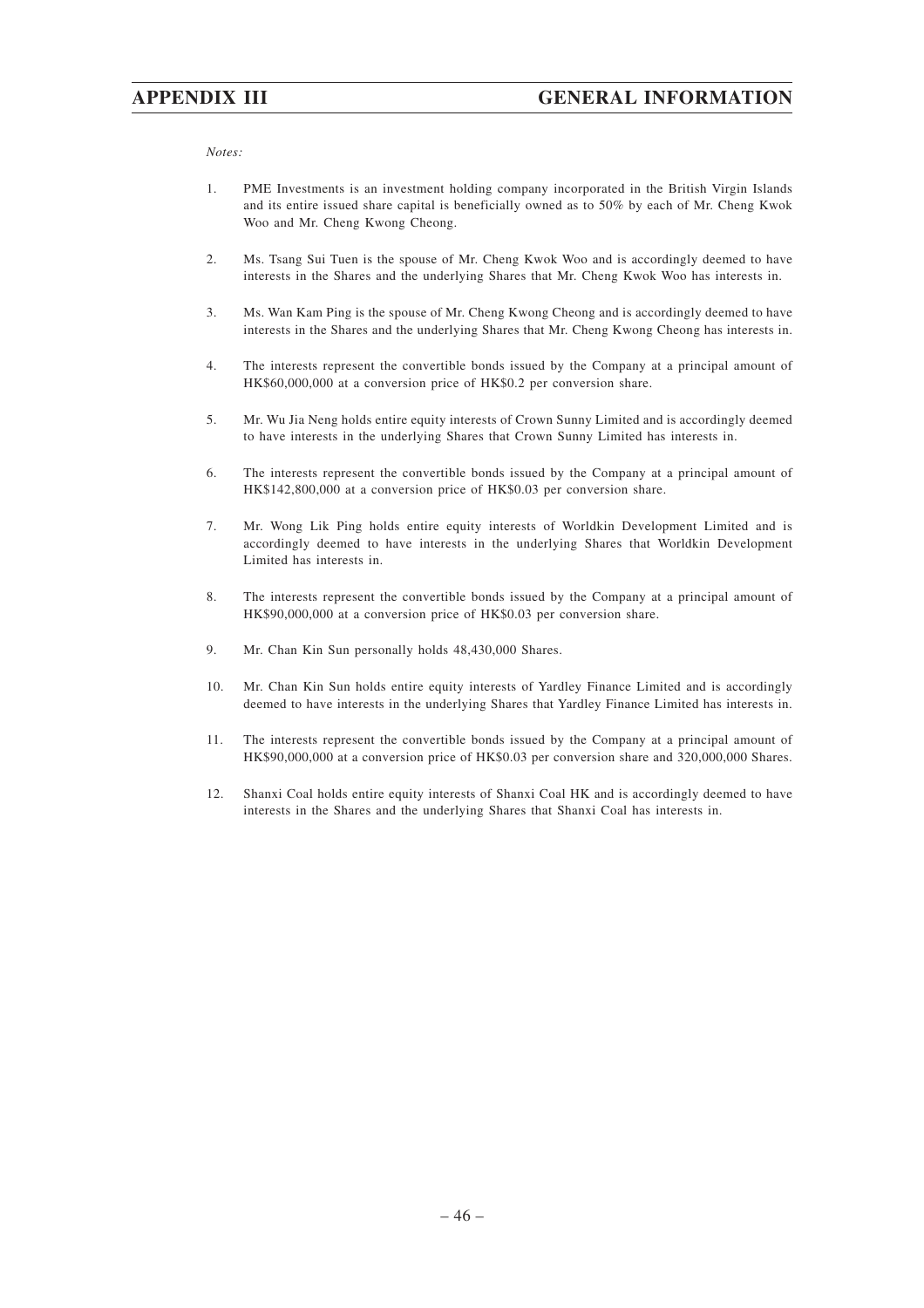**(c) Persons who are interested in 10% or more of the nominal value of any class of share capital carrying rights to vote in all circumstances at general meetings of any other member of the Group:**

So far as is known to the Directors and the chief executive of the Company, as at the Latest Practicable Date, the following persons (not being Directors or chief executive of the Company) were directly or indirectly interested in 10% or more of the nominal value of any class of share capital carrying rights to vote in all circumstances at general meetings of any member of the Group:

| Name of member of the Group                        | Name of shareholder                                             | Approximate<br>percentage |
|----------------------------------------------------|-----------------------------------------------------------------|---------------------------|
| <b>Host Luck Limited</b>                           | Lau Kwan Ying, Dora                                             | $10\%$                    |
| Shanghai PME-XINHUA Polishing<br>Materials Systems | 上海新華化工廠<br>(Shanghai Xin Hua<br>Chemical Factory <sup>#</sup> ) | 40%                       |

# The English translation of the Chinese name is included for information purpose only, and should not be regarded as official English translation of such Chinese name.

- **(d)** Save as disclosed above, as at the Latest Practicable Date:
	- (i) the Directors and the chief executive of the Company were not aware of any other person (other than the Directors and the chief executive of the Company) who had, or was deemed to have, interests or short positions in the Shares or underlying Shares, which would fall to be disclosed to the Company and the Stock Exchange under the provisions of Divisions 2 and 3 of Part XV of the SFO, or who was directly or indirectly interested in 10% or more of the nominal value of any class of share capital carrying rights to vote in all circumstances at general meetings of any member of the Group.
	- (ii) none of the Directors was a director or employee of a company which had, or was deemed to have, an interest or short position in the Shares or underlying Shares which would fall to be disclosed to the Company and the Stock Exchange under the provisions of Divisions 2 and 3 of Part XV of the SFO.

## **4. COMPETING INTERESTS**

As at the Latest Practicable Date, so far as the Directors were aware of, none of the Directors or their respective associates had any interest in any business which competes or may compete, either directly or indirectly, with the business of the Group or have or may have any other conflicts of interest with the Group pursuant to the Listing Rules.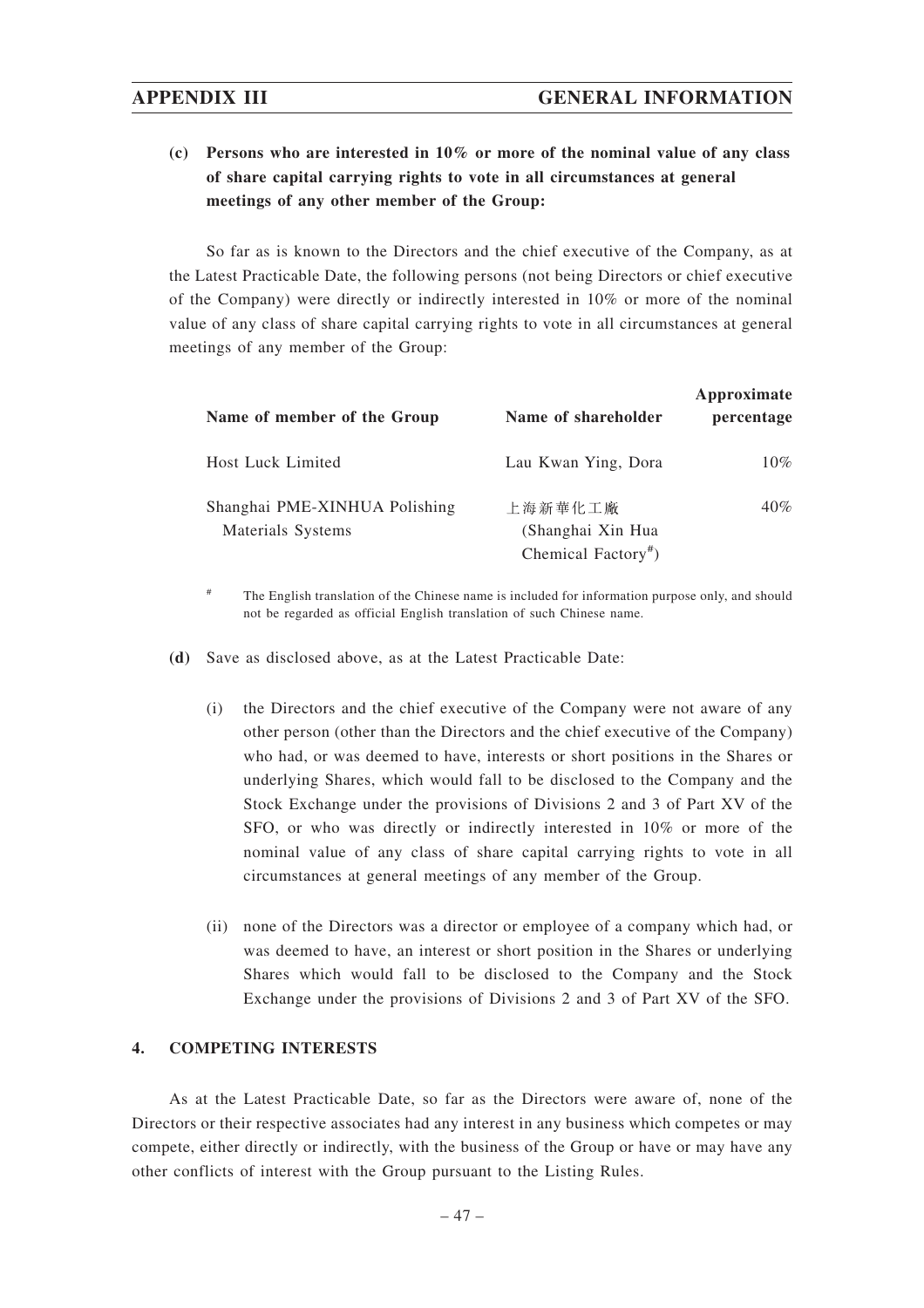#### **5. DIRECTORS' INTERESTS IN CONTRACTS**

Each of Mr. Cheng Kwok Woo and Mr. Cheng Kwong Cheong has entered into a service agreement with the Company for an initial term of three years commencing from 1 October 2002, and will continue thereafter until terminated by not less than three month's notice in writing served by either party on the other.

Save as disclosed above, as at the Latest Practicable Date, no Directors had any existing or proposed service contract with any member of the Group (excluding contracts expiring or determinable by the employer within one year without payment of compensation (other than statutory compensation)).

As at the Latest Practicable Date, none of the Directors had any direct or indirect interest in any assets which had been, since 31 December 2009, being the date to which the latest published audited accounts of the Company were made up, acquired or disposed of by, or leased to the Company or any member of the Group, or were proposed to be acquired or disposed of by, or leased to, any member of the Group.

#### **6. MATERIAL CONTRACTS**

The following contracts (not being contracts in the ordinary course of business) were entered into by the members of the Group within two years immediately preceding the date of this circular, which are or may be material:

- (i) the placing agreement dated 18 February 2009 entered into between Top Good Holdings Limited ("Top Good"), a wholly owned subsidiary of the Company, and Kingston Securities Limited as placing agent for the subscription of convertible bonds of China Fortune Group Limited ("China Fortune") (Stock Code: 290) at the principal amount of HK\$11,500,000 at a consideration of HK\$11,500,000;
- (ii) the sale and purchase agreement dated 12 March 2009 entered into between One Express Group Limited, a wholly owned subsidiary of the Company, as vendor and Vital-Gain Global Limited as purchaser for the disposal of 500,000,000 shares of China Bio-Med Regeneration Technology Limited (Stock Code: 8158) at a consideration of HK\$60,000,000. The disposal was completed on 5 June 2009;
- (iii) the subscription agreement dated 6 May 2009 entered into between Top Good, a wholly owned subsidiary of the Company, and China Fortune for the subscription of convertible bonds of China Fortune at the principal amount of HK\$32,000,000 at a subscription price of HK\$32,000,000;
- (iv) the placing agreement dated 21 May 2009 entered into between the Company and Fortune (HK) Securities Limited as placing agent for the placing of 159,000,000 new Shares at a placing price of HK\$0.35 per Share. This placing agreement lapsed on 20 August 2009;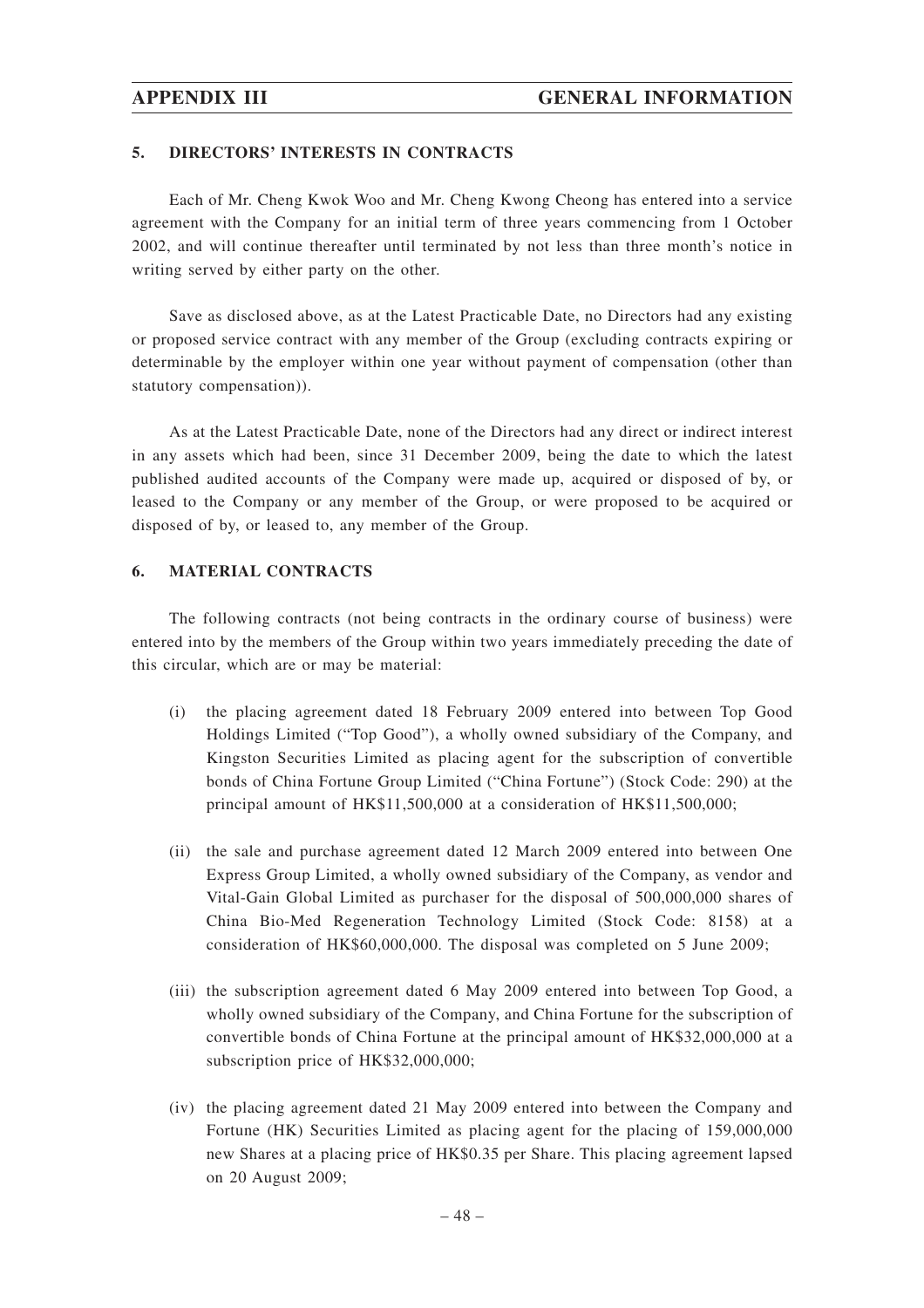- (v) the sale and purchase agreement dated 19 May 2009 (as amended by the supplemental agreement dated 2 June 2009) entered into among Crown Sunny Limited as vendor, Smart Genius Limited, a wholly owned subsidiary of the Company, as purchaser, Giant Billion Limited as target company and Mr. Wu Jia Neng as guarantor for the acquisition of 1,470 shares of Giant Billion Limited at a consideration of HK\$200,000,000. The acquisition was completed on 1 February 2010;
- (vi) the Agreement and the Master Processing Agreement;
- (vii) The placing agreement dated 7 January 2010 (as amended by the supplemental agreements dated 7 April 2010 and 20 April 2010) entered into between the Company and Fortune (HK) Securities Limited as placing agent for the placing of convertible bonds up to a principal amount of HK\$264,000,000 at a conversion price of HK\$0.03 per conversion share. The placing was completed on 27 May 2010; and
- (viii) The sale and purchase agreement dated 15 October 2010 (as amended by the supplemental agreement dated 8 December 2010) entered into between Able Winner International Limited, a wholly owned subsidiary of the Company, as purchaser and Ms. Li Li as vendor for the acquisition of 100% of the issued share capital of Upmove International Limited at a consideration of RMB343,679,250 (approximately HK\$401,073,685).

#### **7. EXPERTS AND CONSENTS**

The following are the qualifications of the experts who have given their opinions and advice which are included in this circular:

| <b>Name</b>                          | <b>Qualification</b>                                                                                                          |
|--------------------------------------|-------------------------------------------------------------------------------------------------------------------------------|
| CSC Asia                             | A licensed corporation under the SFO permitted to<br>carry out Type 6 (advising on corporate finance)<br>regulated activities |
| Ample Appraisal Limited<br>("Ample") | Independent property valuer                                                                                                   |

As at the Latest Practicable Date, CSC Asia and Ample do not have any shareholding, directly or indirectly, in any member of the Group or any right (whether legally enforceable or not) to subscribe for or to nominate persons to subscribe for securities in any member of the Group.

CSC Asia and Ample have given and have not withdrawn their written consent to the issue of this circular, with the inclusion of the references to their name and/or their opinion in the form and context in which they are included.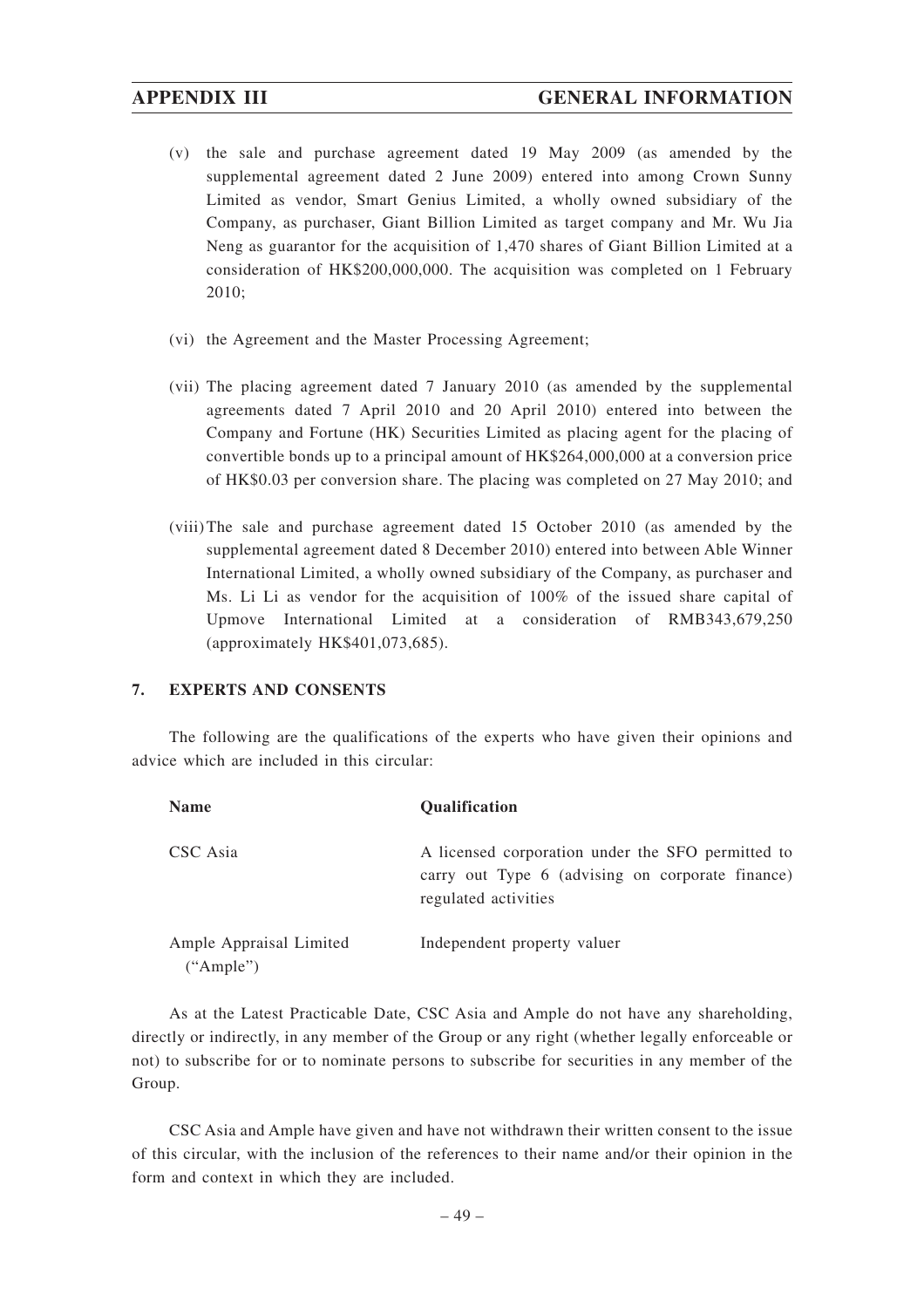# **8. LITIGATION**

As at the Latest Practicable Date, no member of the Group was engaged in any litigation or arbitration of material importance and no litigation, arbitration or claim of material importance was known to the Directors to be pending or threatened against any member of the Group.

## **9. DOCUMENTS AVAILABLE FOR INSPECTION**

Copies of the following documents will be available for inspection during normal business hours (except Saturdays and public holidays) at 5th Floor, Unison Industrial Centre, Nos. 27-31 Au Pui Wan Street, Fo Tan, Shatin, Hong Kong from the date of this circular up to and including the date of the EGM:

- (a) the memorandum and articles of association of the Company;
- (b) the letters of consent from CSC Asia and Ample referred to under "Experts and Consents" in this Appendix;
- (c) the directors' service contracts referred to in the paragraph headed "Directors' Interests in Contracts" in this Appendix;
- (d) the material contracts referred to in the paragraph headed "Material Contracts" in this Appendix;
- (e) the annual reports of the Company for each of the two financial years ended 31 December 2008 and 2009; and
- (f) the valuation report issued by Ample in respect of the property interests of the Group.

#### **10. MISCELLANEOUS**

- (a) The registered office of the Company is located at Cricket Square, Hutchins Drive, P.O. Box 2681, Grand Cayman KY1-1111, Cayman Islands.
- (b) The head office and principal place of business of the Company is located at 5th Floor, Unison Industrial Centre, Nos. 27-31 Au Pui Wan Street, Fo Tan, Shatin, Hong Kong.
- (c) Tricor Secretaries Limited, the transfer office of the Company in Hong Kong, is located at 26th Floor, Tesbury Centre, 28 Queen's Road East, Wanchai, Hong Kong.
- (d) The joint company secretaries of the Company are Mr. Li Chak Hung, *CPA, FCCA*, and Mr. Lai Ka Fai, solicitor.
- (e) In the event of any inconsistency, the English language text of this circular shall prevail over the Chinese language text.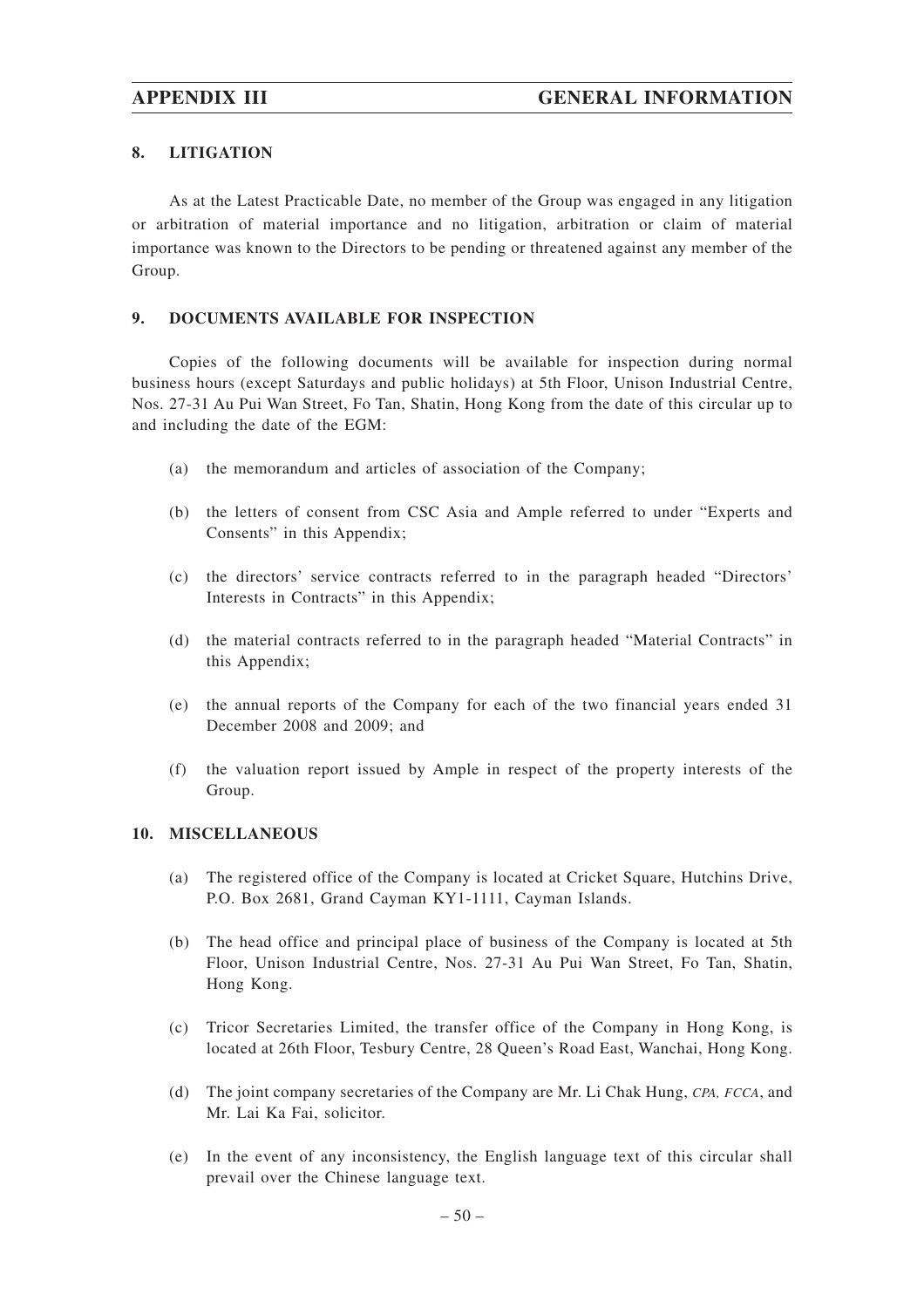# **NOTICE OF EGM**

# **PME GROUP LIMITED** 必美宜集團有眼公司\*

(incorporated in the Cayman Islands with limited liability)  $(Stock Code: 379)$ 

# **NOTICE OF EXTRAORDINARY GENERAL MEETING**

**NOTICE IS HEREBY GIVEN** that an extraordinary general meeting (the "**EGM**") of PME Group Limited (the "**Company**") will be held at 5th Floor, Unison Industrial Centre, Nos. 27-31 Au Pui Wan Street, Fo Tan, Shatin, Hong Kong on Wednesday, 29 December 2010 at 10:00 a.m. for the purpose of considering and, if thought fit, passing the following resolutions as ordinary resolutions:

## **ORDINARY RESOLUTIONS**

# **1. "THAT**

- (a) the conditional sale and purchase agreement dated 25 November 2009 (as amended by four supplemental agreements dated 9 April 2010, 28 April 2010, 3 August 2010 and 1 November 2010) (the "**Agreement**") entered into among Best Chief Ventures Limited, Teamcom Group Limited and PME International Company Limited, wholly-owned subsidiaries of the Company, as vendors and Billionlink Holdings Limited as purchaser, for the disposal of 1,000 shares of US\$1.00 each, representing 100% equity interest in Magic Horizon Investment Limited (a copy of the Agreement is produced to the EGM marked "A" and initialed by the chairman of the EGM for identification purpose) and the transactions contemplated thereunder be and are hereby approved, ratified and confirmed; and
- (b) any of the directors of the Company be and are hereby authorized to do all such acts and things and execute all such documents in its absolute discretion as it deems fit or appropriate to give effect to the Agreement and the transactions contemplated thereunder."

# **2. "THAT**

(a) the conditional master processing agreement dated 25 November 2009 (as amended by a supplemental agreement dated 22 November 2010) (the "**Master Processing Agreement**") entered into between Best Chief Ventures Limited, a wholly-owned subsidiary of the Company, as supplier and Billionlink Holdings Limited as processor, in respect of the provision of process manufacturing services to the Group (a copy of the Master Processing Agreement is produced to the EGM marked "B" and initialed by the chairman of the EGM for identification purpose) and the transactions contemplated thereunder be and are hereby approved, ratified and confirmed; and

*<sup>\*</sup> For identification purpose only*